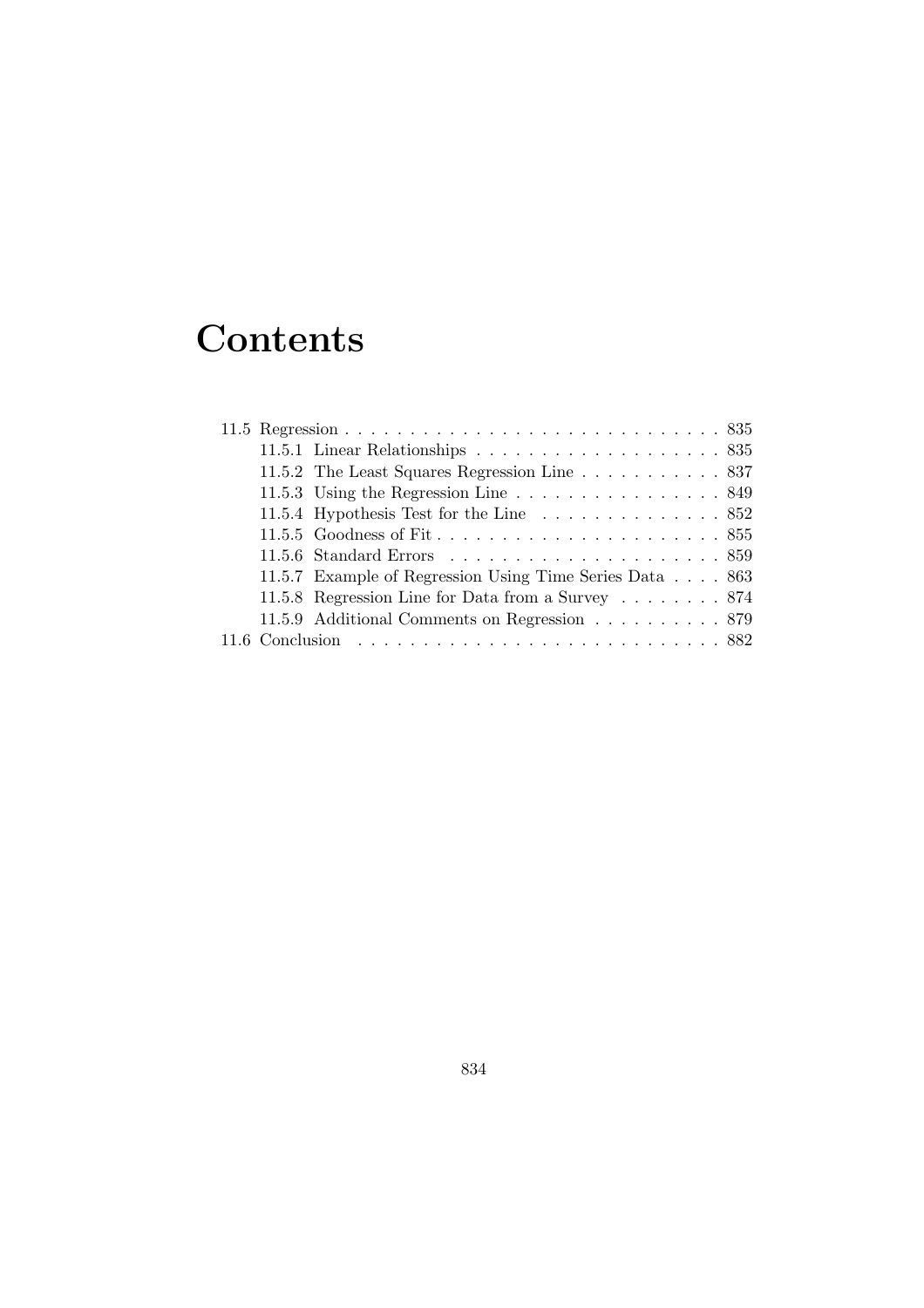# 11.5 Regression

The regression model is a statistical procedure that allows a researcher to estimate the linear, or straight line, relationship that relates two or more variables. This linear relationship summarizes the amount of change in one variable that is associated with change in another variable or variables. The model can also be tested for statistical significance, to test whether the observed linear relationship could have emerged by chance or not. In this section, the two variable linear regression model is discussed. In a second course in statistical methods, multivariate regression with relationships among several variables, is examined.

The two variable regression model assigns one of the variables the status of an independent variable, and the other variable the status of a dependent variable. The independent variable may be regarded as causing changes in the dependent variable, or the independent variable may occur prior in time to the dependent variable. It will be seen that the researcher cannot be certain of a causal relationship, even with the regression model. However, if the researcher has reason to make one of the variables an independent variable, then the manner in which this independent variable is associated with changes in the dependent variable can be estimated.

In order to use the regression model, the expression for a straight line is examined first. This is given in the next section. Following this is the formula for determining the regression line from the observed data. Following that, some examples of regression lines, and their interpretation, are given.

#### 11.5.1 Linear Relationships

In the regression model, the independent variable is labelled the  $X$  variable. and the dependent variable the Y variable. The relationship between X and Y can be shown on a graph, with the independent variable  $X$  along the horizontal axis, and the dependent variable  $Y$  along the vertical axis. The aim of the regression model is to determine the straight line relationship that connects  $X$  and  $Y$ .

The straight line connecting any two variables  $X$  and  $Y$  can be stated algebraically as

$$
Y = a + bX
$$

where  $a$  is called the Y **intercept**, or simply the intercept, and  $b$  is the slope of the line. If the intercept and slope for the line can be determined, then this entirely determines the straight line.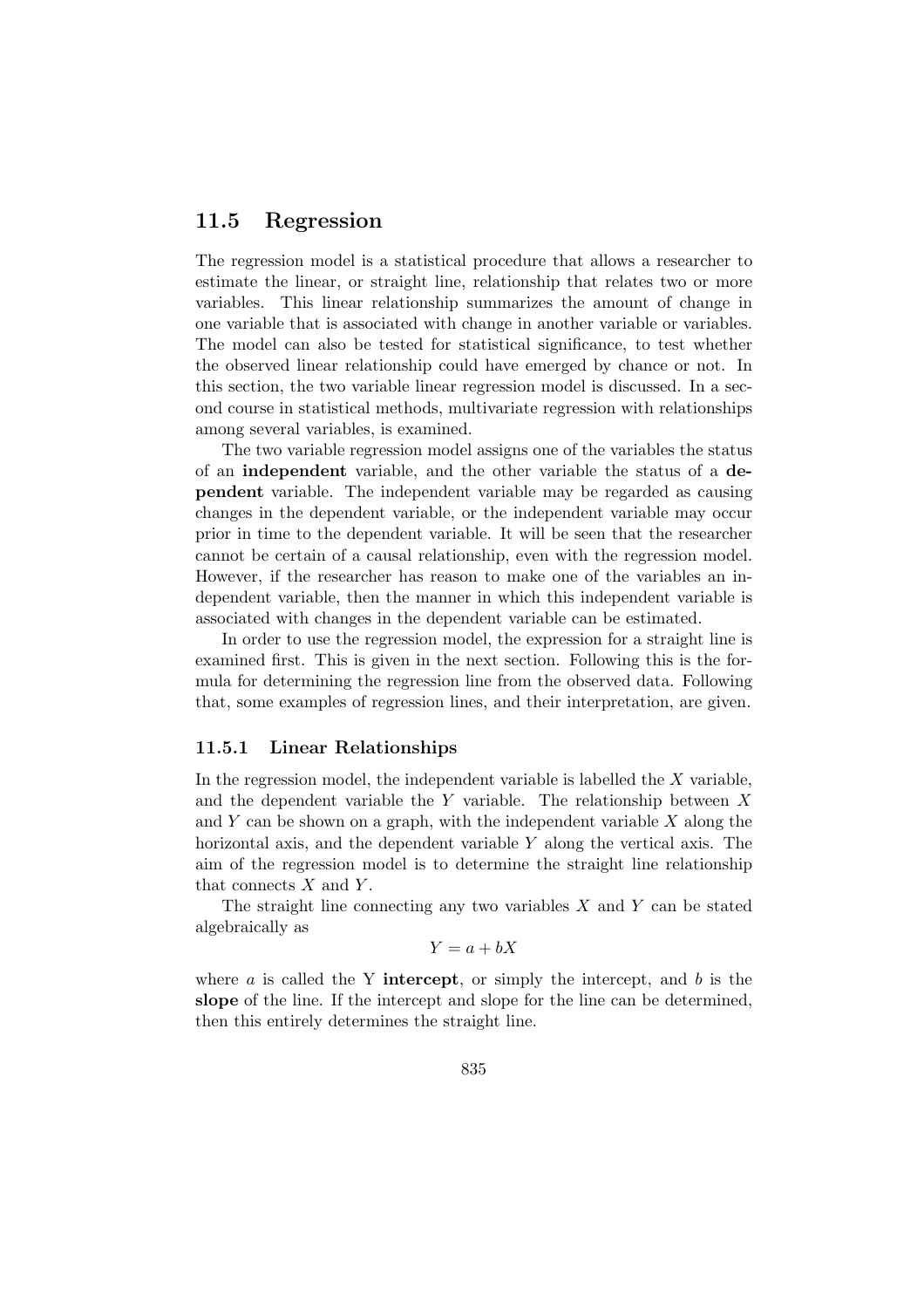

Figure 11.6: Diagrammatic Representation of a Straight Line

Figure 11.6 gives a diagrammatic presentation of a straight line, showing the meaning of the slope and the intercept. The solid line that goes from the lower left to the upper right of the diagram has the equation  $Y = a + bX$ . The intercept for the line is the point where the line crosses the  $Y$  axis. This occurs at  $X = 0$ , where

$$
Y = a + bX = a + b(0) = a + 0 = a
$$

and this means that the intercept for the line is a.

The slope of the line is  $b$  and this refers to the steepness of the line, whether the line rises sharply, or is fairly flat. Suppose that two points on the line are  $(X_1, Y_1)$  and  $(X_2, Y_2)$ . The horizontal and vertical distances between these two points form the basis for the slope of the line. In order to determine this slope, begin with point  $(X_1, Y_1)$ , and draw a horizontal line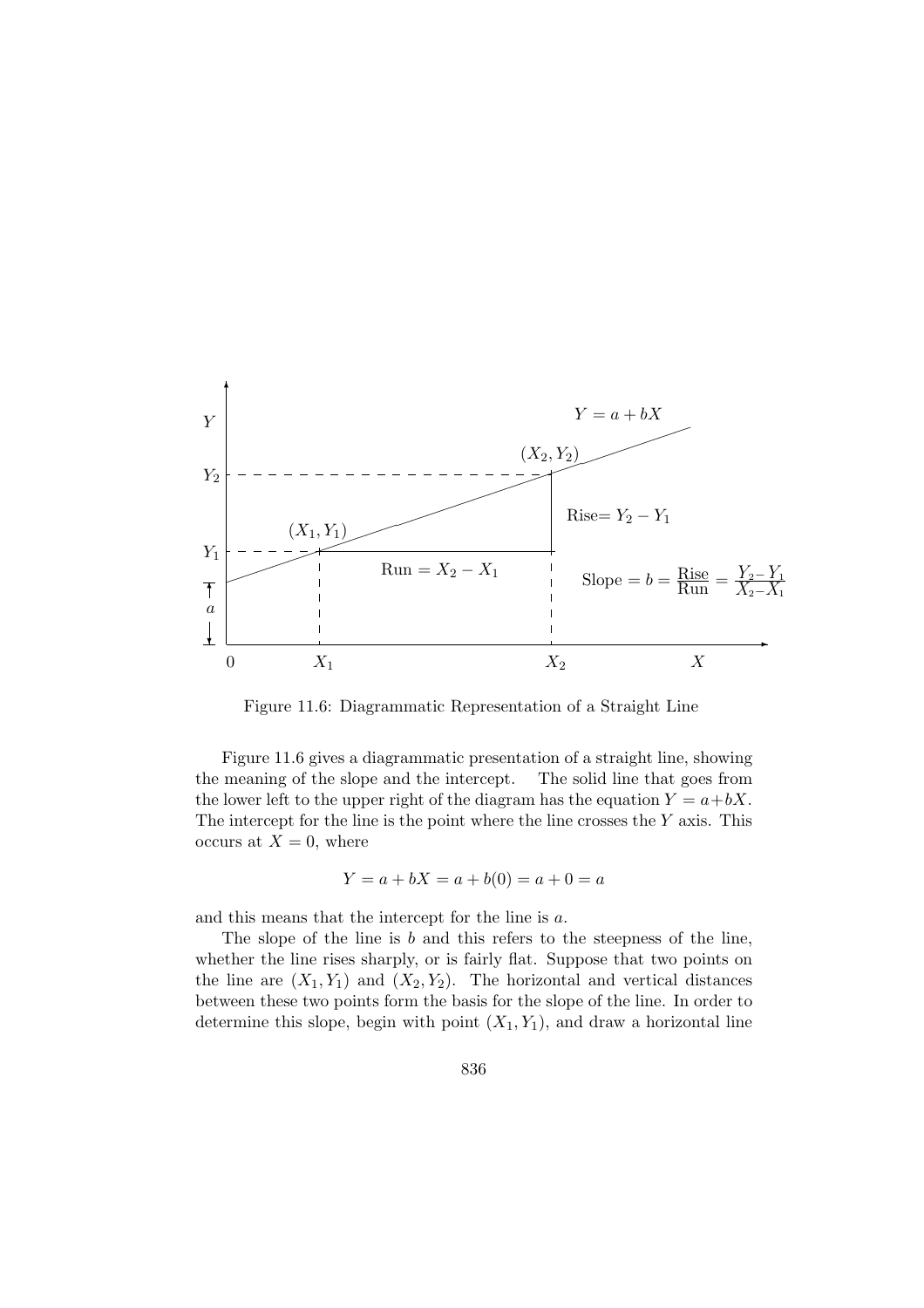as far to the right at  $X_2$ . This is the solid line that goes to the right from point  $(X_1, Y_1)$ . Then draw a vertical line going from point  $(X_2, Y_2)$  down as far as  $Y_1$ . Together these produce the right angled triangle that lies below the line. The base of this triangle is referred to as the run and is of distance  $X_2 - X_1$ . The height of the triangle is called the *rise*, and this height is  $Y_2 - Y_1$ . The slope of the line is the ratio of the rise to the run. This is

Slope of the line = 
$$
\frac{\text{rise}}{\text{run}}
$$

or

Slope = 
$$
b = \frac{\text{rise}}{\text{run}} = \frac{Y_2 - Y_1}{X_2 - X_1}.
$$

If a line is fairly flat, then the rise is small relative to the run, and the line has a small slope. In the extreme case of a horizontal line, there is no rise, and  $b = 0$ . When the line is more steeply sloped, then for any given run, the rise is greater so that the slope is a larger number. In the extreme case of a vertical line, there is no run, and the slope is infinitely large.

The slope is negative if the line goes from the upper left to the bottom right. If the line is sloped in this way,  $Y_2 < Y_1$  when  $X_2 > X_1$ .

Slope = 
$$
b = \frac{Y_2 - Y_1}{X_2 - X_1} < 0
$$
.

That is, the run has a positive value, and the run has a negative value, making the ratio of the rise to the run a negative number.

Once the slope and the intecept have been determined, then this completely determines the straight line. The line can be extended towards infinity in either direction.

The aim of the regression model is to find a slope and intercept so that the straight line with that slope and intercept fits the points in the scatter diagram as closely as possible. Also note that only two points are necessary to determine a straight line. If only one point is given, then there are many straight lines that could pass through this point, but when two points are given, this uniquely defines the straight line that passes through these two points. The following section shows how a straight line that provides the best fit to the points of the scatter diagram can be found.

#### 11.5.2 The Least Squares Regression Line

Suppose that a researcher decides that variable  $X$  is an independent variable that has some influence on a dependent variable  $Y$ . This need not imply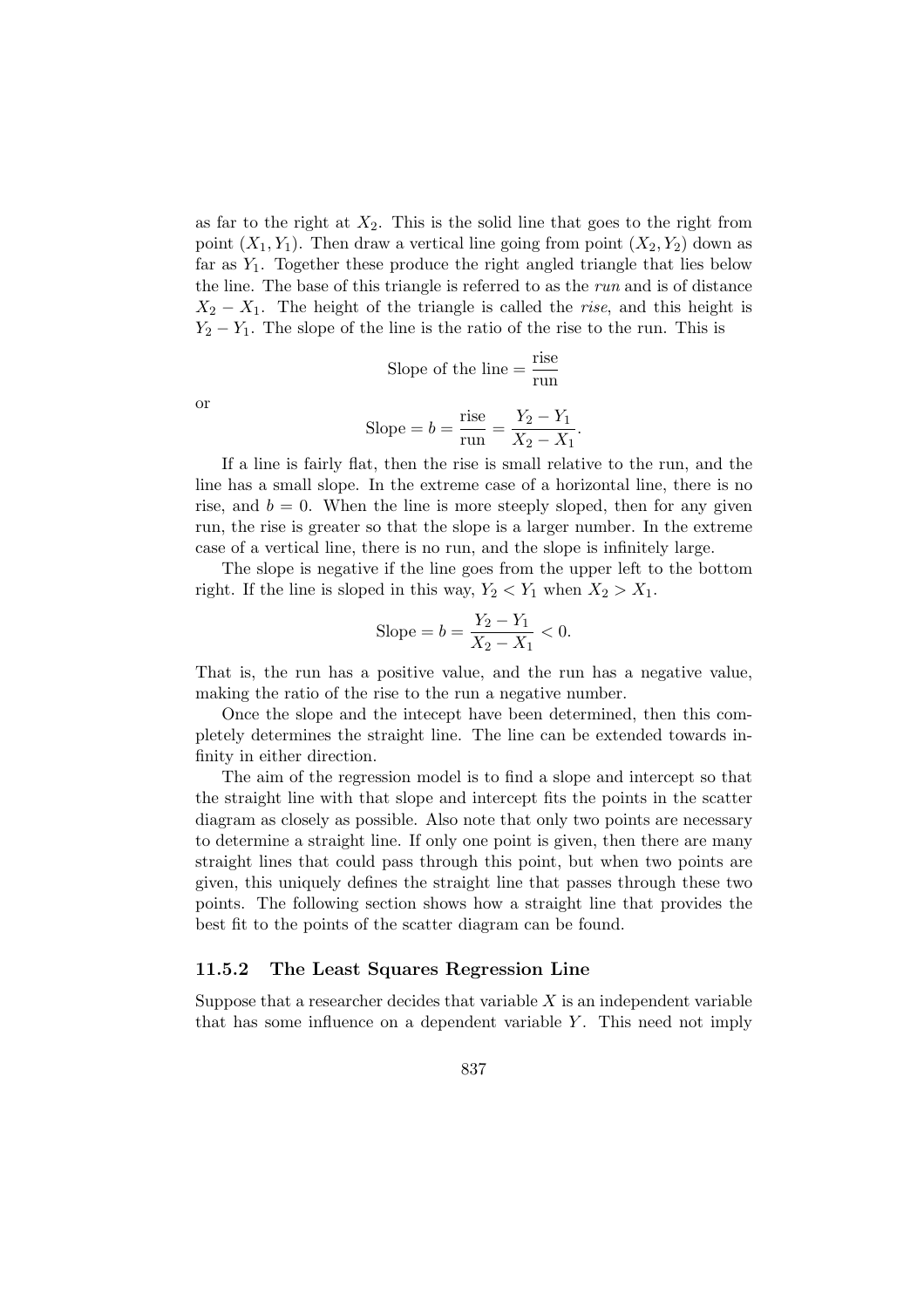that  $Y$  is directly caused by  $X$ , but the researcher should have some reason for considering  $X$  to be the independent variable. It may be that  $X$  has occurred before Y or that other researchers have generally found that  $X$ influences  $Y$ . In doing this, the aim of the researcher is twofold, to attempt to find out whether or not there is a relationship between  $X$  and  $Y$ , and also to determine the nature of the relationship. If the researcher can show that  $X$  and  $Y$  have a linear relationship with each other, then the slope of the line relating X and Y gives the researcher a good idea of how much the dependent variable  $Y$  changes, for any given change in  $X$ .

If there are *n* observations on each of  $X$  and  $Y$ , these can be plotted in a scatter diagram, as in Section 11.4.2. The independent variable  $X$  is on the horizontal axis, and the dependent variable Y along the vertical axis. Using the scatter diagram, the researcher can observe the scatter of points, and decide whether there is a straight line relationship connecting the two variables. By sight, the researcher can make this judgment, and he or she could also draw the straight line that appears to fit the points the best. This provides a rough and ready way to estimate the regression line. This is not a systematic procedure, and another person examining the same data might produce a different line, making a different judgment concerning whether or not there is a straight line relationship between the two variable.

In order to provide a systematic estimate of the line, statisticians have devised procedures to obtain an estimate of the line that fits the points better than other possible lines. The procedure most commonly used is the least squares criterion, and the regression line that results from this is called the least squares regression line. While not all steps in the derivation of this line are shown here, the following explanation should provide an intuitive idea of the rationale for the derivation.

Begin with the scatter diagram and the line shown in Figure 11.7. The asterisks in the diagram represent the various combinations of values of X and Y that are observed. It is likely that there are many variables that affect or influence the dependent variable Y. Even if  $X$  is the single most important factor that affects  $Y$ , these other influences are likely to have different effects on each of the observed values of  $Y$ . It is this multiplicity of influences and effects of various factors on Y that produces the observed scatter of points. A single straight line cannot possibly connect all these points. But if there is a strong effect of  $X$  on  $Y$ , the  $X$  and  $Y$  values may fall more or less along a straight line. It is this general pattern that the researcher is attempting to find.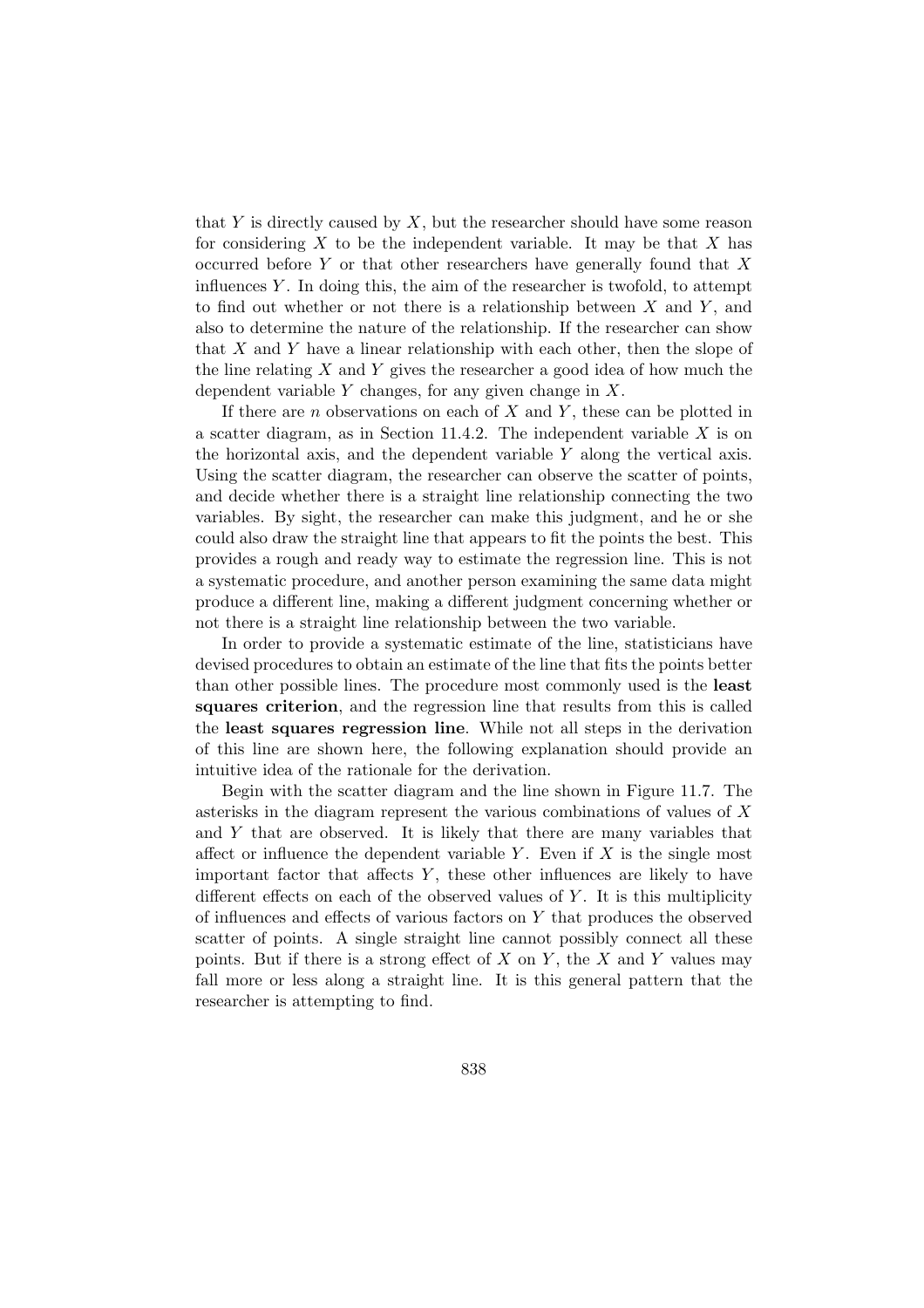The regression line is given the expression

$$
\hat{Y} = a + bX
$$

where X represents the observed values of the independent variable, and  $\hat{Y}$ represents the values of the dependent variable Y that are on the regression line. These are the predicted values of the dependent variable. That is, for each value of  $X$ , the predicted values of the dependent variable  $Y$  are those that lie on the line. The observed values of Y may or may not lie on the line. Because a straight line cannot pass through all the possible points in a scatter diagram, most of the observed values of Y do not lie on the line. While the line may be useful at predicting values of  $Y$  for the various values of X, there will always be errors of prediction. (The  $\hat{ }$  on top of Y means that these values are estimates of Y. The expression  $\tilde{Y}$  is called Y hat).



Figure 11.7: Error of Estimate in Regression Line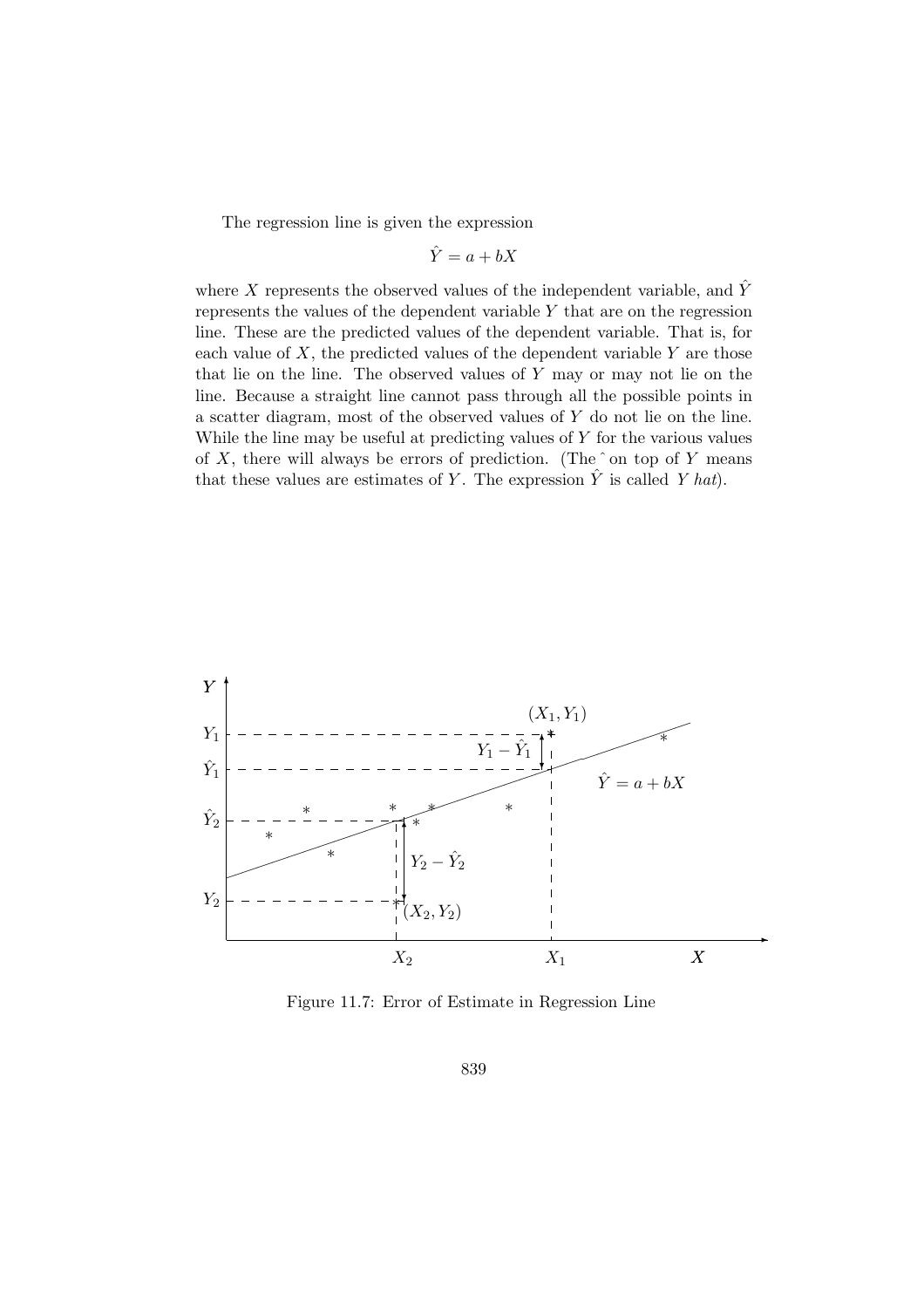Now consider point  $(X_1, Y_1)$  near the upper right of the diagram. For this point, the observed value of the independent variable is  $X_1$  and the observed value of the dependent variable is  $Y_1$ . If the regression line had been used to predict the value of the dependent variable, the value  $\hat{Y}_1$  would have been predicted. As can be seen by examining the dashed line that lies at height  $\hat{Y}_1$ , the point  $(X_1, \hat{Y}_1)$  lies on the regression line. This value of the dependent variable was obtained by putting  $X_1$  in the equation, and

$$
\hat{Y}_1 = a + bX_1.
$$

The error of prediction for  $X_1$  is  $Y_1 - \hat{Y}_1$ . By entering  $X_1$ , the observed value of  $X$ , in the equation, it is possible to come close to predicting the value of the dependent variable, but there is always some error of prediction. The aim of the least squares regression line is to minimize these errors of prediction. Let the error of prediction associated with  $X_1$  be  $e_1$ , so that

$$
e_1 = Y_1 - \hat{Y}_1.
$$

Consider the asterisk labelled  $(X_2, Y_2)$  near the lower left of Figure 11.7. This point lies a considerable distance from the line, and has error of prediction of  $Y_2 - \hat{Y}_2$ . That is, when  $X = X_2$ , the observed value of the dependent variable  $Y$  is  $Y_2$  and the predicted value of  $Y$  is

$$
\hat{Y} = a + bX_2 = \hat{Y}_2.
$$

The error of prediction associated with  $X_2$  is

$$
e_2 = Y_2 - \hat{Y}_2.
$$

A similar error of prediction could be obtained for each of the observed data points.

Now imagine that there could be many possibles line that could be drawn. Each of these has associated with it a set of errors of prediction for the Y values. Some of these lines fit the points of the scatter diagram better than do other lines. Better fitting lines have smaller errors of prediction than do lines that do not fit the points so well. One of the aims of the regression model is to find the line that fits the points best of all. In order to find this line, statisticians use the least squares criterion. This criterion involves attempting to minimize the sums of the squares of the errors of prediction. It is this minimization that produces the line that fits the observed points best of all.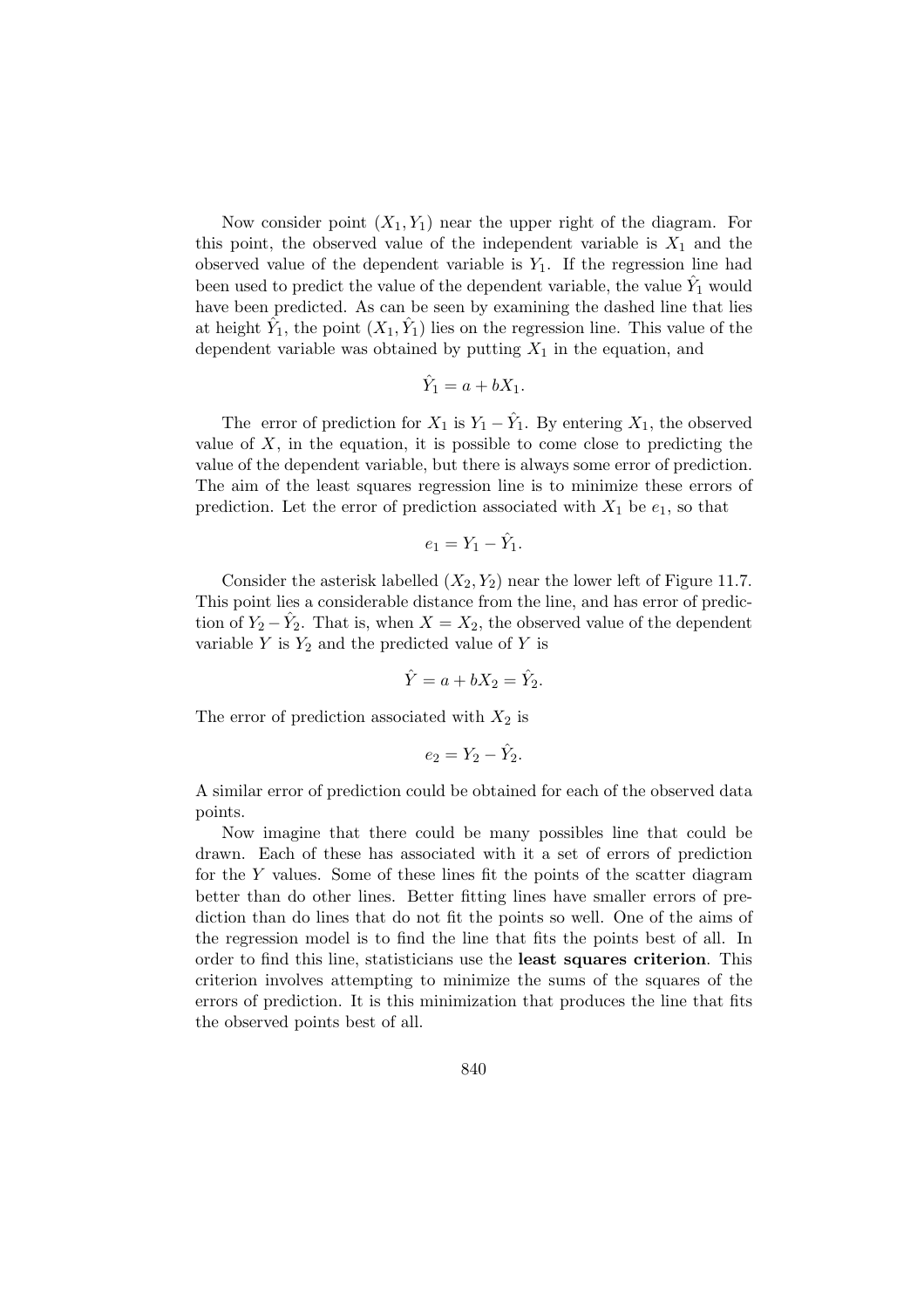The least squares criterion can be written in algebraic form as follows. Suppose there are *n* observed points  $(X_i, Y_i)$ , where  $i = 1, 2, ..., n$ . Now consider a line that is drawn in the plane. For each observed  $X$  value, a predicted Y value of  $\hat{Y}$  can be obtained by putting the X value in the equation for the line. These predicted values of  $Y$  will differ from the observed values of  $Y$ . For each of the  $i$  observations the difference between the observed and predicted value can be written

$$
e_i = Y_i - \hat{Y}_i.
$$

One criterion for determing the line that fits the points best is that the positive and negative errors cancel out so that

$$
\sum e_i = 0.
$$

The squares of these error terms are

$$
e_i^2 = (Y_i - \hat{Y}_i)^2
$$

and the sum of the squares of these errors is

$$
\sum e_i^2 = \sum (Y_i - \hat{Y}_i)^2
$$

The least squares regression line is the straight line that has the minimum possible value for this sum.

It can be shown mathematically that there is only one line that satisfies the criterion  $\sum e_i = 0$ 

and that produces

$$
Minimum \sum e_i^2
$$

.

It can be shown with some algebra and calculus that this occurs when  $a$  and b take the following values:

$$
a = \bar{Y} - b\bar{X}
$$

$$
b = \frac{\sum (X_i - \bar{X})(Y_i - \bar{Y})}{\sum (X_i - \bar{X})^2}
$$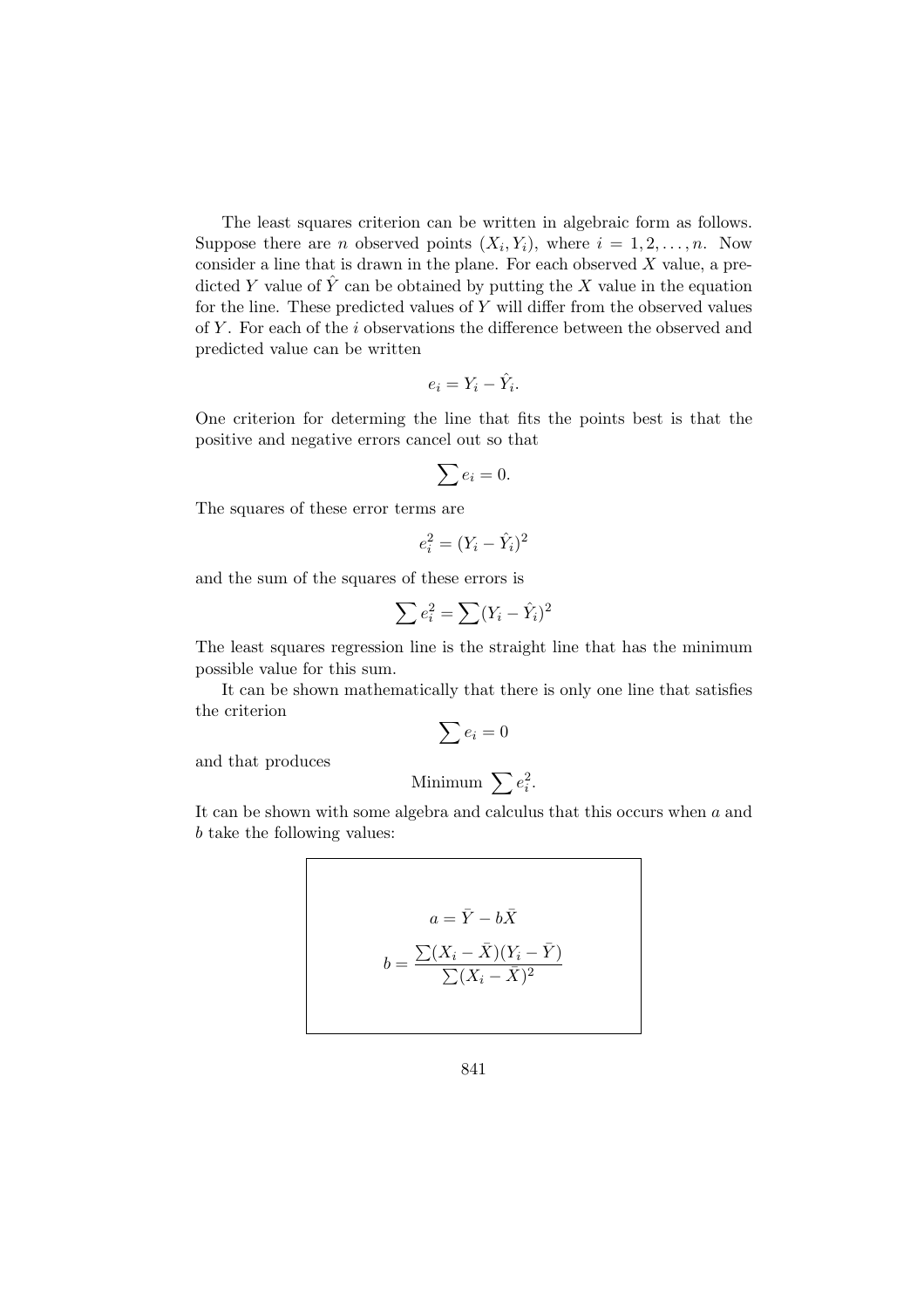This intercept a and slope b are the statistics that produce the line that fits the points the best. All other possible lines result in larger values for the sums of the squares of the errors of prediction,  $\sum e_i^2$ .

The values of  $a$  and  $b$  can be computed as shown in the above formulas, but computationally it is more straightforward to use the formulas that were developed when determining the correlation coefficient. In Section 11.4.3, the values  $S_{XX}$  and  $S_{XY}$  were used. These were defined as

$$
S_{XX} = \sum X^2 - \frac{(\sum X)2}{n}
$$

$$
S_{XY} = \sum XY - \frac{(\sum X)(\sum Y)}{n}
$$

These expressions can be calculated from the observed values of X and Y in the same manner as in Section 11.4.3. Based on these expressions, the slope and intercept can be shown to equal

$$
b = \frac{S_{XY}}{S_{XX}}
$$

$$
a = \bar{Y} - b\bar{X}
$$

The steps involved in determining  $a$  and  $b$  are as follows. First compute  $\sum X$ , the sum of the X values, and  $\bar{X}$ , the mean of X. Do the same for Y, computing  $\sum Y$  and  $\overline{Y}$ . Also compute the squares of the X values, and  $\sum Y$  and  $Y$ . Also compute the squares of the  $X$  values, and sum these to obtain  $\sum X^2$ . Then take the products of each  $X$  times each Fig. 7. The sum of these is  $\sum XY$ . From the summations  $\sum X$ ,  $\sum Y$ ,  $\sum X^2$ and  $\sum XY$ , compute  $S_{XX}$  and  $S_{XY}$ . These are then used to obtain a and b. The resulting least squares regression line is written

$$
\hat{Y} = a + bX
$$

$$
842\,
$$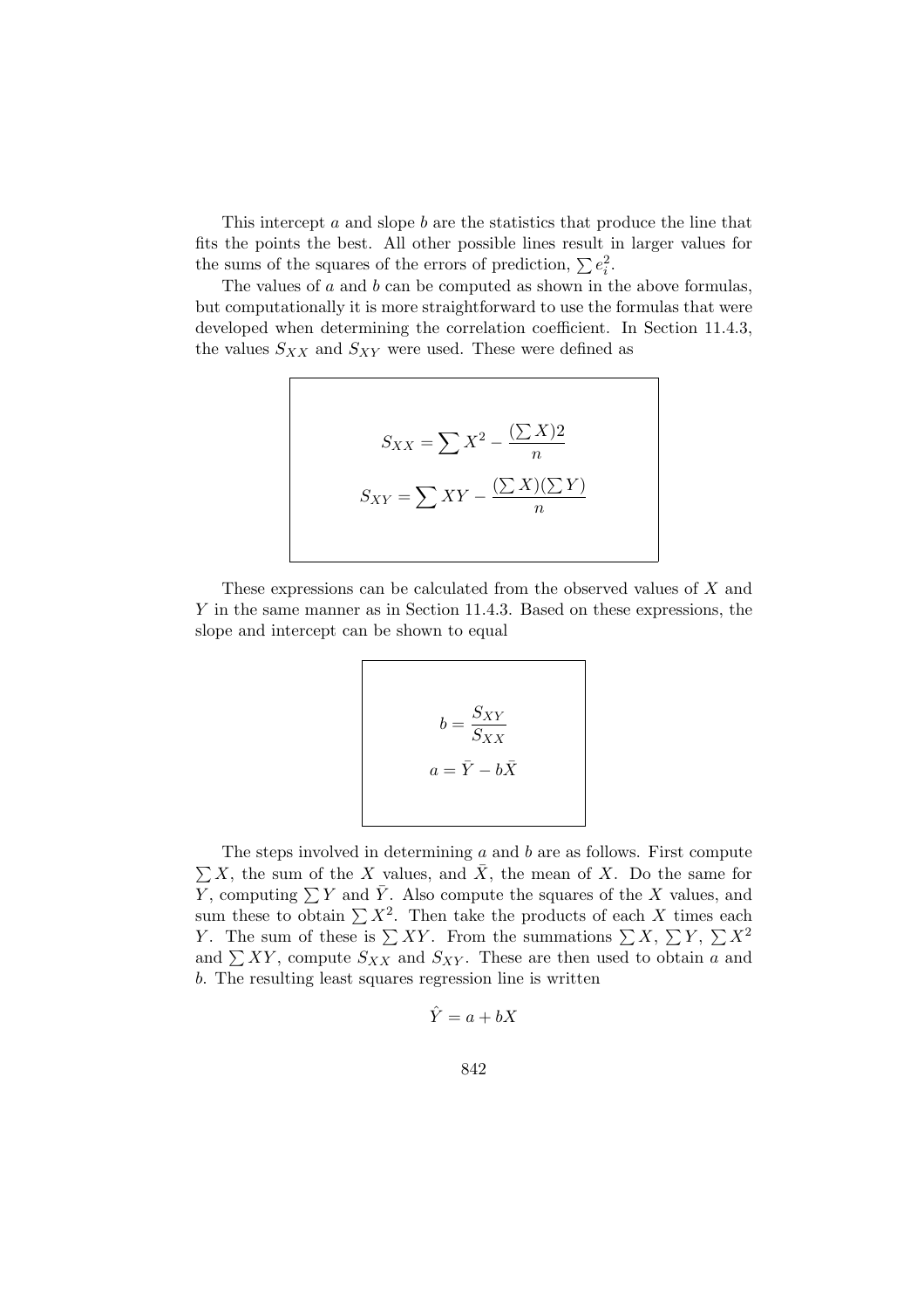where  $\hat{Y}$  is the predicted value of Y.

An example of how a regression line can be obtained is contained in the following example. After that, a test for the statistical significance of the regression line is given.

## Example 11.5.1 Regression of Alcohol Consumption on Income for the Provinces of Canada, 1985-86

Alcohol consumption per capita varies considerably across the provinces of Canada, with consumption in the province having the highest level of consumption averaging 50% greater than in the province having the lowest consumption level. There are many variables that might affect alcohol consumption, factors such as different laws, different price levels for alcohol, different types of stores where alcohol can be purchased, and so on. One of the main factors that is likely to affect alcohol consumption is the income of consumers. Economists generally consider alcohol to be a superior good, one whose consumption level increases as incomes rise. This example contains data concerning alcohol consumption in each province of Canada, and income per household for each province. Use the data in Table 11.1 to obtain the regression line relating income and alcohol consumption.

| Province             | Income | Alcohol |
|----------------------|--------|---------|
| Newfoundland         | 26.8   | 8.7     |
| Prince Edward Island | 27.1   | 8.4     |
| Nova Scotia          | 29.5   | 8.8     |
| New Brunswick        | 28.4   | 7.6     |
| Quebec               | 30.8   | 8.9     |
| Ontario              | 36.4   | 10.0    |
| Manitoba             | 30.4   | 9.7     |
| Saskatchewan         | 29.8   | 8.9     |
| Alberta              | 35.1   | 11.1    |
| British Columbia     | 32.5   | 10.9    |

Table 11.1: Income and Alcohol Consumption, Provinces of Canada

Table 11.1 gives family income per capita in 1986 for each of the provinces of Canada, and alcohol consumption in litres per person 15 years and older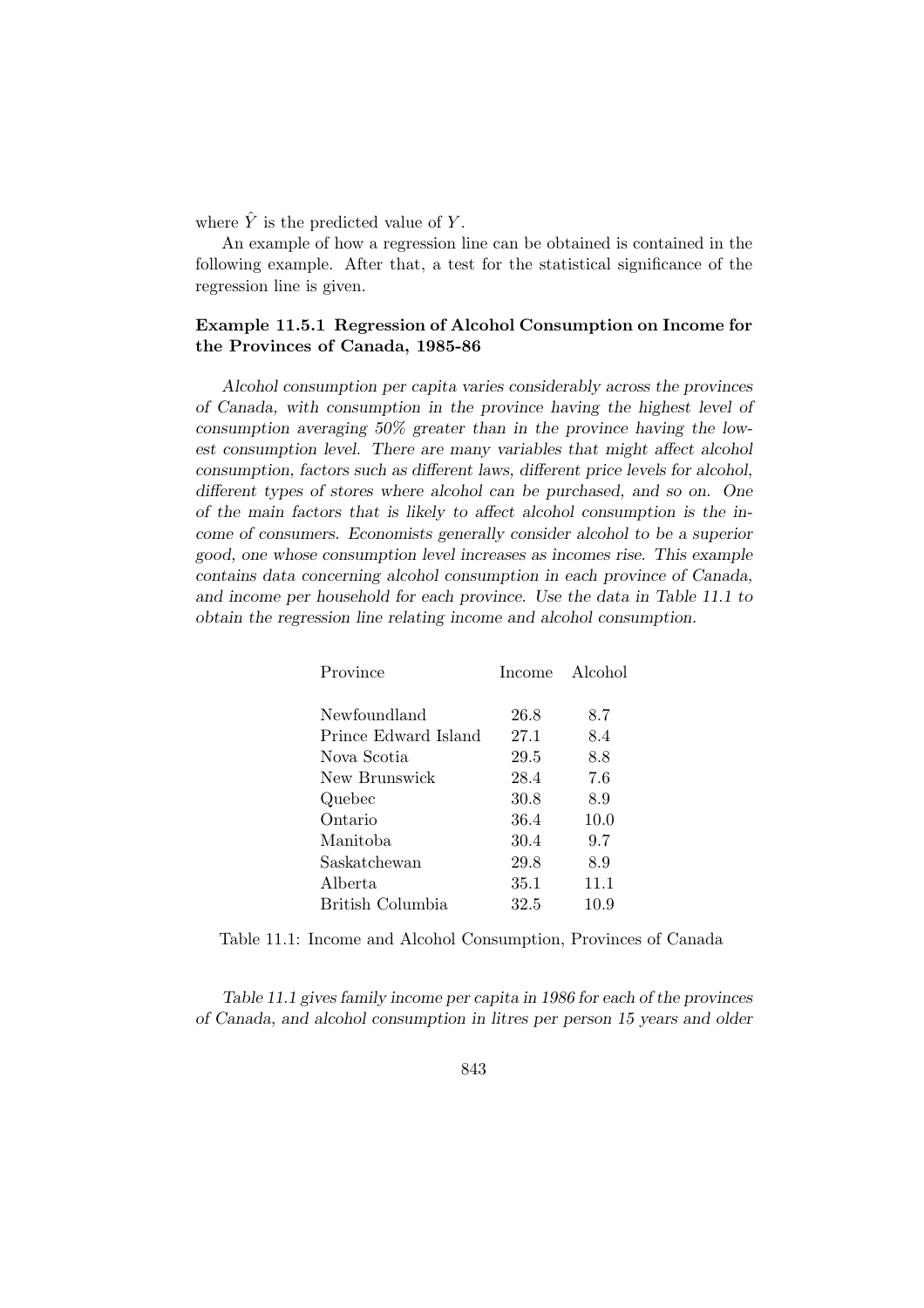in 1985-86. The income data comes from Statistics Canada, Economic Families - 1986 Income [machine-readable data file]. 1988 Edition. The data concerning alcohol consumption is taken from Saskatchewan Alcohol and Drug Abuse Commission, Fast Factsheet (Regina, 1988).

Figure 11.8: Scatter Diagram of Income and Alcohol Consumption

#### Solution.

The first step in obtaining the regression equation is to decide which of the two variables is the independent variable and which is the dependent variable. The suspicion is that differences in income levels are a factor in explaining differences in alcohol consumption per capita across the provinces. This means that income is being considered the independent variable, affecting alcohol consumption, the dependent variable.

While there are many other factors that are likely to affect alcohol consumption, if different income levels lead to different levels of alcohol consumption, the relationship between the two variables may be apparent in a scatter diagram. In Figure 11.8, the values of income are plotted along the horizontal axis. The values of the dependent variable, alcohol consumption, are plotted on the vertical axis.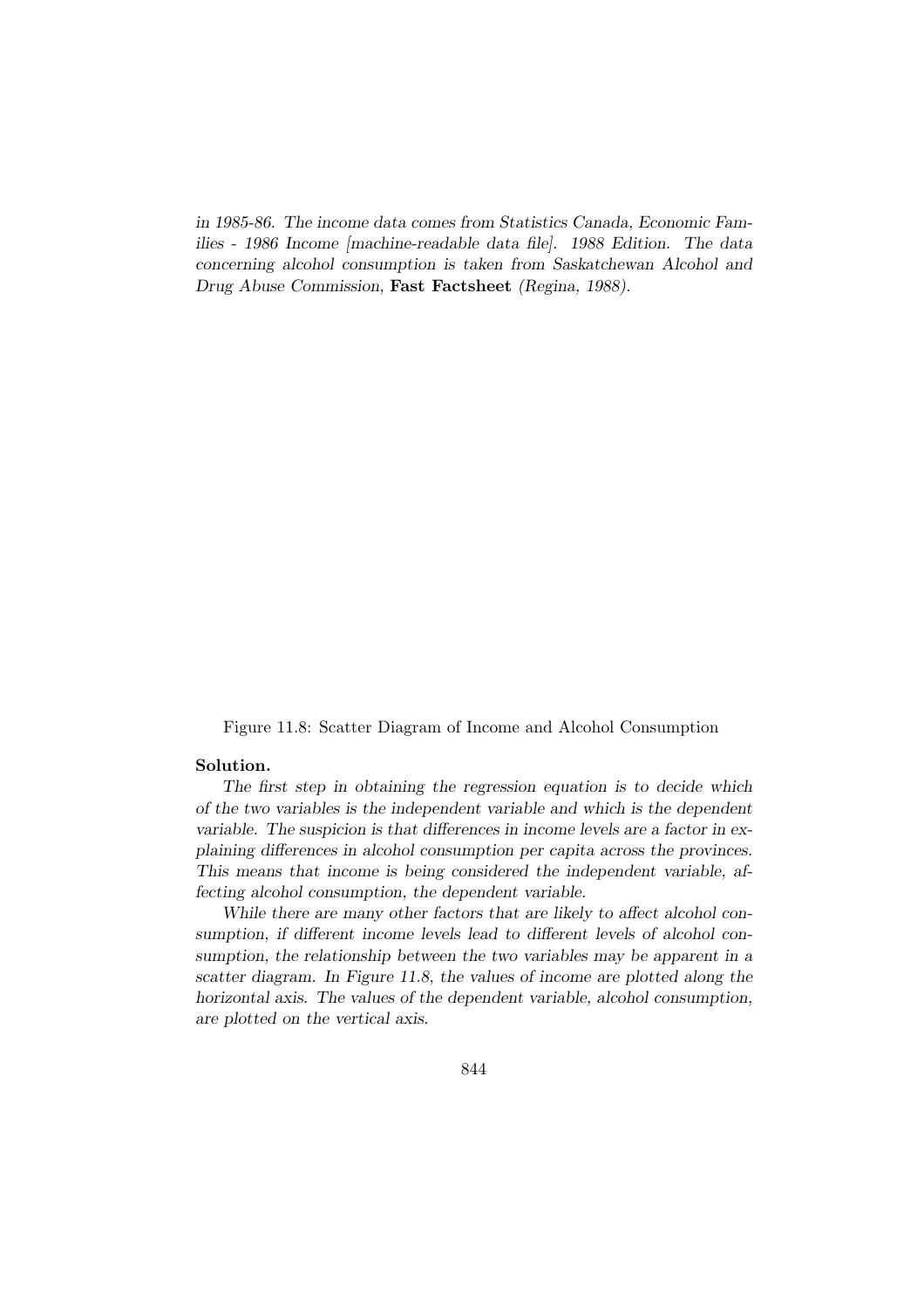Figure 11.8

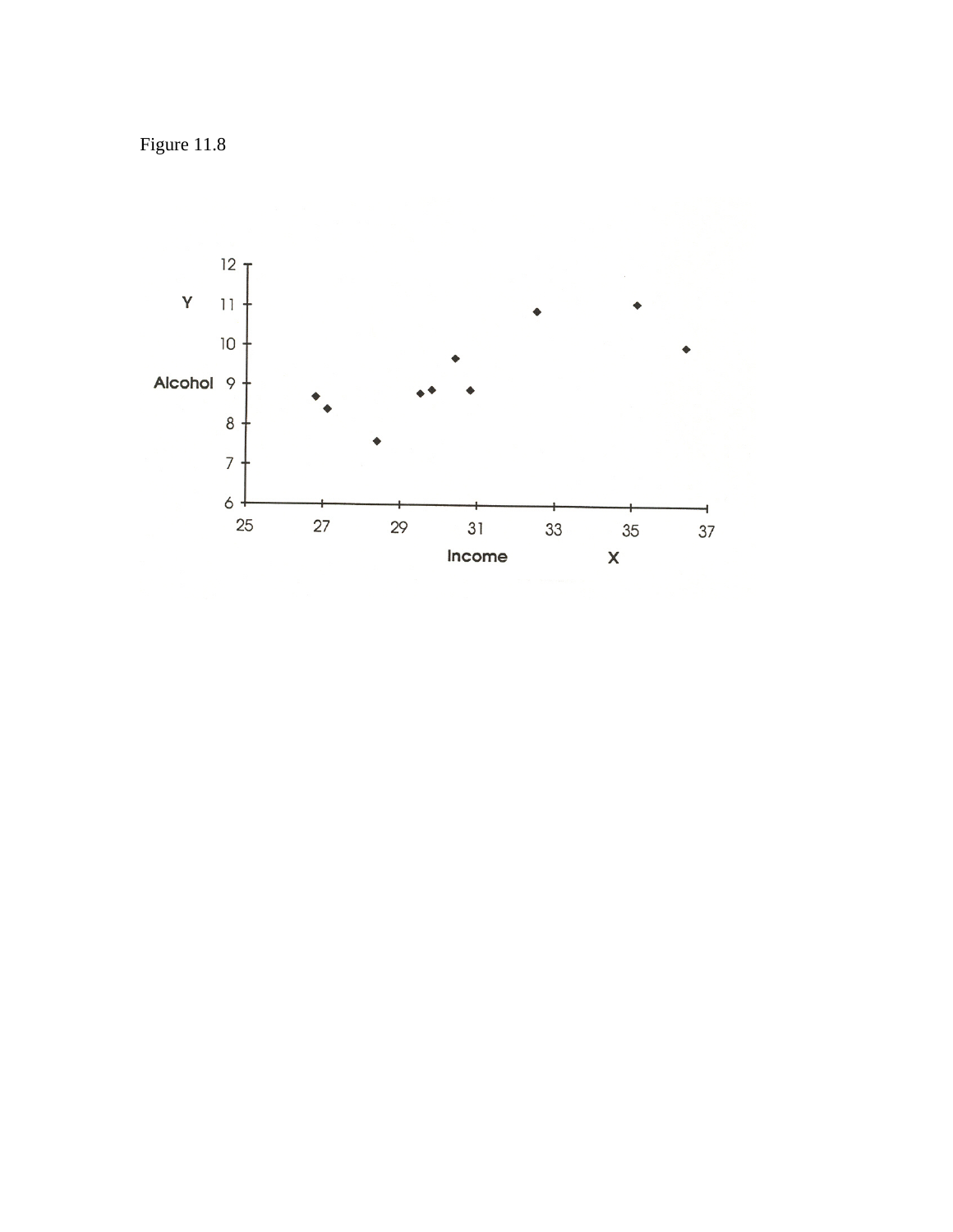Based on the scatter diagram of Figure 11.8, there appears to be a definite relationship between income and alcohol consumption. The three provinces with the lowest alcohol consumption are also those that have the lowest income. For the three highest income provinces, alcohol consumption per capita is also the greatest. The other provinces are between these two extremes on both variables. While the relationship is not perfect, it appears that a straight line that starts near the lower left of the diagram, and goes toward the upper right, can show the relationship between the two variables.

The regression equation regresses alcohol consumption on income, that is, income is the independent variable and alcohol consumption is the dependent variable. For the regression, income is represented by  $X$  and alcohol consumption by  $Y$ . The calculations for the regression are shown in Table 11.2. Note that the fourth column, the squares of  $Y$  are not required in order to determine the regression equation. However, these values have been included because they are required in order to calculate the correlation coefficient, and in Section 11.5.4, to conduct an hypothesis test for the statistical significance of the regression line.

| $\boldsymbol{X}$ | Y    | $X^2$   | $\,V^2$ | XY      |
|------------------|------|---------|---------|---------|
| 26.8             | 8.7  | 718.24  | 75.690  | 233.16  |
| 27.1             | 8.4  | 734.41  | 70.560  | 227.64  |
| 29.5             | 8.8  | 870.25  | 77.440  | 259.60  |
| 28.4             | 7.6  | 806.56  | 57.760  | 215.84  |
| 30.8             | 8.9  | 948.64  | 79.210  | 274.12  |
| 36.4             | 10.0 | 1324.96 | 100.000 | 364.00  |
| 30.4             | 9.7  | 924.16  | 94.090  | 294.88  |
| 29.8             | 8.9  | 888.04  | 79.210  | 265.22  |
| 35.1             | 11.1 | 1232.01 | 123.210 | 389.61  |
| 32.5             | 10.9 | 1056.25 | 118.810 | 354.25  |
|                  |      |         |         |         |
| 306.8            | 93.0 | 9503.52 | 875.98  | 2878.32 |

Table 11.2: Calculations for Regression of Alcohol Consumption on Income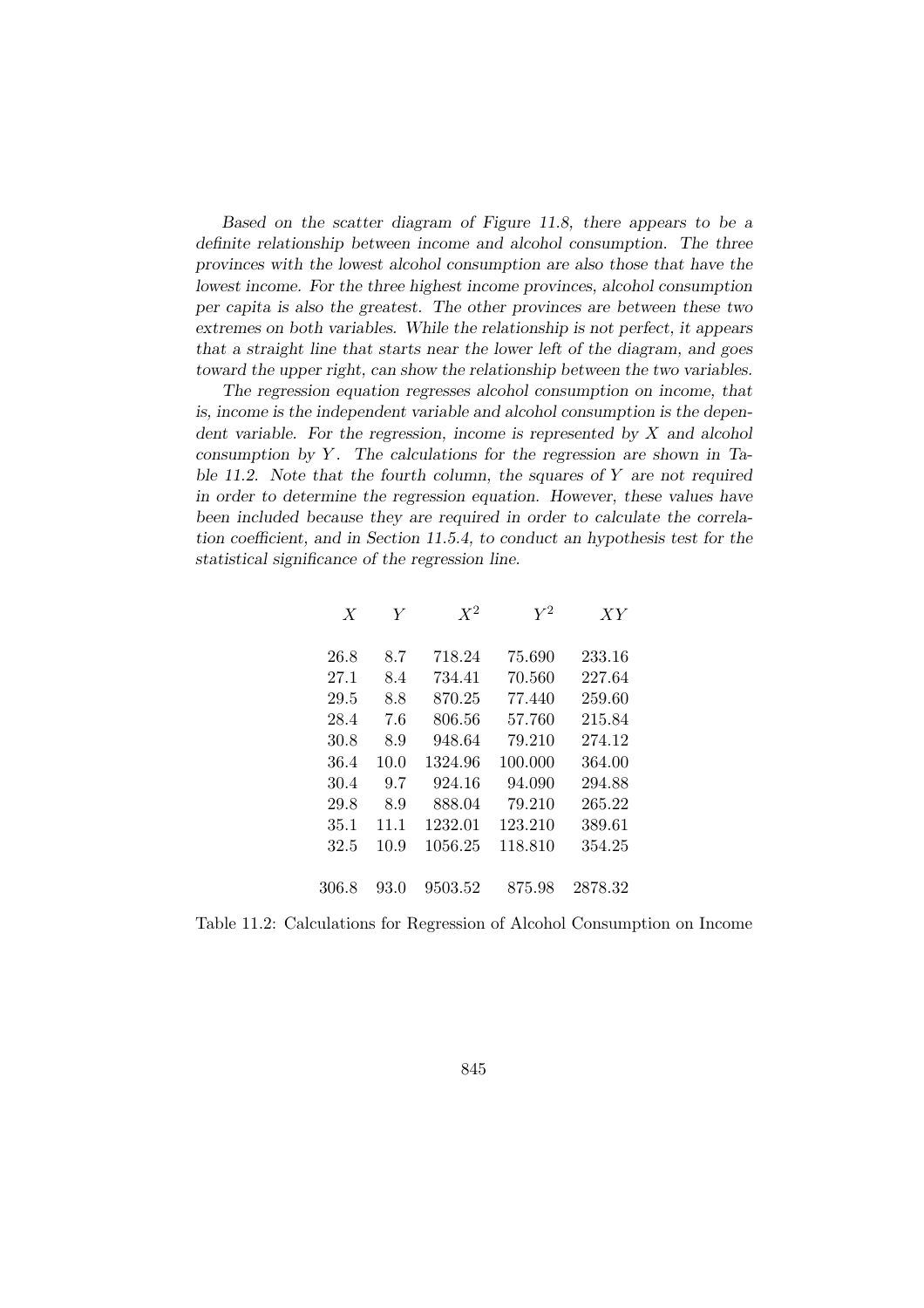From Table 11.2, the following values are obtained:

$$
\sum X = 306.8
$$

$$
\sum Y = 93.0
$$

$$
\sum X^2 = 9,503.52
$$

$$
\sum Y^2 = 875.98
$$

$$
\sum XY = 2,878.32
$$

and these can then be used to determine the following:

$$
S_{XY} = \sum XY - \frac{(\sum X)(\sum Y)}{n}
$$
  
= 2,878.32 -  $\frac{(306.8)(93.0)}{10}$   
= 2,878.32 - 2,853.24  
= 25.08

$$
S_{XX} = \sum XX - \frac{(\sum X)^2}{n}
$$
  
= 9,503.52 -  $\frac{306.8^2}{10}$   
= 9,503.52 - 9,412.644  
= 90.896

$$
S_{YY} = \sum Y^2 - \frac{(\sum Y)^2}{n}
$$
  
= 875.98 -  $\frac{93.0^2}{10}$   
= 875.98 - 864.9  
= 11.08

The value for the slope of the regression line is

$$
b = \frac{S_{XY}}{S_{XX}} = \frac{25.08}{90.896} = 0.276
$$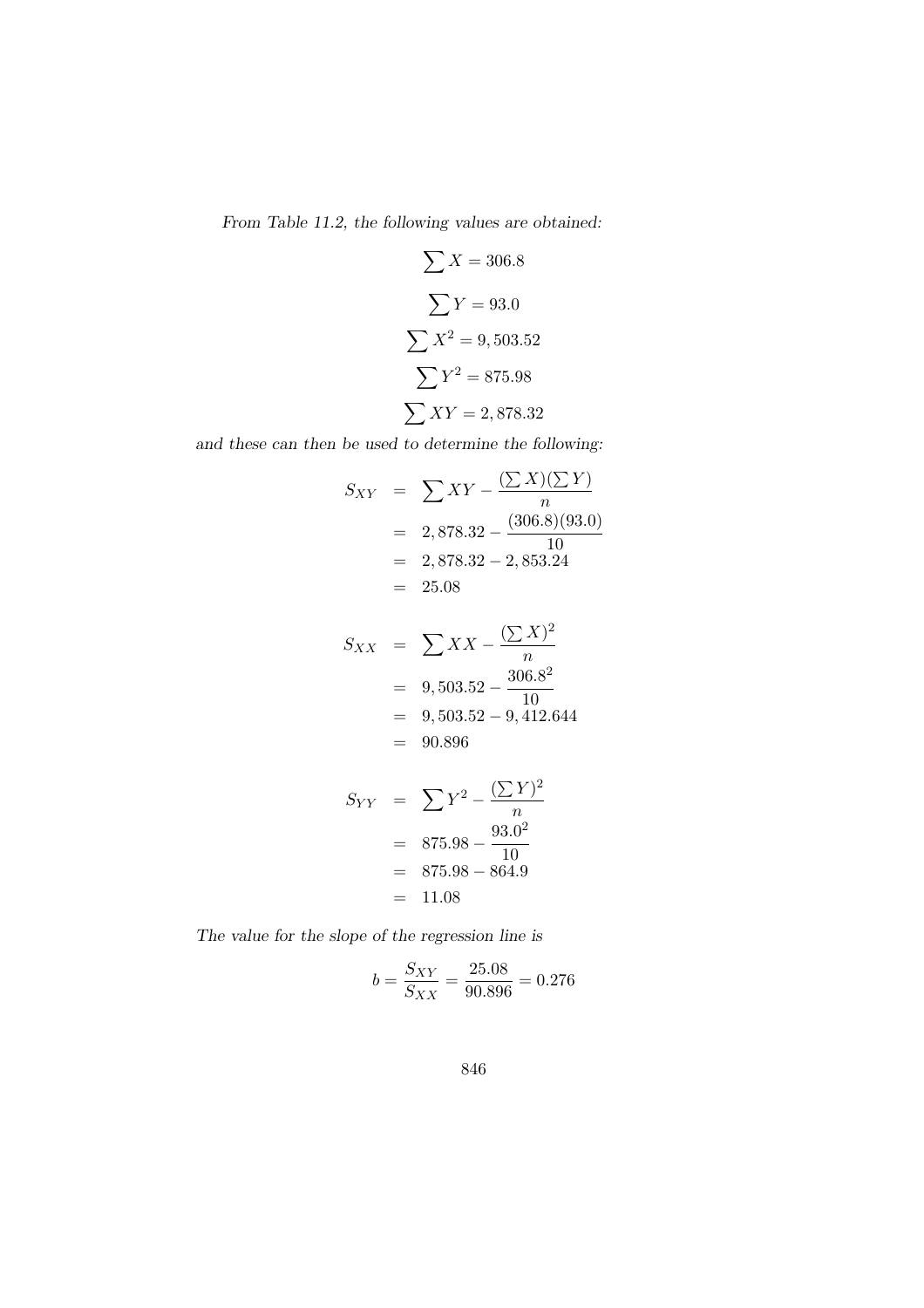The intercept is

$$
a = \overline{Y} - b\overline{X}
$$
  
= 
$$
\frac{93.0}{10} - 0.276 \frac{306.8}{10}
$$
  
= 
$$
9.30 - (0.276 \times 30.68)
$$
  
= 
$$
9.30 - 8.68 = 0.832
$$

The least squares regression line is thus

$$
\hat{Y} = 0.832 + 0.276X.
$$

Figure 11.9 shows the scatter diagram along with the regression line.

Figure 11.9: Scatter Diagram and Regression Line for Regression of Alcohol Consumption on Income

While the intercept  $a = 0.832$  has little real meaning, the slope of the line can be interpreted meaningfully. The slope  $b = 0.276$  is positive, indicating that as income increases, alcohol consumption also increases. The size of the slope can be interpreted by noting that for each increase of one unit in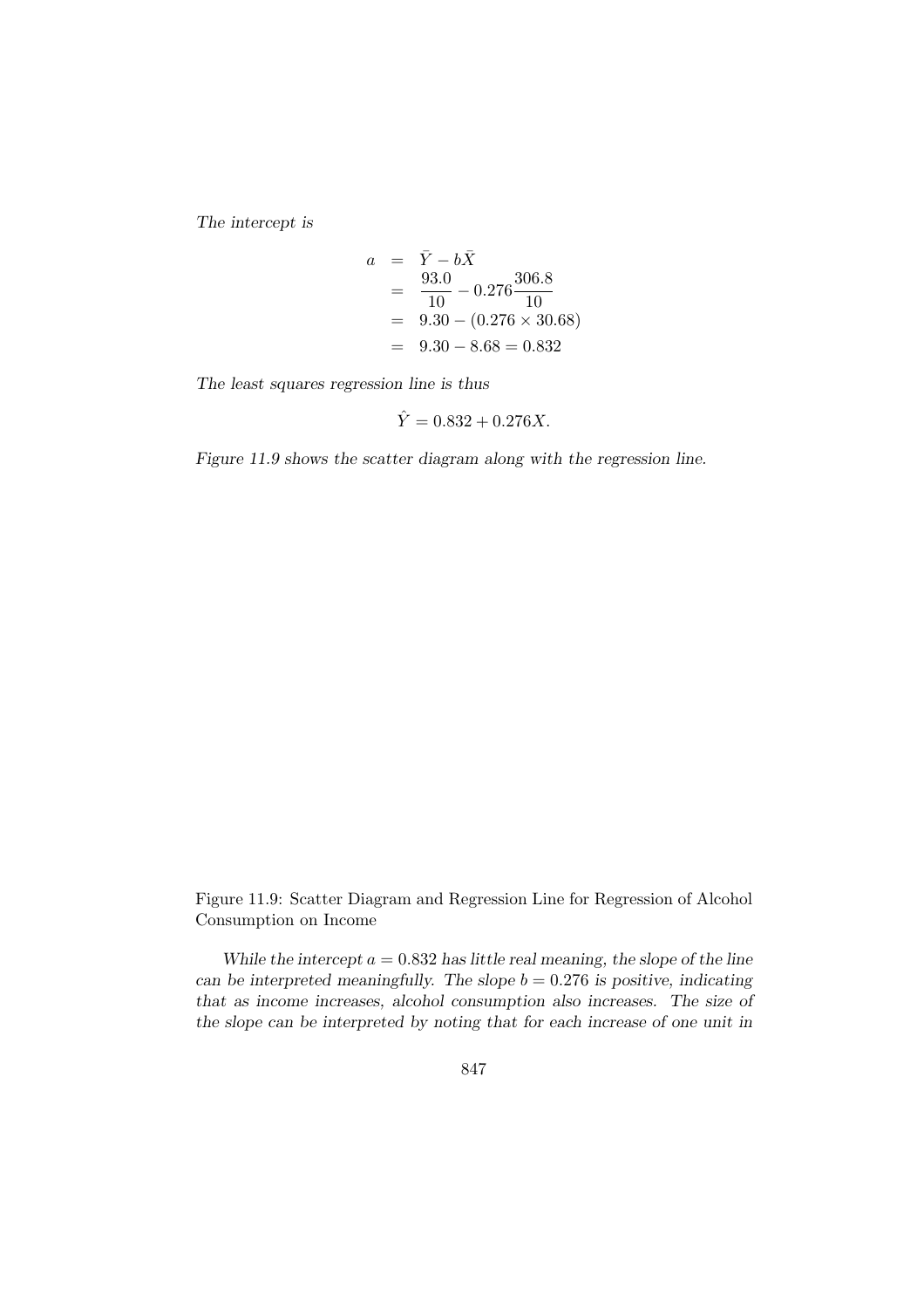

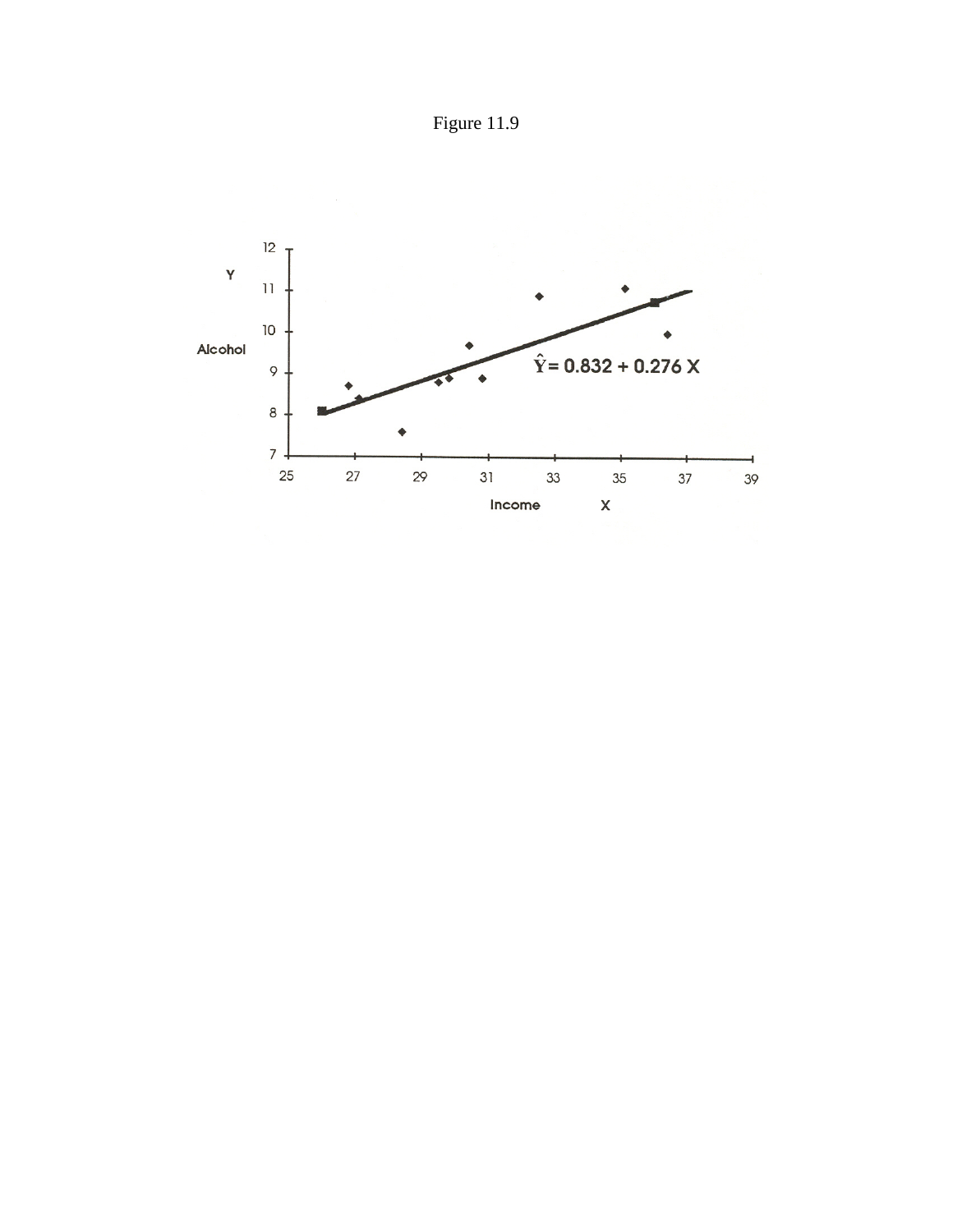X, the dependent variable Y changes by 0.276 units. For this example, X is in units of one thousand dollars of income, and Y is in units of litres of alcohol consumed annually per capita. This means that each \$1,000 increase in family income is associated with an increase of a little over one quarter of a litre of alcohol consumption per capita annually. This relationship has been estimated across the ten provinces of Canada, so that this gives an idea of the manner in which income and alcohol consumption are related across the provinces.

| $\boldsymbol{X}$ | Y      | Y      | $e_i = Y_i - Y_i$ |
|------------------|--------|--------|-------------------|
| 26.8             | 8.700  | 8.229  | 0.471             |
| 27.1             | 8.400  | 8.312  | 0.088             |
| 29.5             | 8.800  | 8.974  | $-0.174$          |
| 28.4             | 7.600  | 8.671  | $-1.071$          |
| 30.8             | 8.900  | 9.333  | $-0.433$          |
| 36.4             | 10.000 | 10.878 | $-0.878$          |
| 30.4             | 9.700  | 9.223  | 0.477             |
| 29.8             | 8.900  | 9.057  | $-0.157$          |
| 35.1             | 11.100 | 10.520 | 0.580             |
| 32.5             | 10.900 | 9.802  | 1.098             |
|                  |        |        |                   |

Table 11.3: Actual and Fitted Values and Prediction Errors

Finally, the equation can be used to determine the predicted values of alcohol consumption, and these can in turn be used to obtain the prediction errors. These are not usually calculated in the detail shown here. The errors are contained in Table 11.3. For example, for Newfoundland, income per capita is \$26,800, so that  $X = 26.8$ . Putting this value in the equation gives

 $\hat{Y} = 0.832 + 0.276X = 0.832 + (0.276 \times 26.8) = 0.832 + 7.397 = 8.229.$ 

That is, the equation predicts that alcohol consumption for Newfoundland is 8.229, while in fact it is 8.700. This means that there is a prediction error of

$$
Y - \hat{Y} = 8.700 - 8.229 = 0.471
$$

for Newfoundland. The equation underpredicts the level of alcohol consumption for Newfoundland. The errors of prediction for each of the other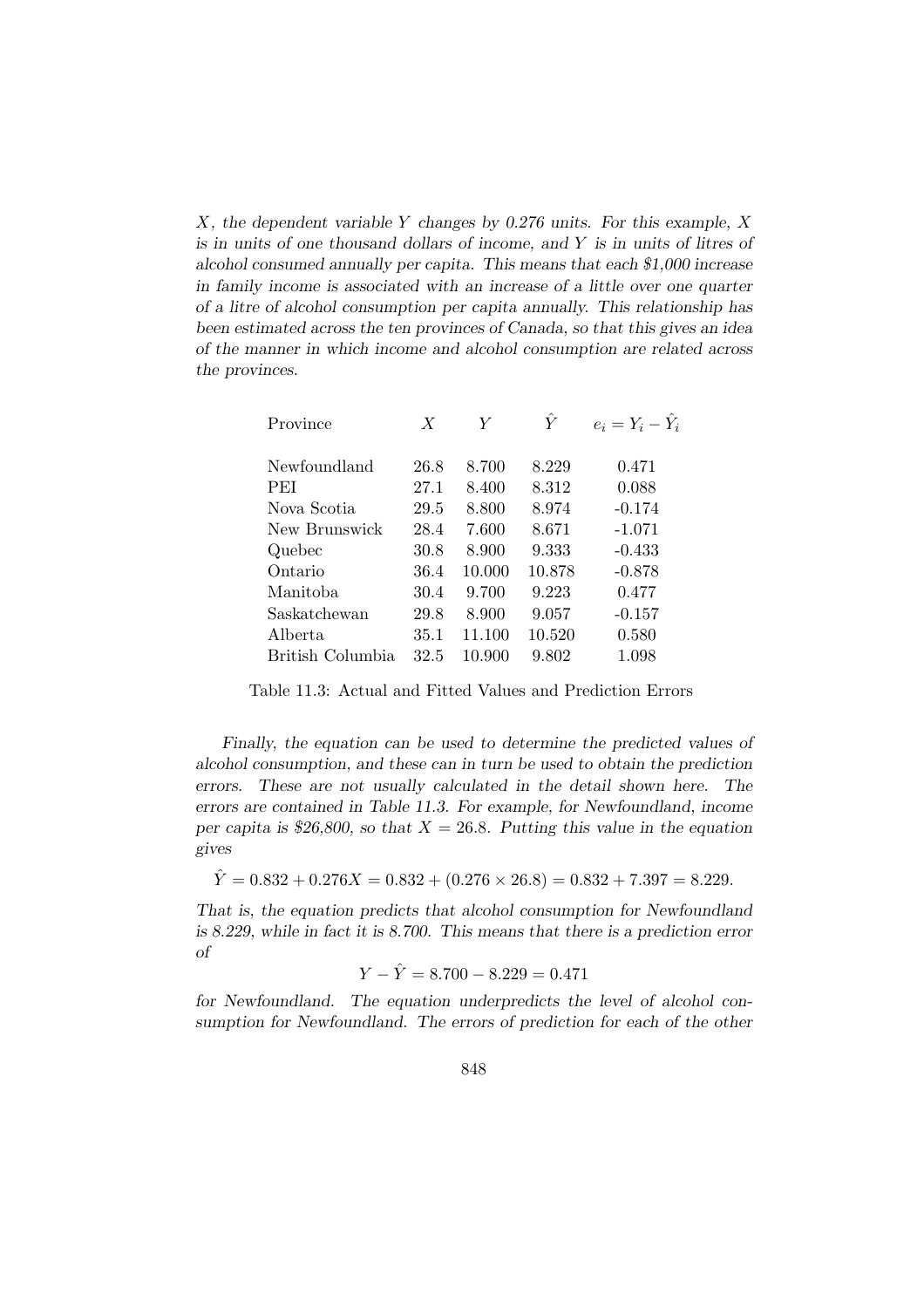provinces can be seen in the table. For all but two of the provinces, the equation comes within one litre per capita of predicting the actual value of alcohol consumption. For only New Brunswick and British Columbia does the equation not predict so well, with alcohol consumption for New Brunswick being overpredicted by 1.1 litres and British Columbia being underpredicted by 1.1 litres. Also note that the sum of the errors of prediction is 0, with the negative errors of prediction being balanced overall by the positive errors of prediction.

#### 11.5.3 Using the Regression Line

There are various ways that the regression line can be used. Table 11.3 used the regression line of alcohol consumption on income to predict values of alcohol consumption for each province. The line could also be used to predict values in other regions where the income per capita is known. These predictions are of two sorts, interpolation and extrapolation. Before discussing these, a short note concerning how to draw the line is given.

**Drawing the Line.** In order to draw a line in the  $X - Y$  plane, it is necessary to obtain only two points on the line. The regression equation  $\hat{Y} = a + bX$  is used to do this. Pick two values of X, one value near the lower end of the observed  $X$  values, and one near the upper end. These need not be values actually observed, but could be any values of  $X$ . Then obtain the predicted Y values for these X values. The resulting combinations of  $X$ and  $Y$  give two points in the plane, and these are joined to produce the line.

In Figure 11.9, the values  $X = 26$  and  $X = 36$  are the two values selected. The predicted values of  $Y$  for these values of  $X$  are

$$
\hat{Y} = 0.832 + 0.276X = 0.832 + (0.276 \times 26) = 0.832 + 7.176 = 8.088
$$

$$
\hat{Y} = 0.832 + 0.276X = 0.832 + (0.276 \times 36) = 0.832 + 9.936 = 10.768
$$

These two values are shown as the squares in Figure 11.9

**Interpolation.** When the value for a particular  $X$  is within the range of  $X$  values used to determine the regression line, the use of this  $X$  to predict a Y value is referred to as interpolation. In Example 11.5.1, suppose it is known that a particular city has a per capita income of 31 thousand dollars.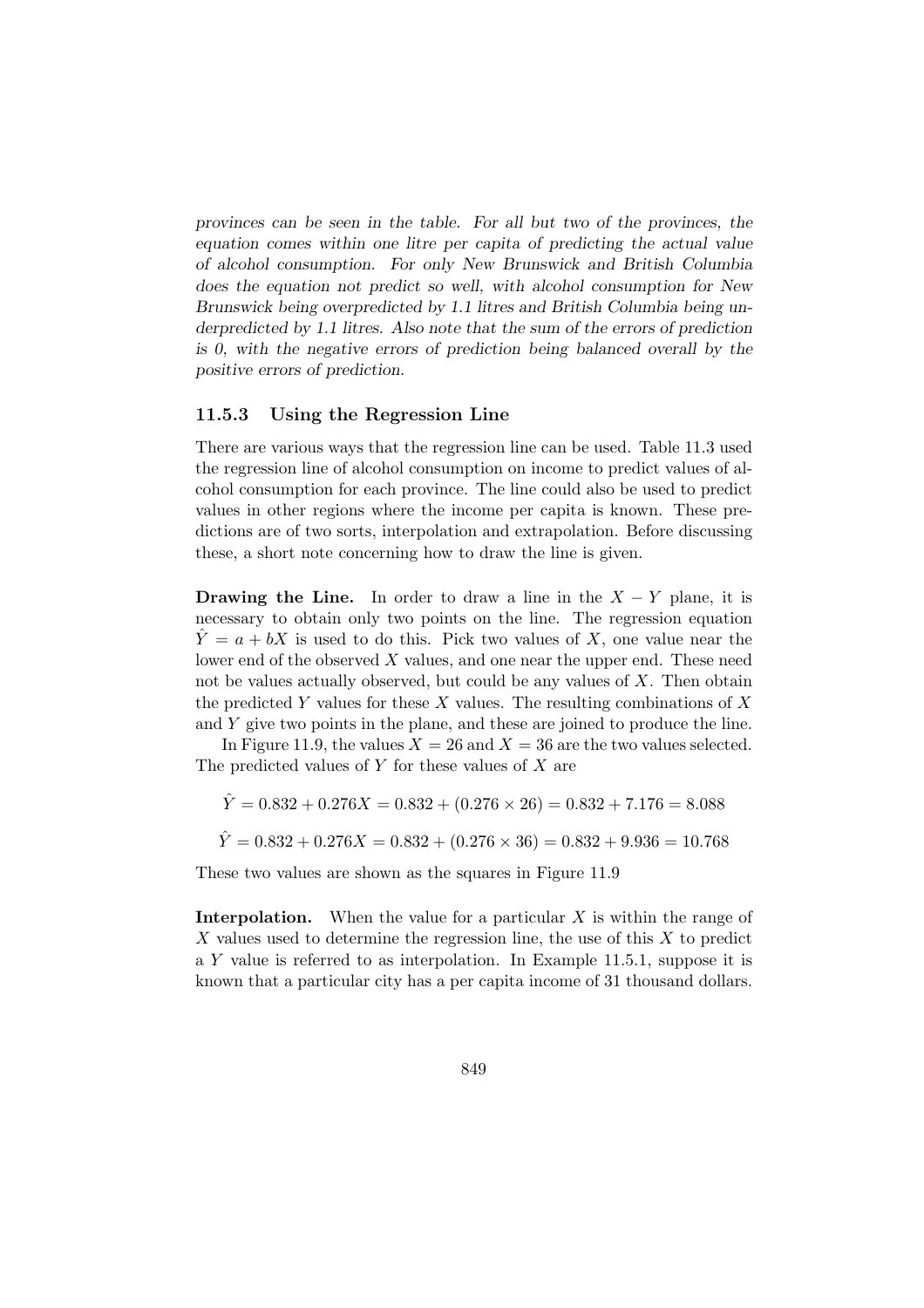Then the line can be used to predict the level of alcohol consumption in this city. Putting  $X = 31$  into the equation for the regression line gives

 $\hat{Y} = 0.832 + 0.276X = 0.832 + (0.276 \times 31) = 0.832 + 8.556 = 9.388$ 

The predicted alcohol consumption level for this city would be 9.4 litres per capita annually.

When using the regression equation to predict values of  $Y$ , it is unlikely that the prediction will be a perfectly accurate prediction of the dependent variable Y. There are many factors that are likely to affect the value of  $Y$ , and the independent variable  $X$  is only one of these. Even if the regression line fits the points of the scatter diagram quite closely, there will be errors of prediction as a result of random variation, or the effect on the variable of these other factors.

For example, suppose that the regression line of Example 11.5.1 is used to predict alcohol consumption for a city in the Yukon territory or in Alaska. If the per capita income for this city in the Yukon territory or Alaska is known, and this value falls between 26 and 36 thousand dollars, then the equation can be used to predict alchol consumption. But for this city, the equation may not provide a very close estimate of alcohol consumption per capita. The Yukon may have a different pattern of alcohol consumption than does the rest of Canada. In the case of Alaska, the city is not even in Canada, and there may be different laws and quite different patterns of alcohol consumption.

Extrapolation. The regression line can be extended indefinitely in either direction. The dependent variable  $Y$  can be predicted for values of  $X$  that lie considerably outside the range of the values over which the straight line was estimated. In Example 11.5.1, the 10 provinces of Canada had incomes that ranged between approximately 26 and 36 thousand dollars. Over this range of incomes, the relationship between income and alcohol consumption appears to be linear. But outside this range, the relationship may no longer be linear. While values of  $X$  outside this range may be used in the equation, extrapolation of this sort may lead to considerable errors of prediction.

Suppose that a city has a per capita income of 50 thousand dollars. Using the regression line from Example 11.5.1, the predicted value of alcohol consumption for this city is

 $\hat{Y} = 0.832 + 0.276X = 0.832 + (0.276 \times 50) = 0.832 + 13.8 = 14.632.$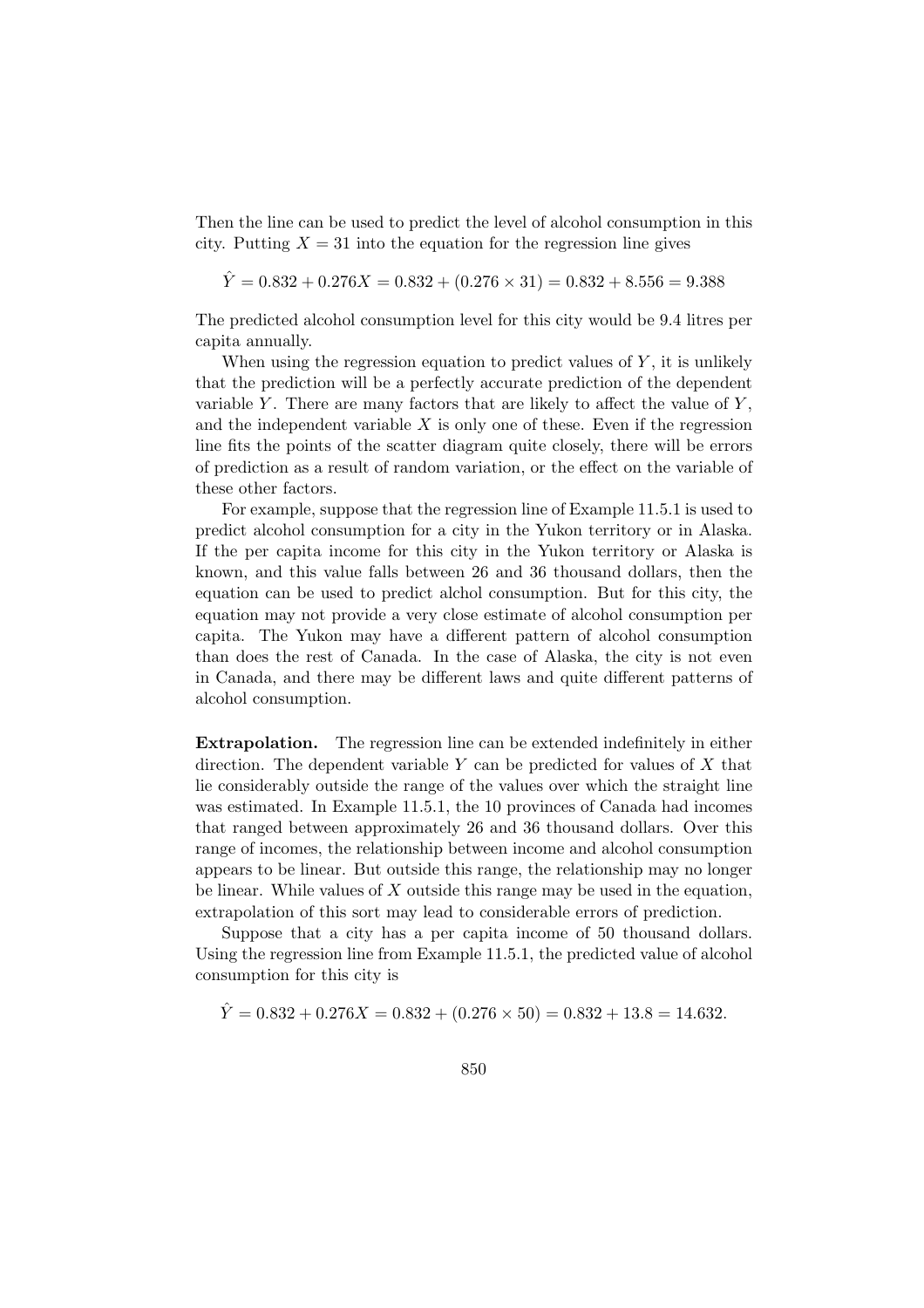The equation predicts alcohol consumption of 14.6 litres per capita for this city, well above the level of alcohol consumption for any province shown. While this may well be close to the level of alcohol consumption for this city, it seems unlikely that alcohol consumption would be this high. It may be that the relationship between income and alcohol consumption levels off after reaching a certain income level, and reaches an upper limit. The straight line relationship may turn into a curved relationship beyond a certain point. Without observations on units that have larger values of  $X$ , the researcher has no way of determining whether this is the case or not.

When extrapolating, the researcher must be quite careful to realize that the prediction error may be quite considerable for values of  $X$  that lie outside the range of values over which the straight line relationship has been obtained. If this caution is taken, extrapolation can provide a useful approach, allowing the researcher to examine the linear effect of X on Y for values outside the observed range.

**Changes in**  $X$  and  $Y$ . The slope of the regression line can be used to estimate the effect on  $Y$  of a change in the values of  $X$ . Recall that the slope b is

$$
b = \frac{\text{Change in Y}}{\text{Change in X}}.
$$

This expression can be rearranged so that

Change in  $Y = b \times$  Change in X.

Using the slope for the regression line of Example 11.5.1, an increase of 10 thousand dollars in per capita income could be expected to increase alcohol consumption by

Change in  $Y = 0.276 \times 10 = 2.76$ 

or 2.8 litres of alcohol per capita annually.

An estimate of the change in Y obtained from the regression line is one of the reasons regression may be preferred to correlation when investigating the relationship between two variables. While a correlation coefficient tells whether two variables are related or not, the slope of the regression line tells how the two variables are related. If the researcher has a reason for making one of the variables an independent, and the other a dependent variable, then the slope of the estimated regression line provides an estimate of how one variable might change as the other variable is changed. This estimate is, of course, subject to some errors, and is an estimate of the average relationship. For any specific set of two values of  $X$ , the relationship may not hold.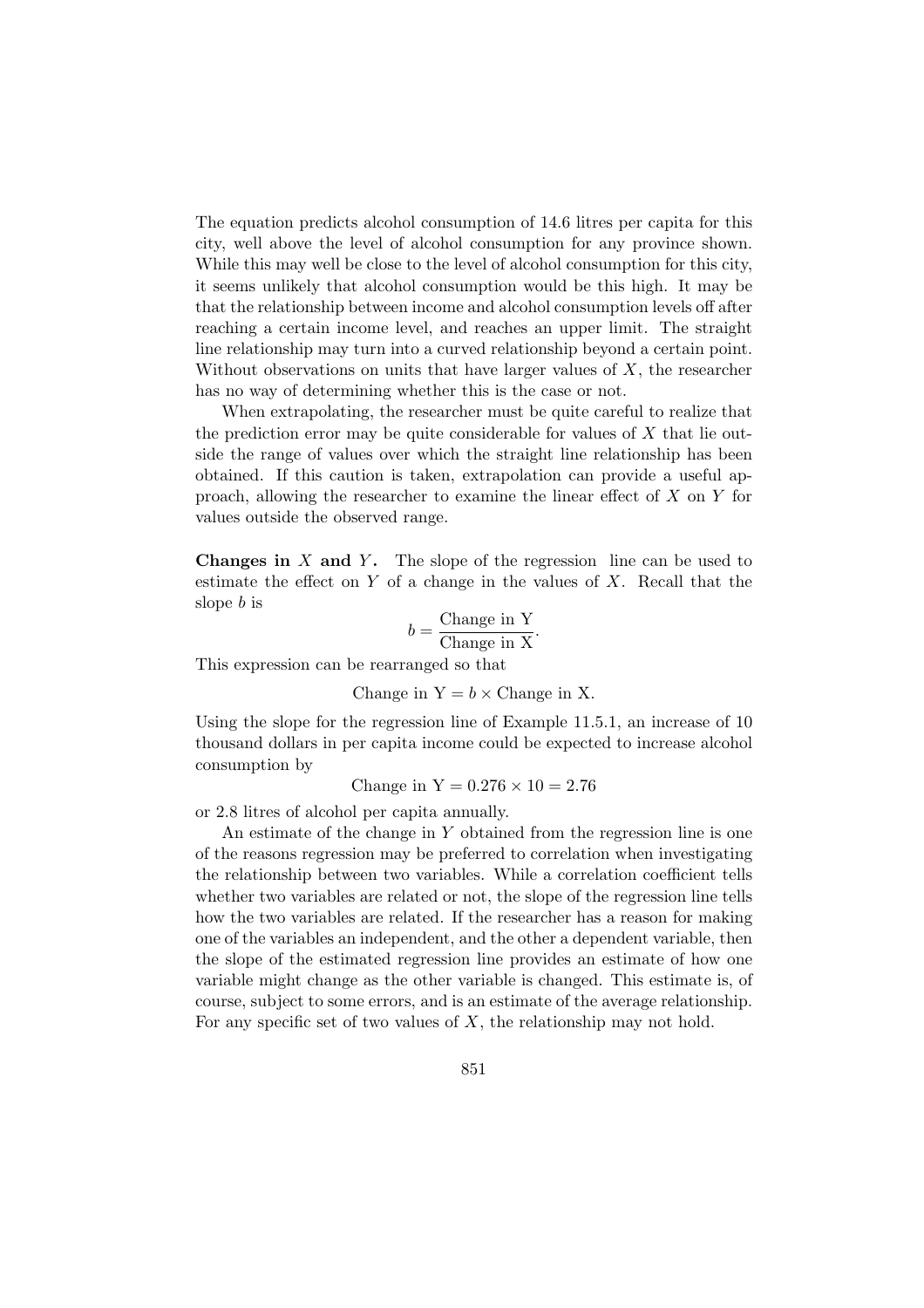#### 11.5.4 Hypothesis Test for the Line

Just as there is a test to determine whether the correlation coefficient is sufficiently different from 0 to provide evidence for a relationship between two variables, there is also a test for the slope of the regression line. In order to test whether the line can be regarded as showing a slope that is different than 0, it is first necessary to introduce some other concepts concerning the regression line. These are the standard error of estimate, and the idea of the true regression line.

**Parameters for the True Regression Line.** The values of  $a$  and  $b$ obtained when estimating the regression line are statistics, obtained by using values of the observed data. This results in a particular regression line, one that fits the observed data points better than any other regression line. It is possible to imagine that there is a true regression line, where all members of the population are observed, and where there are no measurement or data production errors. Let this regression line have the intercept  $\alpha$ , the Greek alpha, and the slope  $\beta$ , the Greek beta. The true regression line is then

$$
\hat{Y} = \alpha + \beta X + \epsilon
$$

The slope  $\beta$  and the intercept  $\alpha$  are parameters, and their point estimators are a and b, respectively. The letter  $\epsilon$  is the Greek letter *epsilon*. This is used to denote the error or unexplained part of  $Y$ . Even if  $X$  does have a linear or straight line influence on  $Y$ ,  $X$  by itself cannot explain the exact Y value. The effect of random factors, and other variables that may affect Y in a systematic fashion, are all included as unexplained influences on Y in  $\epsilon$ .

It is next necessary to imagine many different samples of data. Each sample provides a different set of values of  $X$  and  $Y$ . For each set of these pairs of X and Y values, there is a different scatter diagram, and a different regression line. Each regression line is a least squares regression line, fitting the observed points better than any other line. But becuase each scatter diagram is different, each regression line differs. This means that each sample has associated with it a value of  $a$  and  $b$ , defining the best fitting regression line for that sample.

If the samples are random samples, these values of  $a$  and  $b$  vary in a systematic fashion. The mean of a is  $\alpha$ , the true intercept, and the mean of b is  $\beta$ . Each of a and b has a standard deviation. For now, these are defined as  $s_a$  for a, with  $s_b$  representing the standard deviation of b. In addition,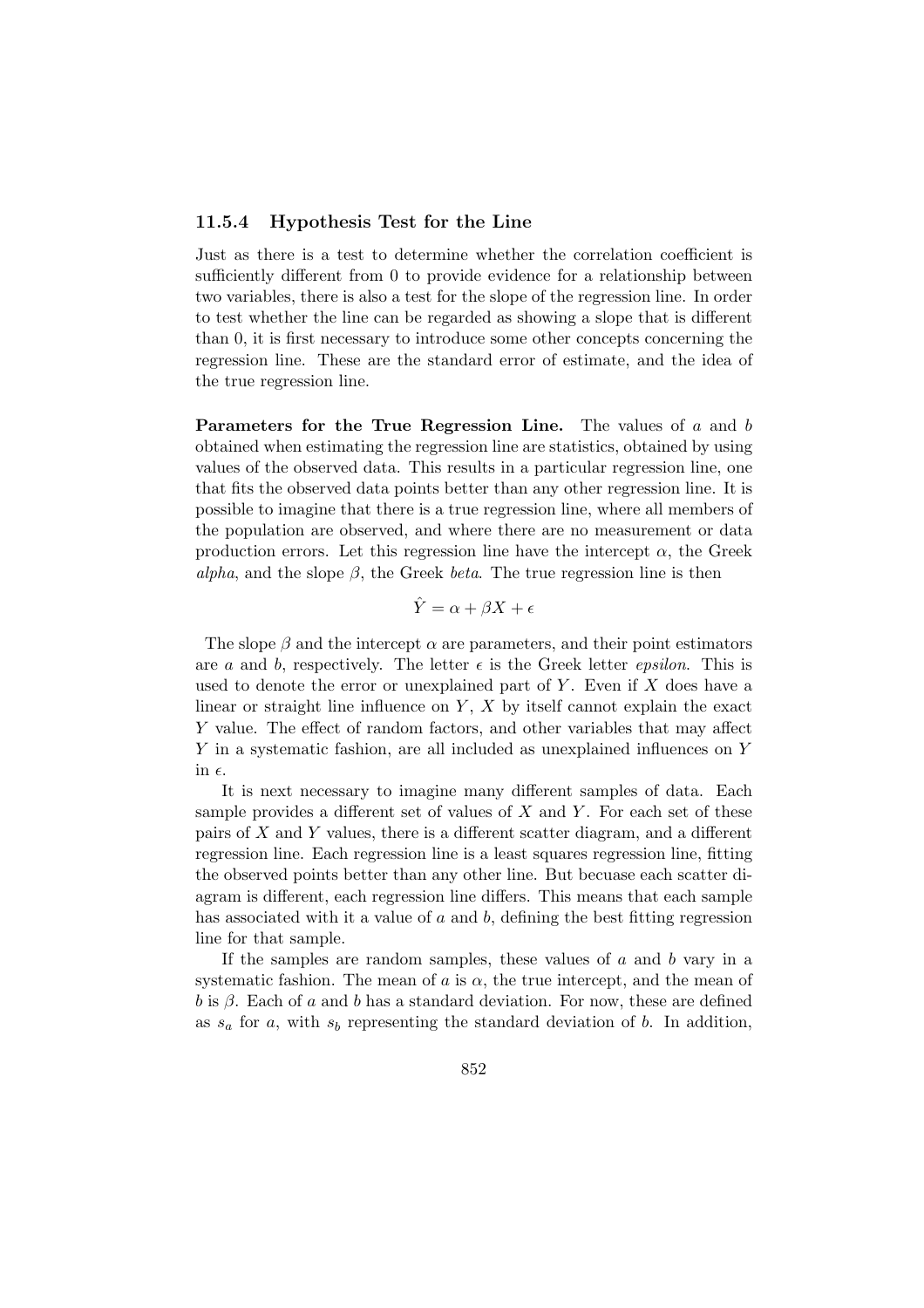under certain conditions that can be specified for the error term  $\epsilon$ , each of the distributions of  $a$  and  $b$  can be approximated by a t distribution with the means and standard deviations as just given. These t distributions have  $n-2$  degrees of freedom, where n is the size of the sample. This can be written as follows:

$$
a \text{ is } t_{n-2}(\alpha, s_a)
$$
  

$$
b \text{ is } t_{n-2}(\beta, s_b)
$$

These distributions can then be used to test the regression line for statistical significance.

For an hypothesis test, the researcher is usually interested only in the slope. The intercept is a necessary component of the regression line, telling where the line will be placed in the vertical direction. But there are relatively few examples of situations where the researcher must test for the significance of the intercept.

The hypothesis test for the slope  $\beta$  of the regression line begins with the null hypothesis that there is no relationship between the variables. Ordinarily, the researcher can anticipate whether the direction of the relationship is positive or negative, so that the alternative hypothesis will be a one directional one, that  $\beta > 0$  or that  $\beta < 0$ . The null and alternative hypotheses are thus

$$
H_0: \beta = 0
$$

meaning that there is no relationship between  $X$  and  $Y$ . If the relationship is expected to be a positive one between  $X$  and  $Y$ , the alternative hypothesis is

$$
H_1: \beta > 0
$$

and if a negative relationship is expected, then

$$
H_1: \beta < 0
$$

While it is possible to conduct a two tailed test of the form  $\beta \neq 0$ , this is not commonly done with regression, because the researcher is interested in the direction of the relationship.

The test statistic and its distribution are given above, and the standardized t statistic is the variable b minus its mean  $\beta$ , divided by its standard deviation  $s<sub>b</sub>$ . This is

$$
t = \frac{b - \beta}{s_b}
$$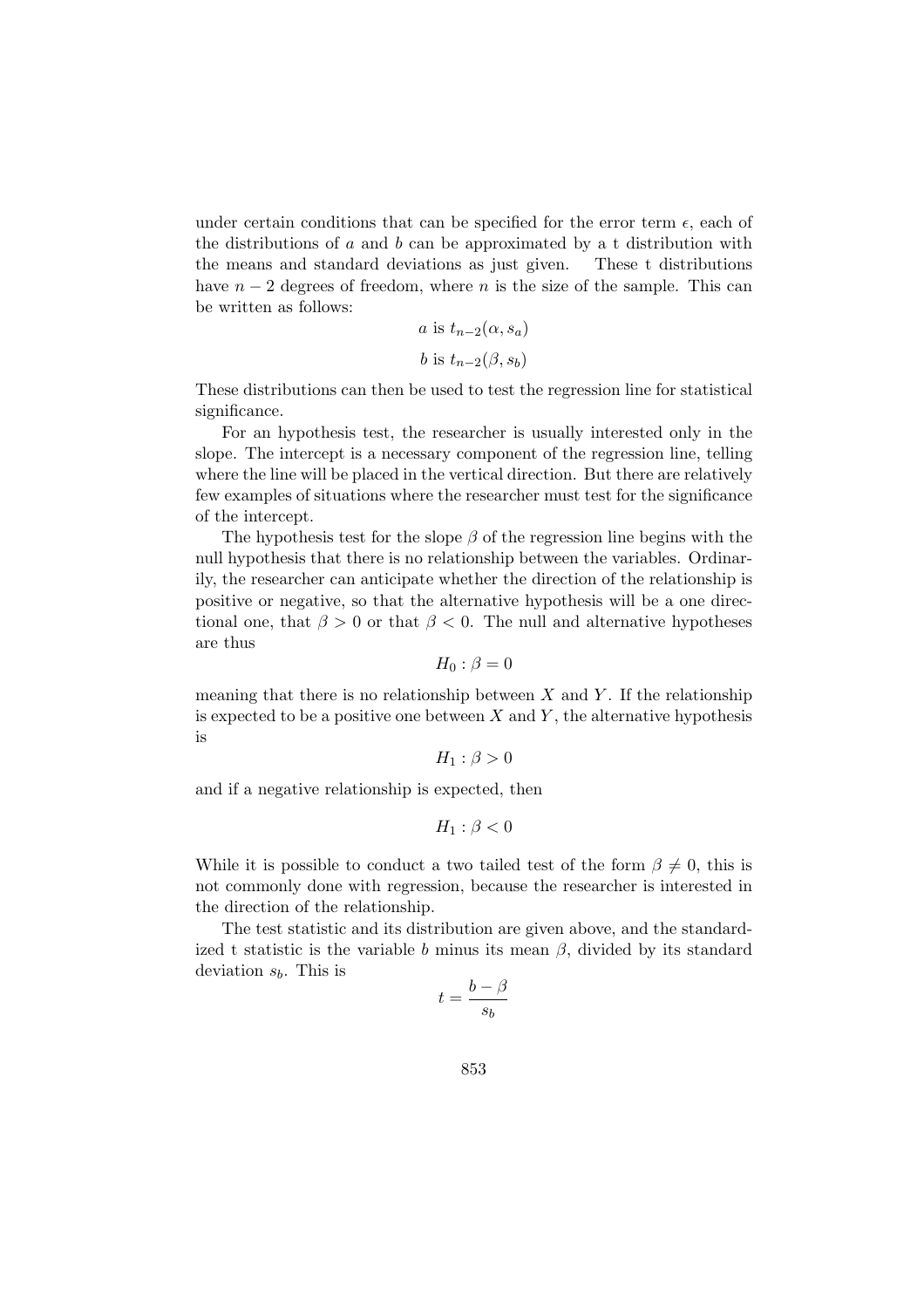and the t statistic has  $n-2$  degrees of freedom. The researcher selects a significance level, and if the t statistic falls in the region of rejection of the null hypothesis, then the assumption of no relationship is rejected, and the alternative hypothesis accepted. The formula for determing  $s<sub>b</sub>$  is given in the next section. Here an example of the hypothesis test for the relationship between alcohol consumption and income is given.

## Example 11.5.2 Hypothesis Test for the Relationship between Alcohol Consumption and Income

In Example 11.5.1, X represents per capita income, and Y represents alcohol consumption per capita. Let  $\alpha$  be the true intercept and  $\beta$  be the true slope of the regression line relating income and alcohol consumption. The sample of 10 provinces can be regarded as one means of obtaining data concerning this relationship. For this sample,  $n = 10$ ,  $a = 0.832$  and  $b = 0.276$ , so that the least squares regression line is

$$
\hat{Y} = a + bX = 0.832 + 0.276X.
$$

When this data is entered into a computer program, the program gives the standard deviation for the slope as  $s_b = 0.0756$ . This can be used to test for significance as follows.

The null hypothesis is that there is no relationship between family income and alcohol consumption per capita. If this is the case, then  $\beta = 0$ . The researcher suspects that alcohol consumption per capita is positively related to income. If this is the case, then  $\beta > 0$ . The value of b obtained from the sample is  $b = 0.276$ , and while this is positive, the question is whether this is enough greater than 0, to reject the null hypothesis and accept the alternative hypothesis.

The null and alternative hypotheses are

$$
H_0: \beta = 0
$$

$$
H_1: \beta > 0
$$

The test statistic is the sample slope b and this has a t distribution with mean  $\beta$ , standard deviation  $s_b = 0.0756$ , and  $n - 2 = 10 - 2 = 8$  degrees of freedom. Pick the 0.01 level of significance, and for a one tailed test,  $t_{0.01:8} = 2.897$ . The region of rejection of  $H_0$  is all t values of 2.897 or more. If  $t < 2.897$ , then the null hypothesis cannot be rejected.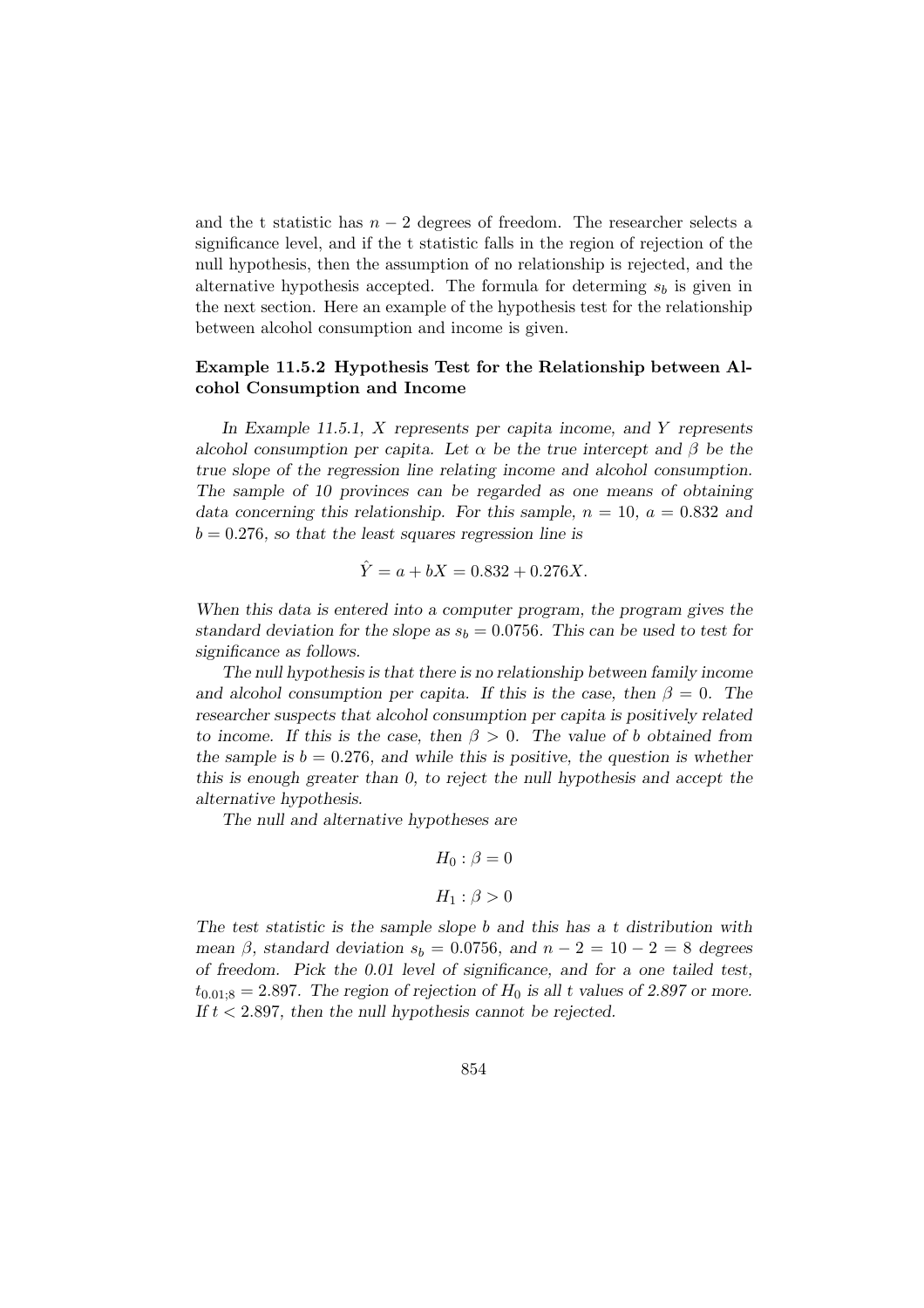From the sample

$$
t = \frac{b - \beta}{s_b}
$$
  
= 
$$
\frac{0.276 - 0}{0.0756}
$$
  
= 3.651 > 2.897

This means that the slope and the t value are in the region of rejection for the null hypothesis. At the 0.01 level of significance, there is evidence that the relationship between income and alcohol consumption is indeed a positive one. That is, under the assumption of no relationship between the two variables, the probability of obtaining a value of b of 0.276 or larger, is less than 0.01. Since this is quite a small probability, most researchers would conclude that this provides quite strong evidence that there is a positive relationship between income and alcohol consumption.

#### 11.5.5 Goodness of Fit

Another way of examining whether the regression line shows a relationship between the two variables is to determine how well the line fits the observed data points. This was examined earlier, at the end of Example 11.5.1, where the errors of prediction  $Y - \hat{Y}$  were given. But to list all the errors of prediction is an awkward way of examining the fit of the line. Fortunately, these errors of prediction can be summarized into a single statistic called R squared and written  $R^2$ . This statistic is also called the goodness of fit of the regression line. A formula for this statistic is provided next, followed by an explanation of the statistic.

The most straightforward formula for  $R^2$  is based on the values  $S_{XX}$ ,  $S_{XY}$  and  $S_{XY}$  calculated earlier in connection with the correlation coefficient and the regression line. Based on these expressions

$$
R^2 = \frac{S_{XY}^2}{S_{XX}S_{YY}}.
$$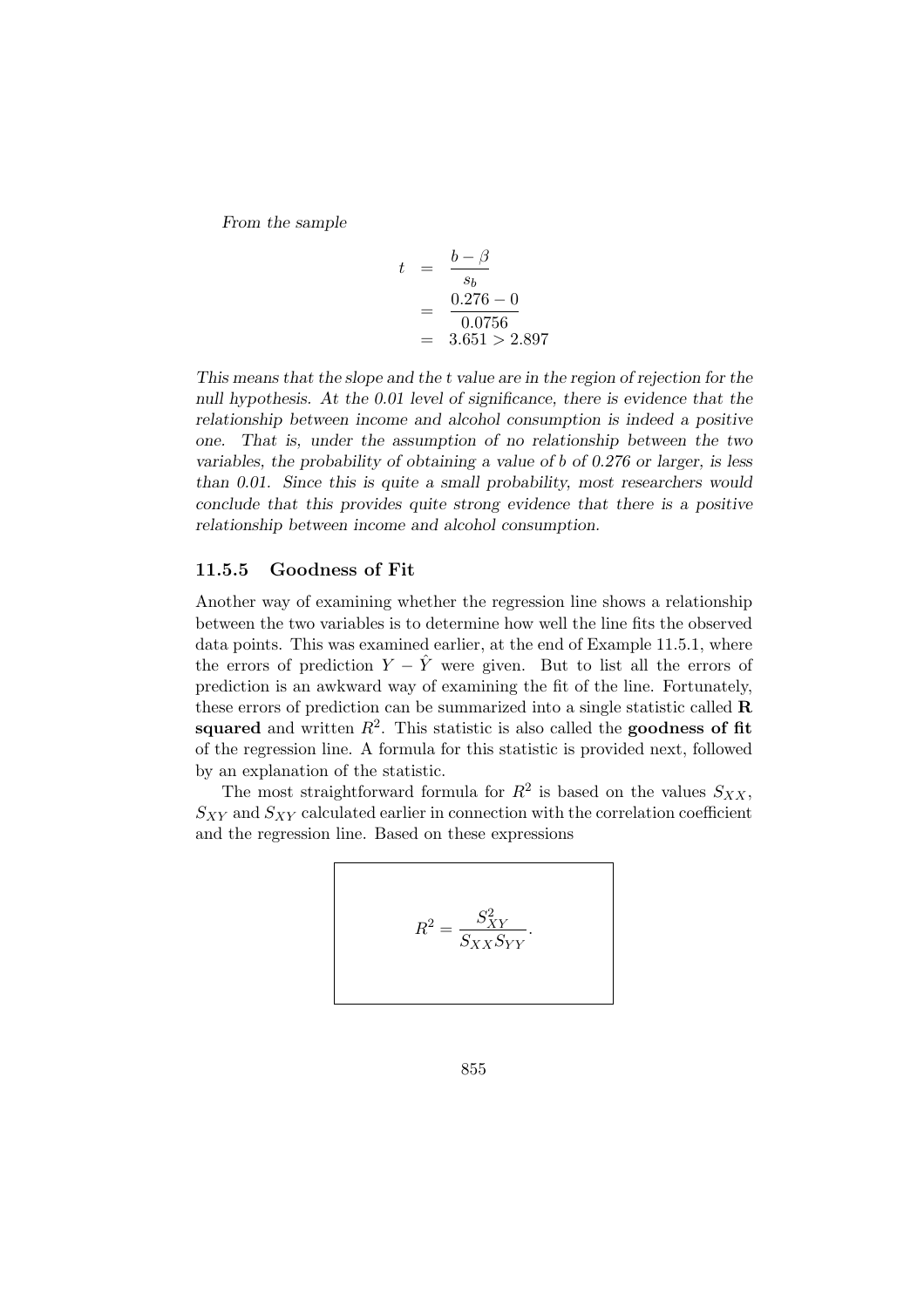The minimum value for  $R^2$  is 0. This would occur when there is no relationship between the two variables, so that  $X$  does not help at all in explaining the differences in values of Y . The maximum possible value for  $R<sup>2</sup>$  is 1. This would occur when the two variables are perfectly related, so that the observed values of Y exactly correspond with the predicted values from the regression line, and there are no prediction errors. This would mean a perfect goodness of fit.

By comparing this formula with the formula for the correlation coefficient r, it can be seen that  $R^2 = r^2$ . However, the goodness of fit has a different interpretation than does the correlation coefficient.

For Example 11.5.1, it was shown that

$$
S_{XY} = 25.08
$$

$$
S_{YY} = 11.08
$$

$$
S_{XX} = 90.896
$$

Based on these,

$$
R^{2} = \frac{S_{XY}^{2}}{S_{XX}S_{YY}} = \frac{25.08^{2}}{11.08 \times 90.896} = \frac{629.0064}{1007.12768} = 0.625
$$

This shows that the fit of the regression line to the points is fairly good, above one half, but still considerably less than 1. An  $R^2$  of 0.625 means that 0.625 or 62.5% of the variation in the values of  $Y$  can be explained on the basis of the regression line. That is, alcohol consumption varies across the provinces of Canada, and income differences among provinces explain 62.5% of these differences in alcohol consumption. This does not necessarily mean that income differences are a cause of different levels of alcohol consumption, although the evidence does point in that direction. The explanation is a statistical one, meaning that 62.5% of the differences among alcohol consumption in the different provinces are explained statistically by differences in income per capital among the provinces. The following paragraphs should assist in explaining this.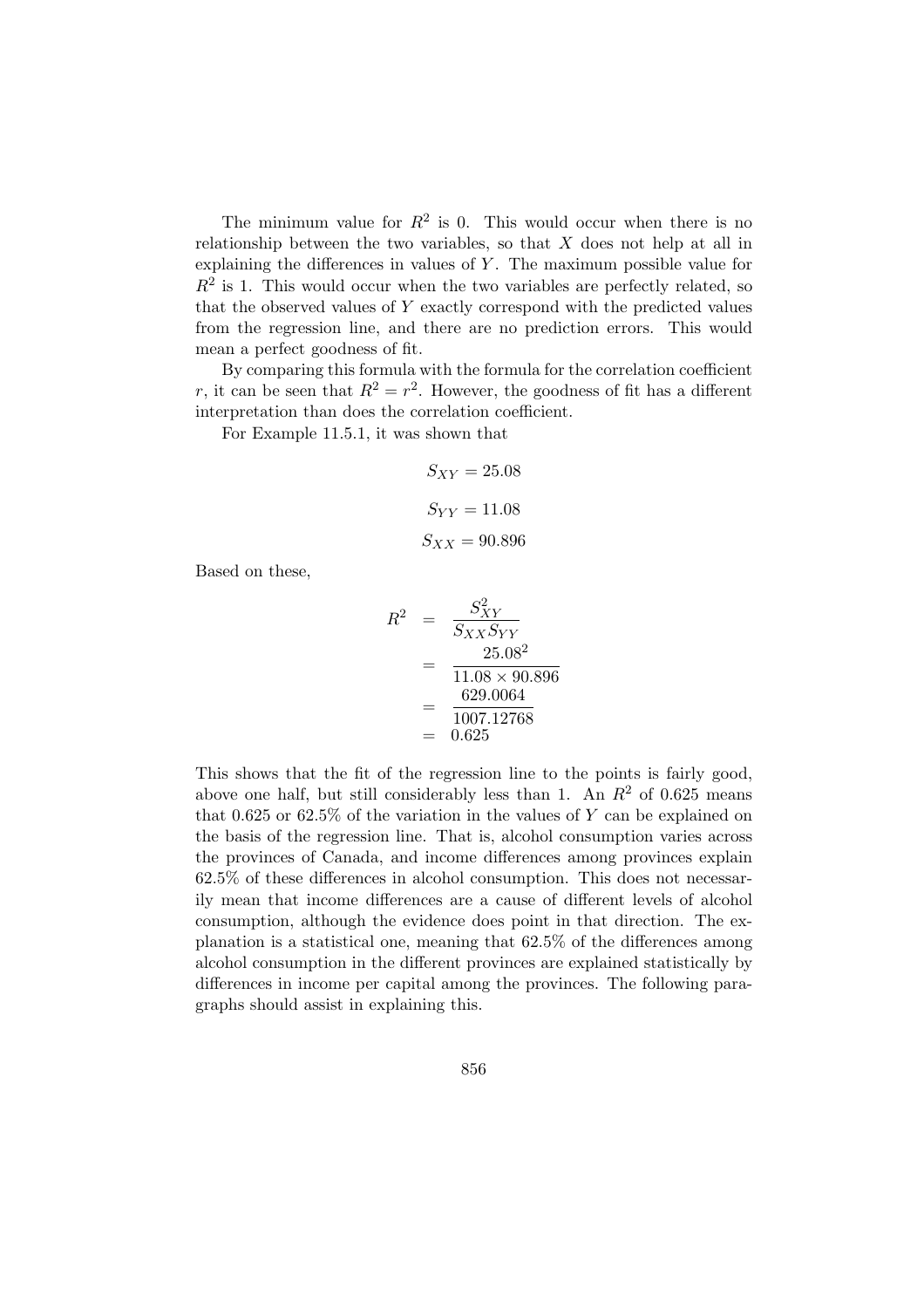**The Basis for**  $R^2$ . The  $R^2$  or goodness of fit statistic can be explained as follows. Being with the expression

$$
\sum (Y - \bar{Y})^2.
$$

This expression is called the **variation in**  $Y$ , and is a means of considering how different from each other the values of Y are. Note that the variation of  $Y$  is the same as the numerator of the expression for the variance of  $Y$ . The variation in  $Y$  tells how varied the values of  $Y$  are by taking the deviations about the mean of  $Y$ , squaring these deviations, and adding them. If the values of Y are all concentrated around the mean  $\overline{Y}$ , then the variation is a small number, but if the values of  $Y$  are more spread out, then the variation is a larger number. The aim of the goodness of fit statistic is to tell what proportion of this variation can be explained statistically on the basis of the independent variable X.

Note that  $Y - \bar{Y}$  can be written

$$
Y - \bar{Y} = Y - \hat{Y} + \hat{Y} - \bar{Y} = (Y - \hat{Y}) + (\hat{Y} - \bar{Y})
$$

The first part of the above expression,  $(Y - \hat{Y})$  is the same as the error of prediction, encountered earlier. This can be regarded as the unexplained portion of the deviation of  $Y$  about the mean. This is a measure of the extent to which factors other than  $X$  cause the value of  $Y$  to differ from what is predicted from the regression line. The latter part of the expression  $(\hat{Y} - \bar{Y})$ , can be considered to be the explained portion of the deviation of Y about the mean. This is explained in the sense that the regression line predicts  $\hat{Y}$ , so that the difference  $\hat{Y} - \bar{Y}$  is expected on the basis of the regression line.

Since the goodness of fit is based on the variation, it is necessary to square the above expression for  $Y - \overline{Y}$ , and sum these squares. The squares of these deviations about the mean, and the sums of these squares are

$$
(Y - \bar{Y})^2 = (Y - \hat{Y})^2 + (\hat{Y} - \bar{Y})^2 + 2(Y - \hat{Y})(\hat{Y} - \bar{Y})
$$

$$
\sum (Y - \bar{Y})^2 = \sum (Y - \hat{Y})^2 + \sum (\hat{Y} - \bar{Y})^2 + 2\sum (Y - \hat{Y})(\hat{Y} - \bar{Y})
$$

The latter expression seems rather intimidating, but it turns out that it can be simplified because it can be shown that the last summation equals zero. The sum

$$
\sum (Y - \hat{Y})(\hat{Y} - \bar{Y}) = 0
$$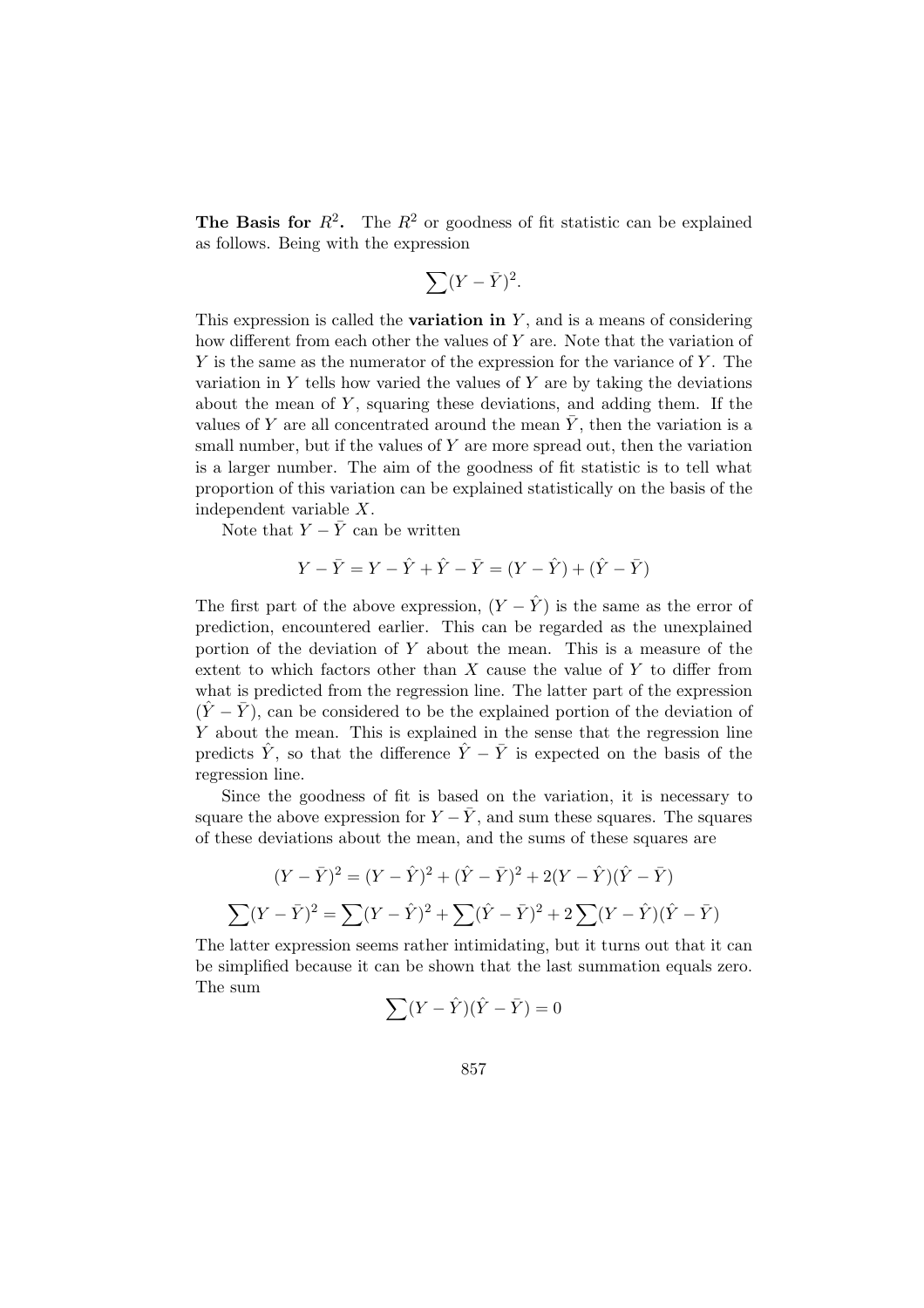and this then means that

$$
\sum (Y - \bar{Y})^2 = \sum (Y - \hat{Y})^2 + \sum (\hat{Y} - \bar{Y})^2
$$

and it should be possible to make sense out of this last expression. On the left is the variation in  $Y$ , often called the **total variation**, or the **total sum** of squares. On the right are two other forms of variation, which together sum to the total variation. The first expression on the right is termed the unexplained variation or the error sum of squares. This is the sum of the squares of the error terms, or the sum of squares of the unexplained differences of the Y from their predicted values. The last term on the right is called the explained variation or the regression sum of squares. This is the sum of the squares of the predicted values about the mean. This can be regarded as explained variation in the sense that the regression line explains these differences. This can be summarized as follows.

| Expression for                 |                                                  |
|--------------------------------|--------------------------------------------------|
| Variation                      | Source of Variation                              |
|                                |                                                  |
| $\sum (Y_i - \bar{Y})^2$       | Total Variation or Total Sum of Squares          |
| $\sum (Y_i - \hat{Y})^2$       | Unexplained Variation or Error Sum of Squares    |
| $\sum (\hat{Y}_i - \bar{Y})^2$ | Explained Variation or Regression Sum of Squares |

The goodness of fit is defined as the explained variation divided by the total variation.

$$
R^{2} = \frac{\text{Explained Variation}}{\text{Total Variation}} = \frac{\sum (\hat{Y}_{i} - \bar{Y})^{2}}{\sum (Y_{i} - \bar{Y})^{2}}
$$

It can now be seen why the limits on  $R^2$  are 0 and 1. If the regression line explains none of the variation in the Y values, then the explained variation is 0, with the unexplained variation being equal to the total variation. In contrast, if there are no errors of prediction, and all the variation is explained, then  $R^2 = 1$  because the total variation equals the explained variation.

While it is unlikely to be apparent that  $R^2$  defined in the manner it is here, and the earlier expression used for computing  $R^2$  are equal, the two expressions can be shown to be equal.

In the regression line of Example 11.5.1, it can be shown that the parts of the variation are as follows.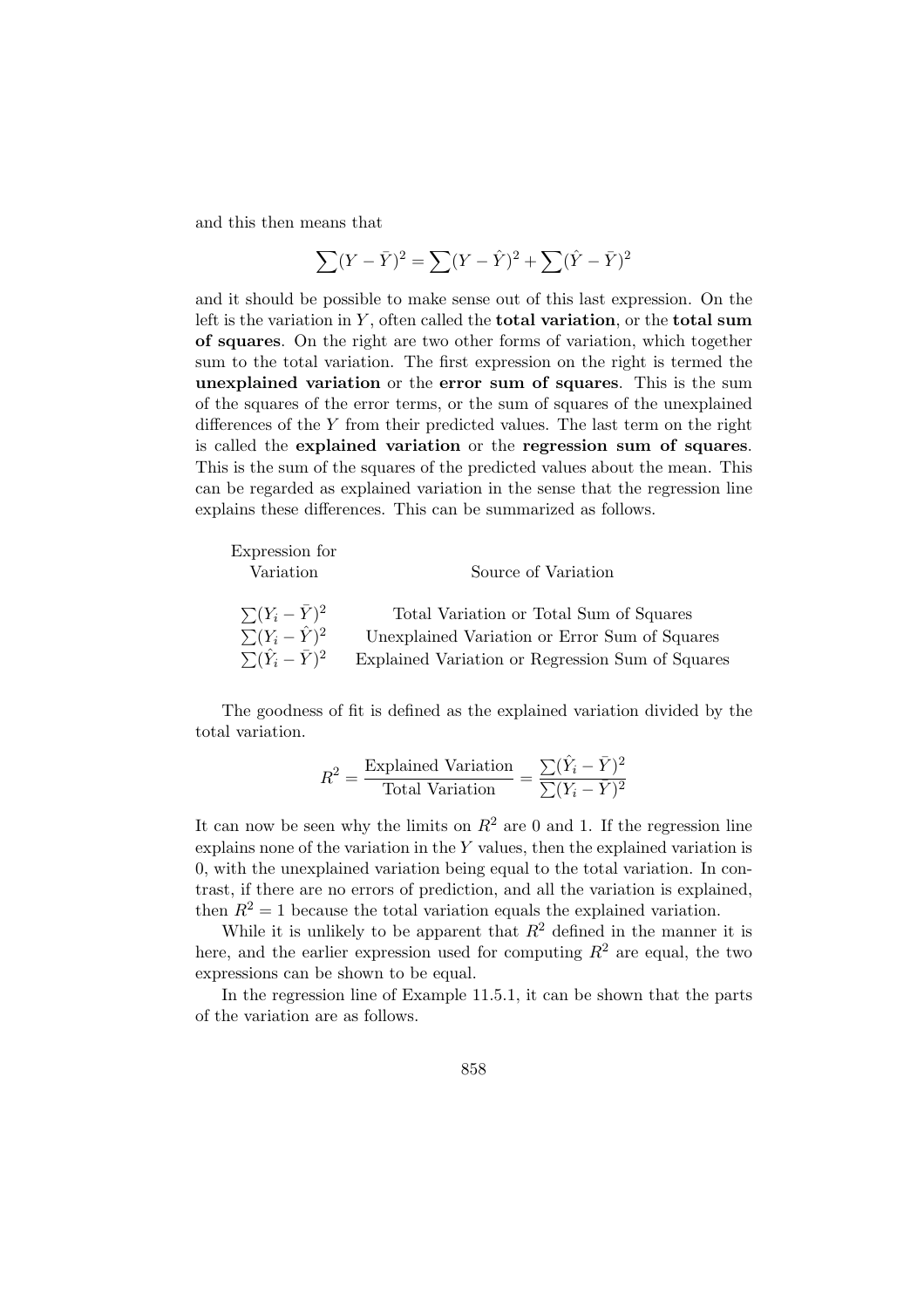| Source of Variation        | Amount of Variation                   |
|----------------------------|---------------------------------------|
| <b>Explained Variation</b> | $\sum (\hat{Y}_i - \bar{Y})^2 = 6.92$ |
| Unexplained Variation      | $\sum (Y_i - \hat{Y})^2 = 4.16$       |

Total Variation  $\sum (Y_i - \bar{Y})^2 = 11.08$ 

By breaking the variation into these parts, the goodness of fit is

$$
R^{2} = \frac{\sum (\hat{Y}_{i} - \bar{Y})^{2}}{\sum (Y_{i} - \bar{Y})^{2}}
$$
  
=  $\frac{6.92}{11.08}$   
= 0.625

and this is the same value of  $R^2$  as obtained earlier.

#### 11.5.6 Standard Errors

The last set of statistics to be introduced here is the standard error of estimate, and the standard deviation of the slope. From each observed value of  $X$ , the regression line gives a predicted value  $Y$  that may differ from the observed value of  $Y$ . This difference is the error of estimate or error of prediction and can be given the sumbol  $e$ . For observation  $i$ ,

$$
e_i = Y_i - \hat{Y}_i
$$

As noted earlier, in Example 11.5.1, when all these errors of estimate are added, they total 0. That is,

$$
\sum e_i = 0
$$

These values of  $e_i$  represent deviations of the observed about the predicted values of  $Y$ . Just as deviations about the mean can be summarized into the standard deviation, so these errors can be summarized into a standard error. The standard error of estimate is often given the symbol  $s_e$  and is

$$
s_e = \sqrt{\frac{\sum (Y_i - \hat{Y}_i)^2}{n-2}}
$$

It can be seen that this is very similar to the standard deviation, with two exceptions. In the numerator, the deviations of the predicted values about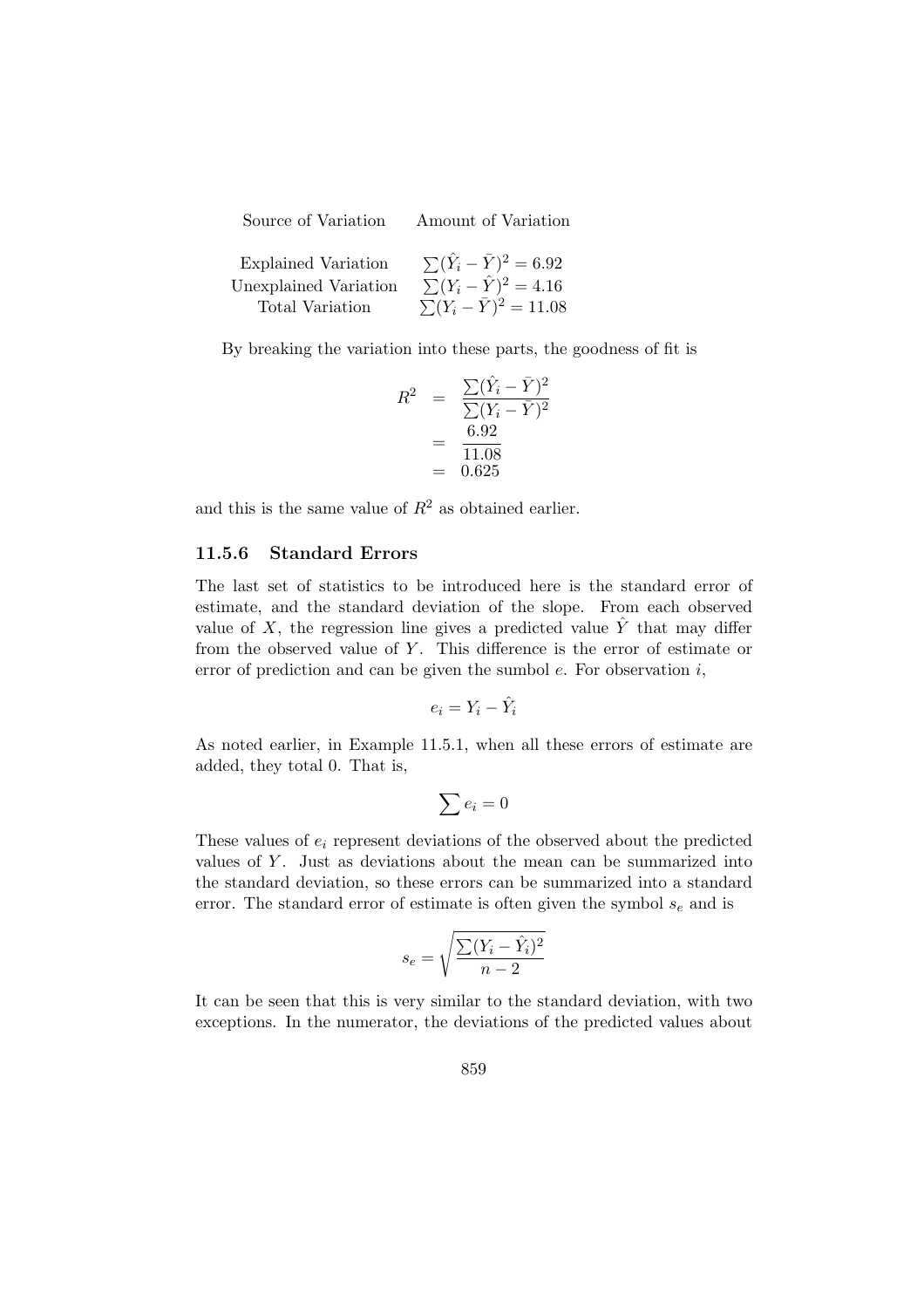the regression line, rather than the deviations of the observed values about the mean are used. The second difference is that the denominator is  $n-2$ rather than  $n-1$ . In the case of  $s_e$ , this occurs because the deviations are about the regression line, and two values are required to fix a regression line. In the case of the standard deviation, the deviation is about the mean, and a given value for the mean fixes one of the n sample values.

In terms of computation a different approach is used. It can be shown that

$$
s_e = \sqrt{\frac{\sum Y^2 - a \sum XY - b \sum XY}{n - 2}}
$$

All of the terms on the right are obtained in the process of calculating the regression line, so that  $s_e$  can be computed from the sums of the table used to determine a and b.

Finally, the standard deviation for  $s_b$  can be determined from  $s_e$ . The standard deviation of the sampling distribution of b is

$$
s_b = \frac{s_e}{\sqrt{S_{XX}}}
$$

Once the standard error of estimate is calculated, then the above formula can be used to determine  $s_b$ .

The following example calculates these for the alcohol and income example, and also shows how the standard error can be interpreted.

## Example 11.5.3 Standard Errors for Regression of Alcohol Consumption on Income

From Table 11.2 and following,  $n = 10$  and

$$
\sum X = 306.8
$$
  

$$
\sum Y = 93.0
$$
  

$$
\sum X^2 = 9,503.52
$$
  

$$
\sum Y^2 = 875.98
$$
  

$$
\sum XY = 2,878.32
$$
  

$$
S_{XY} = 25.08
$$
  

$$
S_{YY} = 11.08
$$

860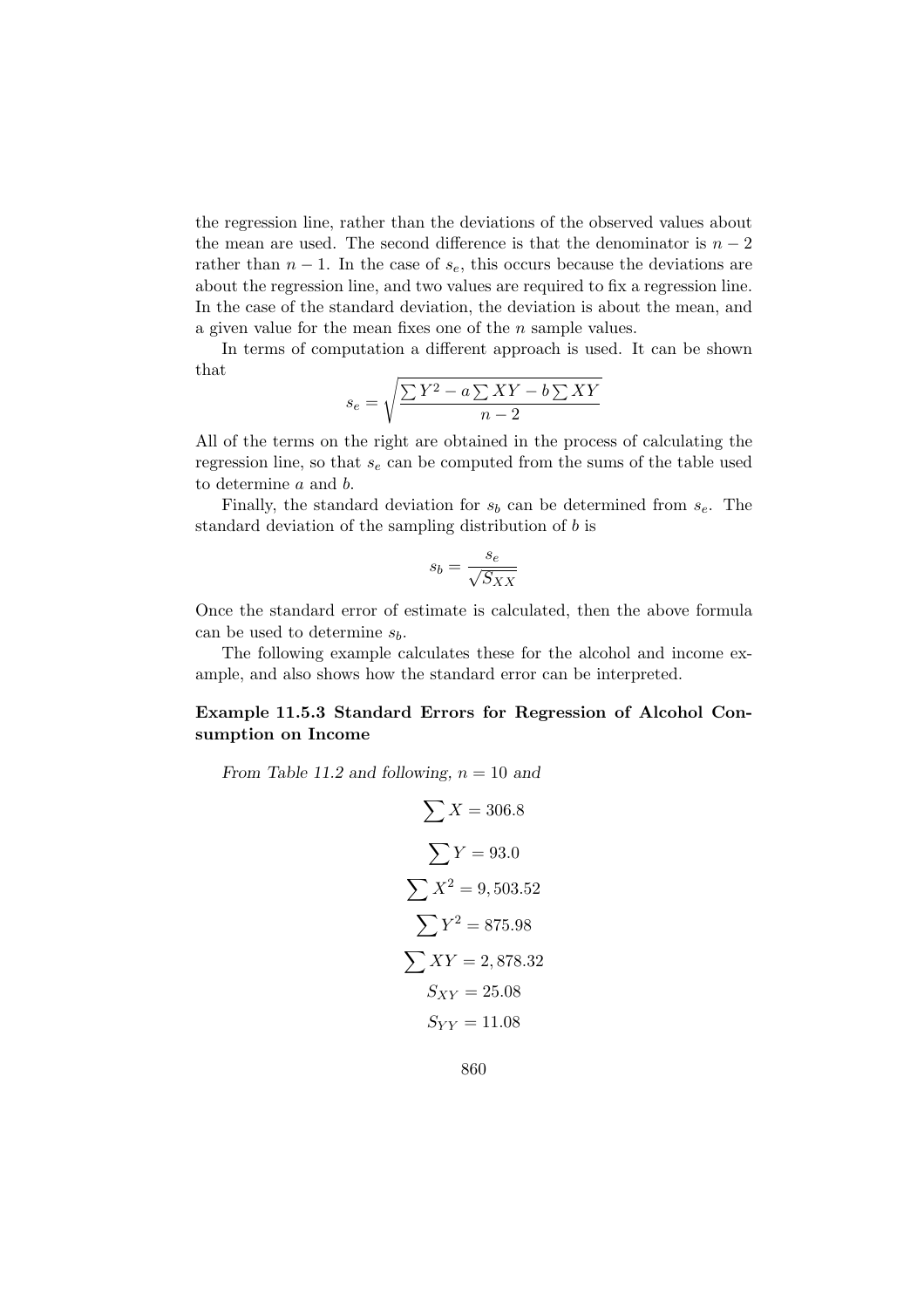$S_{XX} = 90.896$ 

These can be used to determine  $s_e$  and  $s_b$ .

$$
s_e = \sqrt{\frac{\sum Y^2 - a \sum XY - b \sum XY}{n-2}}
$$
  
=  $\sqrt{\frac{875.98 - (0.832 \times 93.0) - (0.276 \times 2,878.32)}{10-2}}$   
=  $\sqrt{\frac{875.98 - 77.376 - 794.416}{8}}$   
=  $\sqrt{\frac{4.188}{8}}$   
=  $\sqrt{0.523}$   
= 0.724

and the standard error of estimate is 0.724.

The standard deviation of the sampling distribution of b, sometimes referred to as the standard error of b is

$$
s_b = \frac{s_e}{\sqrt{S_{XX}}} = \frac{0.724}{\sqrt{90.896}} = \frac{0.724}{9.534} = 0.0759
$$

Because of rounding differences, this value for  $s<sub>b</sub>$  differs slightly from the earlier value obtained from the computer output. Note that  $s_b$  is used when conducting the hypothesis test for the statistical significance of the regression coefficient.

Interpretation of the Standard Error of Estimate. The first point to note concerning the standard error of estimate,  $s_e$  is that it is measured in units of the dependent variable  $Y$ . In the above example, this means that the standard error of estimate is measured in litres of alcohol per capita, the unit used to measure  $Y$ . This happens because the calculation of the standard error of estimate is based on the errors of estimate. These are differences between the observed and predicted values of the dependent variable  $Y$ , so that these are measured in units of the dependent variable.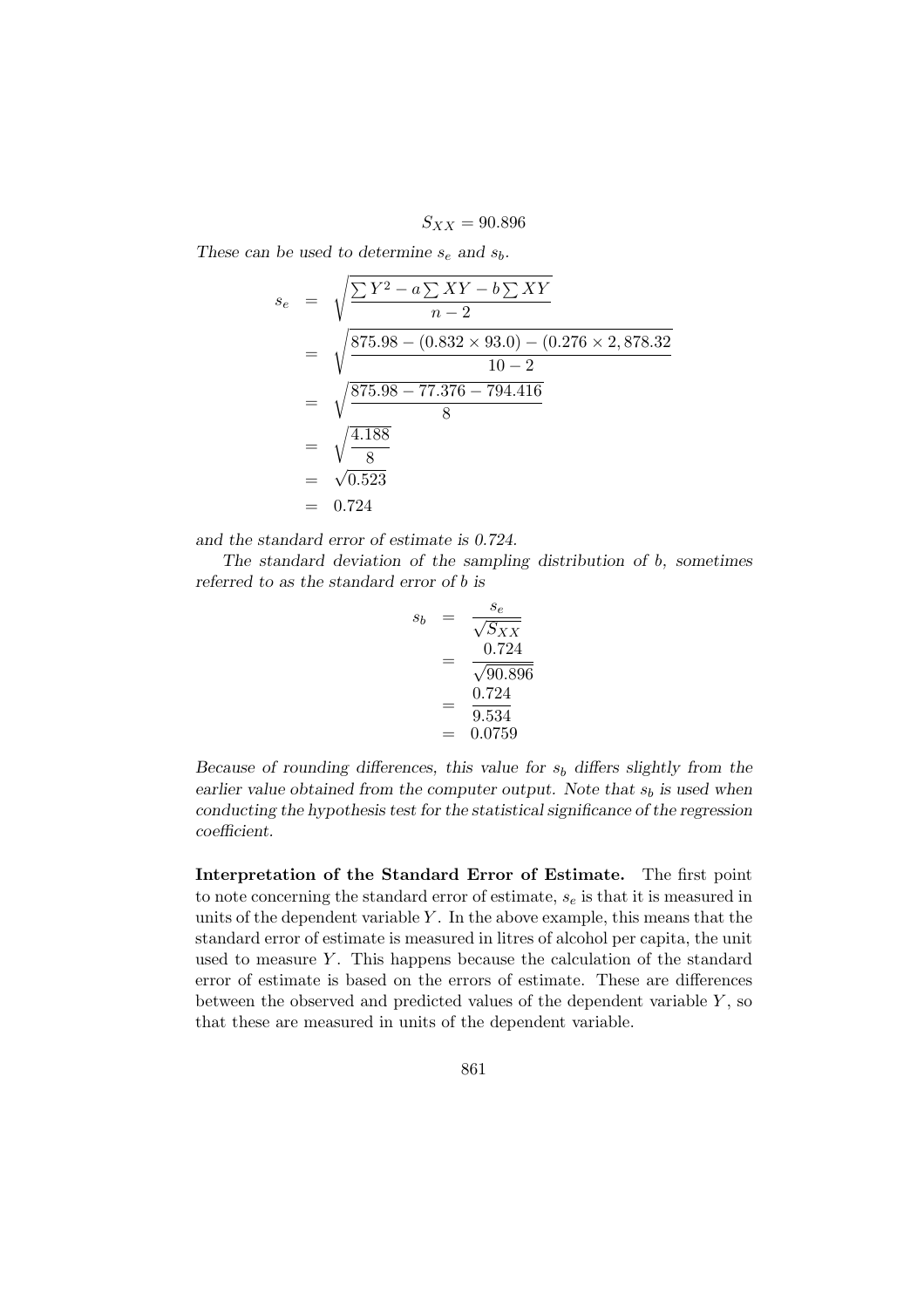Figure 11.10

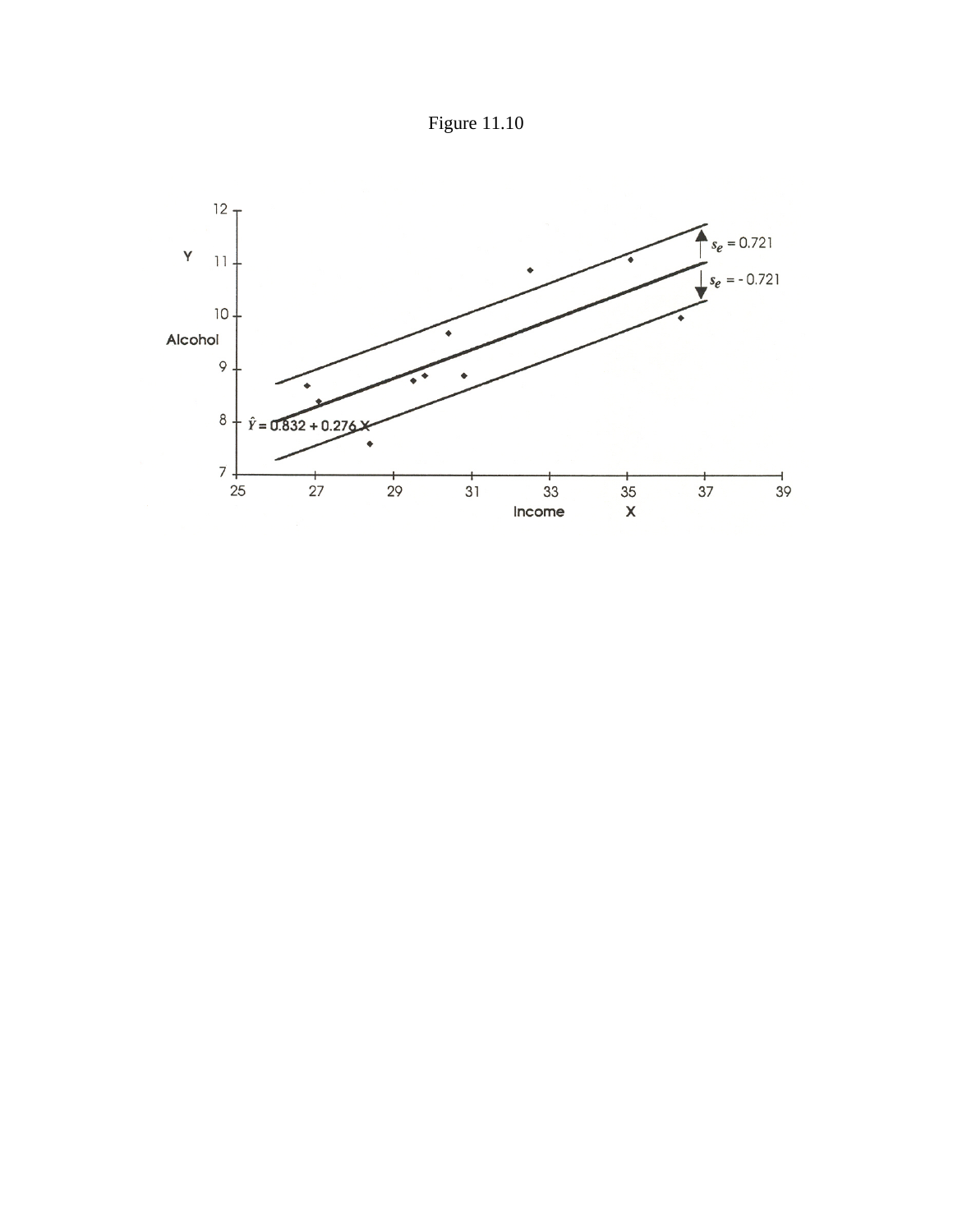The standard error of estimate can be interpreted in much the same manner as the standard deviation. Recall that in Section 5.9.3 of Chapter 5, there were various rules concerning the percentage of cases that were within one, two or three standard deviations of the mean. These same rules can be used for the standard error of estimate, with the exception that these are distances around the line, rather than around  $Y$ .

Figure 11.10: Standard Error and the Regression Line

Figure 11.10 gives the scatter diagram for the alcohol and income example, with the regression line  $\hat{Y} = 0.832 + 0.276X$  shown as the heavily shaded line in the centre. The standard error for this example is  $s_e = 0.721$ . Two lines are drawn parallel to the regression line, one line a distance of 0.721 above the regression line, and the other line a distnace of 0.721 below the regression line. These two lines define a band around the regression line that is within one standard error of the line. As a rough rule of thumb, it is to be expected that about two thirds of all the points in the scatter diagram lie within this band. By counting the points, it can be seen that 7 of the 10 points of the scatter diagram lie within this band, so that 3 of the 10 points lie farther than one standard error from the regression line.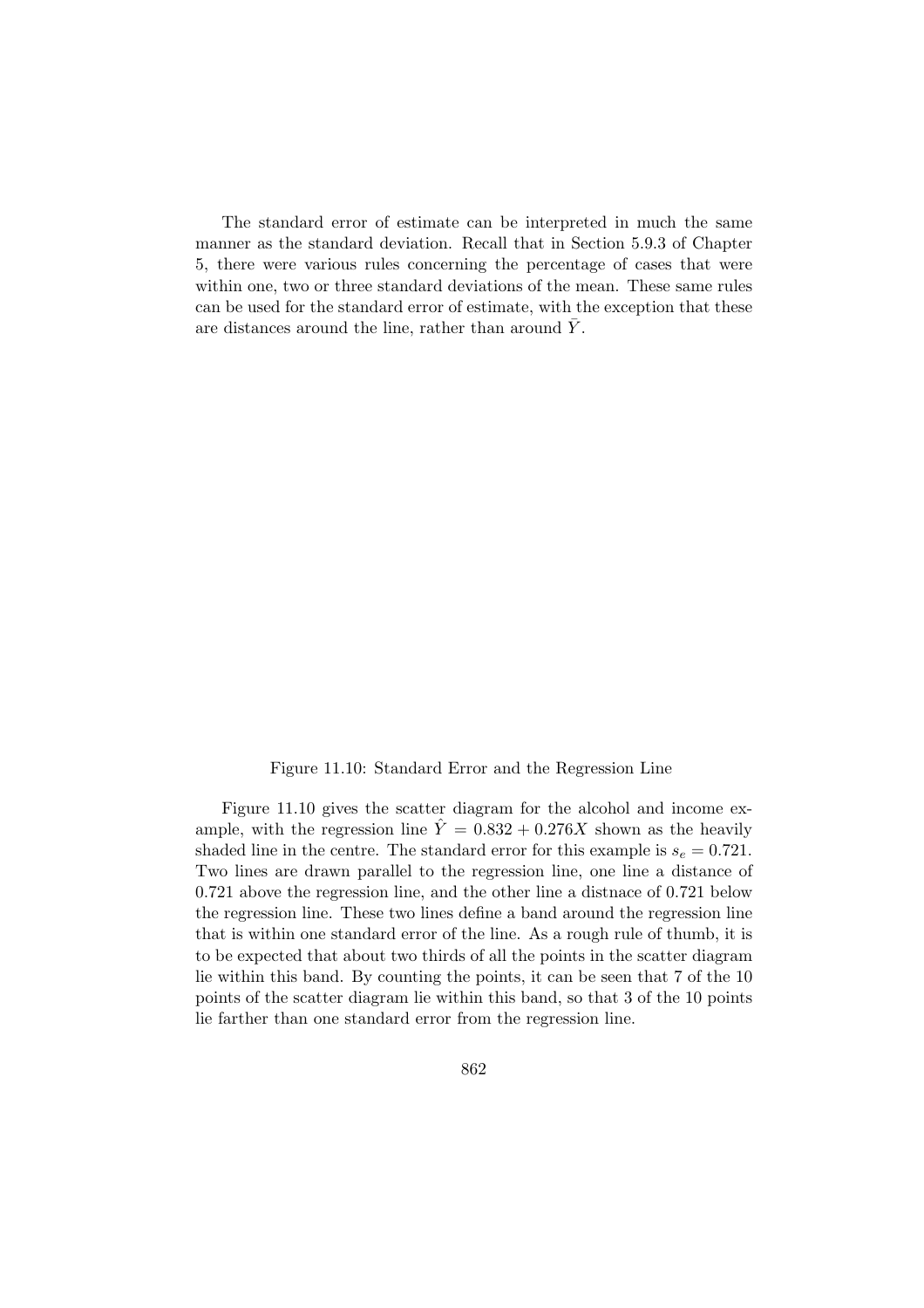A line parallel to the regression line, but lying two standard errors on each side of the regression line could also be drawn. The rule of thumb concerning this is that 95% or more of the points in the scatter diagram lie within two standard errors of the least squares regression line. While this line is not drawn in Figure 11.10, it is easy to see that all 10 of the points in the diagram do lie within two standard errors of the regression line.

The standard error provides an idea of how well the line fits the points of the scatter diagram. If the standard error is very small, then the fit of the line to the points is very good. If the standard error is quite large, then the line does not fit the points very well. Exactly what is a large or small standard error depends on the problem involved, and the extent to which an accurate estimate of the dependent variable Y is required. In the alcohol and income example, the standard error is 0.721 litres of alcohol. This provides a rough estimate of the relationship between income and alcohol consumption, meaning that estimates of alcohol consumption on the basis of knowledge of family income can be provided to within about three quarters of a litre, about two thirds of the time.

The rules of thumb concerning the standard error are that

 $\hat{Y} \pm s_e$  contains about two thirds of the cases.  $\hat{Y} \pm 2s_e$  contains roughly 95% of the cases.  $\hat{Y} \pm 3s_e$  contains over 99% of the cases.

While these are very rough rules, they provide another way of thinking about the fit of the regression line.  $R^2$  provides a statistic that describes the goodness of fit of the line. The standard error of estimate,  $s_e$  is a statistic that gives an idea of the average distance from the line that the observed values of  $X$  and  $Y$  lie.

#### 11.5.7 Example of Regression Using Time Series Data

The data in Table F.1 of Appendix F allows a researcher to examine the relationship between various labour force variables in more detail than in Example 11.4.4. The earlier example gave a negative correlation between the crude birth rate and the female labour force participation rate in Canada from the 1950s through the mid 1970s. In Appendix F, annual data for Canada for the years 1953 through 1982 is provided. While many connections among these variable could be hypothesized, here regression models that examine two hypotheses are considered.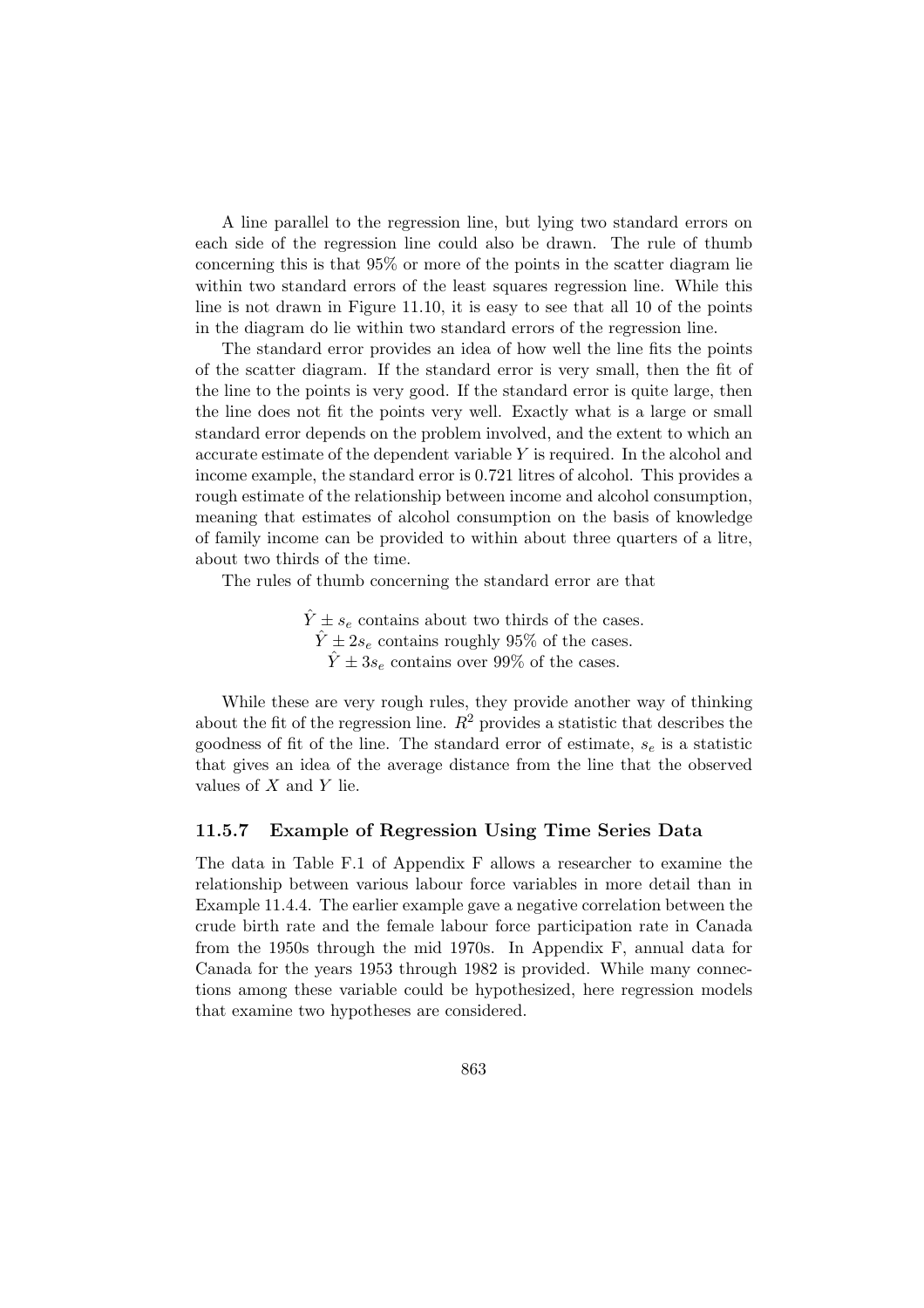The labour force participation rate for females aged 20-24 either fell slightly, or stayed constant through most of the 1950s, but rose continuously and dramatically from 1959 through 1982. Various explanations for these changes have been given by researchers. This section focusses on two of these. Some researchers have argued that the increased participation of young females in the labour force was a result of the increase in wages that these females could receive. A second explanation is that young people and young families experienced a decline in relative economic status beginning in the 1950s, and this led to increased labour force participation of young females in the labour force. This section examines these two models, providing two regression models. Following the calculation of the regression lines and the tests of significance, there are some comments on the usefulness of these models.

The decline in relative economic status argument is examined first. Economic status is measured by variable RIYF, the relative income of young males. As noted in Appendix F, this variable is a ratio of the income of young males to the income of middle aged families. This variable increases from 1953 to 1957, and declines continuously after that. While the absolute income of young families increased through much of this period, in relative terms young families experienced a decline in economic status. That is, relative to the living standards of middle aged families, younger males had lower incomes. This could have led to a decline in the economic status of young families, had not more women entered the labour force, and contributed to family income. According to the relative economic status argument, more young females entered the labour force in an attempt to earn income that could maintain or improve the economic status of young families. In order to test whether this is a reasonable explanation for the increase in female labour force participation, FPR is the dependent variable, and RIYF is the independent variable. Table 11.4 gives the calculations for the regression, with Y representing the female labour force participation rate FPR, and X representing the relative economic status of young families.

$$
\sum X = 8.58147
$$

$$
\sum Y = 1726.0
$$

$$
\sum X^2 = 2.597183
$$

$$
\sum Y^2 = 101,926.30
$$

864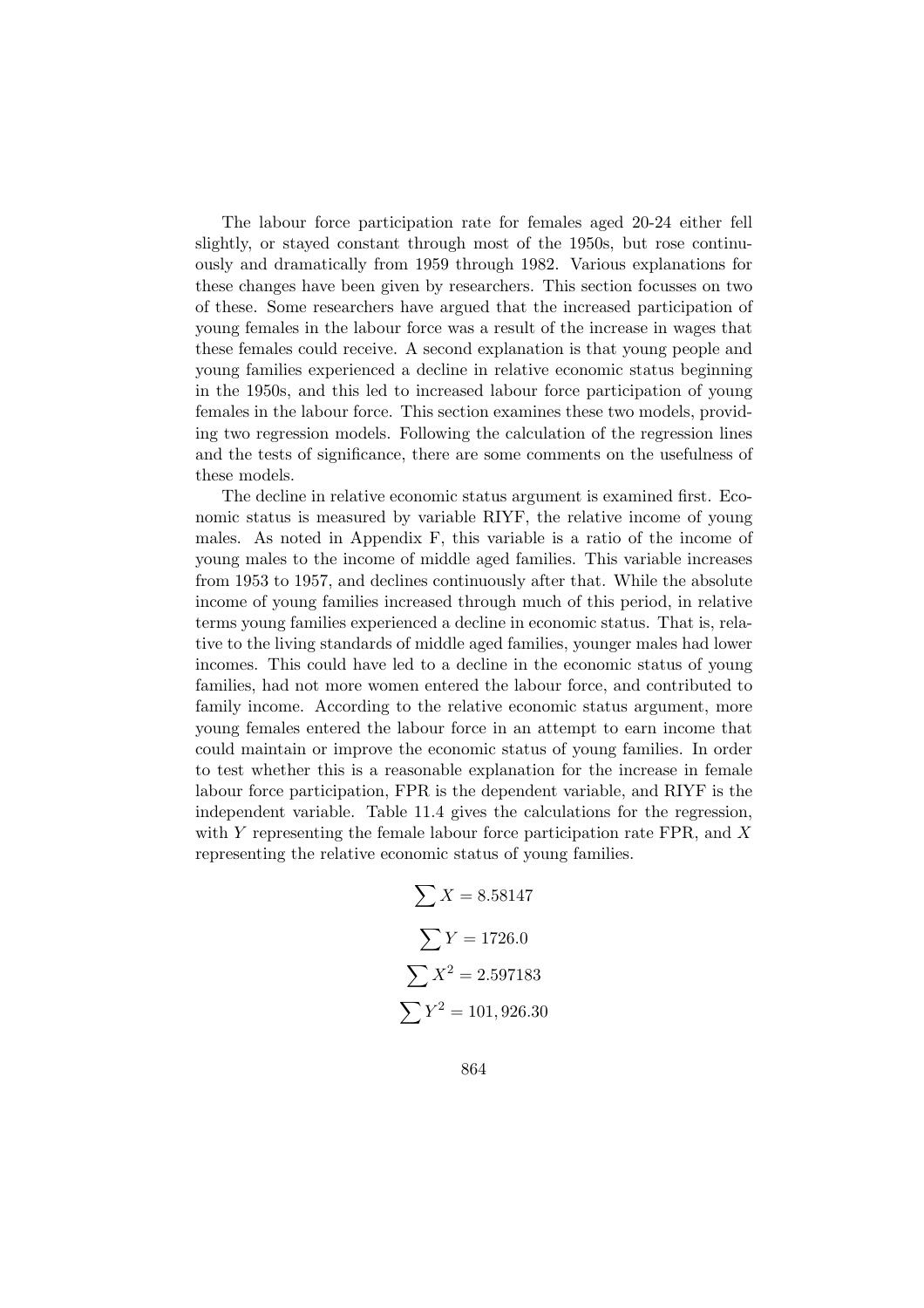|       | <b>RIYF</b>      | <b>FPR</b>     |          |                                                        |          |
|-------|------------------|----------------|----------|--------------------------------------------------------|----------|
| Year  | $\boldsymbol{X}$ | $\overline{Y}$ | $X^2$    | $\bar{Y}^2$                                            | XY       |
| 1953  | 0.37866          | 47.2           | 0.143383 | 2227.84                                                | 17.8728  |
| 1954  | 0.38799          | 46.6           | 0.150536 | 2171.56                                                | 18.0803  |
| 1955  | 0.39685          | 46.3           | 0.157490 | 2143.69                                                | 18.3742  |
| 1956  | 0.40498          | 47.1           | 0.164009 | 2218.41                                                | 19.0746  |
|       |                  | 46.5           |          |                                                        |          |
| 1957  | 0.41285          |                | 0.170445 | 2162.25                                                | 19.1975  |
| 1958  | 0.38780          | 47.4           | 0.150389 | 2246.76                                                | 18.3817  |
| 1959  | 0.36281          | 46.5           | 0.131631 | 2162.25                                                | 16.8707  |
| 1960  | 0.34889          | 47.9           | 0.121724 | 2294.41                                                | 16.7118  |
| 1961  | 0.33593          | 48.7           | 0.112849 | 2371.69                                                | 16.3598  |
| 1962  | 0.31499          | 49.7           | 0.099219 | 2470.09                                                | 15.6550  |
| 1963  | 0.29566          | 50.3           | 0.087415 | 2530.09                                                | 14.8717  |
| 1964  | 0.27796          | 51.0           | 0.077262 | 2601.00                                                | 14.1760  |
| 1965  | 0.26175          | 52.6           | 0.068513 | 2766.76                                                | 13.7681  |
| 1966  | 0.28461          | 55.6           | 0.081003 | 3091.36                                                | 15.8243  |
| 1967  | 0.30635          | 56.6           | 0.093850 | 3203.56                                                | 17.3394  |
| 1968  | 0.25556          | 58.4           | 0.065311 | 3410.56                                                | 14.9247  |
| 1969  | 0.20925          | 59.3           | 0.043786 | 3516.49                                                | 12.4085  |
| 1970  | 0.23535          | 58.5           | 0.055390 | 3422.25                                                | 13.7680  |
| 1971  | 0.24629          | 59.9           | 0.060659 | 3588.01                                                | 14.7528  |
| 1972  | 0.24630          | 60.5           | 0.060664 | 3660.25                                                | 14.9011  |
| 1973  | 0.23382          | 62.5           | 0.054672 | 3906.25                                                | 14.6138  |
| 1974  | 0.23966          | 63.0           | 0.057437 | 3969.00                                                | 15.0986  |
| 1975  | 0.23923          | 67.0           | 0.057231 | 4489.00                                                | 16.0284  |
| 1976  | 0.22450          | 67.4           | 0.050400 | 4542.76                                                | 15.1313  |
| 1977  | 0.23961          | 68.9           | 0.057413 | 4747.21                                                | 16.5091  |
| 1978  | 0.21401          | 70.3           | 0.045800 | 4942.09                                                | 15.0449  |
| 1979  | 0.23843          | 71.3           | 0.056849 | 5083.69                                                | 17.0001  |
| 1980  | 0.20914          | 73.0           | 0.043740 | 5329.00                                                | 15.2672  |
| 1981  | 0.22050          | 72.9           | 0.048620 | 5314.41                                                | 16.0745  |
| 1982  | 0.17174          | 73.1           | 0.029495 | 5343.61                                                | 12.5542  |
| Total | 8.58147          | 1726.0         | 2.597183 | 101926.30                                              | 476.6349 |
|       |                  |                |          | Table 11.4: Calculations for Regression of FPR on RIYF |          |

865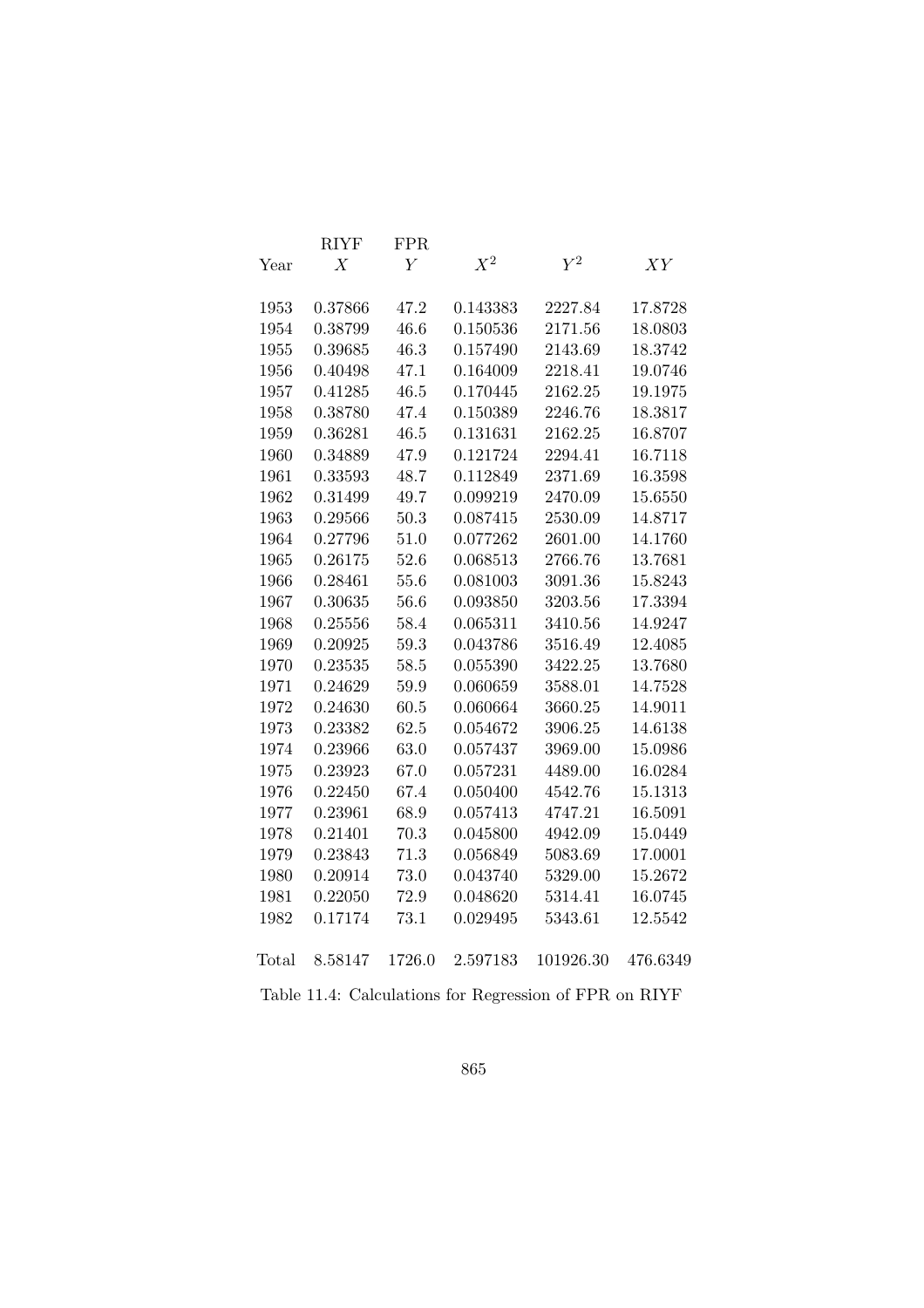$$
\sum XY = 476.6349
$$

$$
n = 30
$$

$$
S_{XY} = \sum XY - \frac{(\sum X)(\sum Y)}{n}
$$
  
= 476.6349 -  $\frac{(8.58147)(1726.0)}{30}$   
= 476.6349 - 493.7206  
= -17.0857

$$
S_{XX} = \sum XX - \frac{(\sum X)^2}{n}
$$
  
= 2.597183 -  $\frac{8.58147^2}{30}$   
= 2.597183 - 2.454721  
= 0.142462

$$
S_{YY} = \sum Y^2 - \frac{(\sum Y)^2}{n}
$$
  
= 101,926.30 -  $\frac{1,726.0^2}{30}$   
= 101,926.30 - 99,302.53  
= 2,623.77

The value for the slope of the regression line is

$$
b = \frac{S_{XY}}{S_{XX}} = \frac{-17.0857}{0.142462} = -119.932
$$

The intercept is

$$
a = \bar{Y} - b\bar{X}
$$
  
=  $\frac{1,726.0}{30} - (-119.932 \frac{8.58147}{30})$   
=  $57.533 - (-119.932 \times 0.286049)$   
=  $57.533 + 34.306 = 91.839$ 

The least squares regression line is thus

 $\hat{Y} = 91.839 - 119.93X.$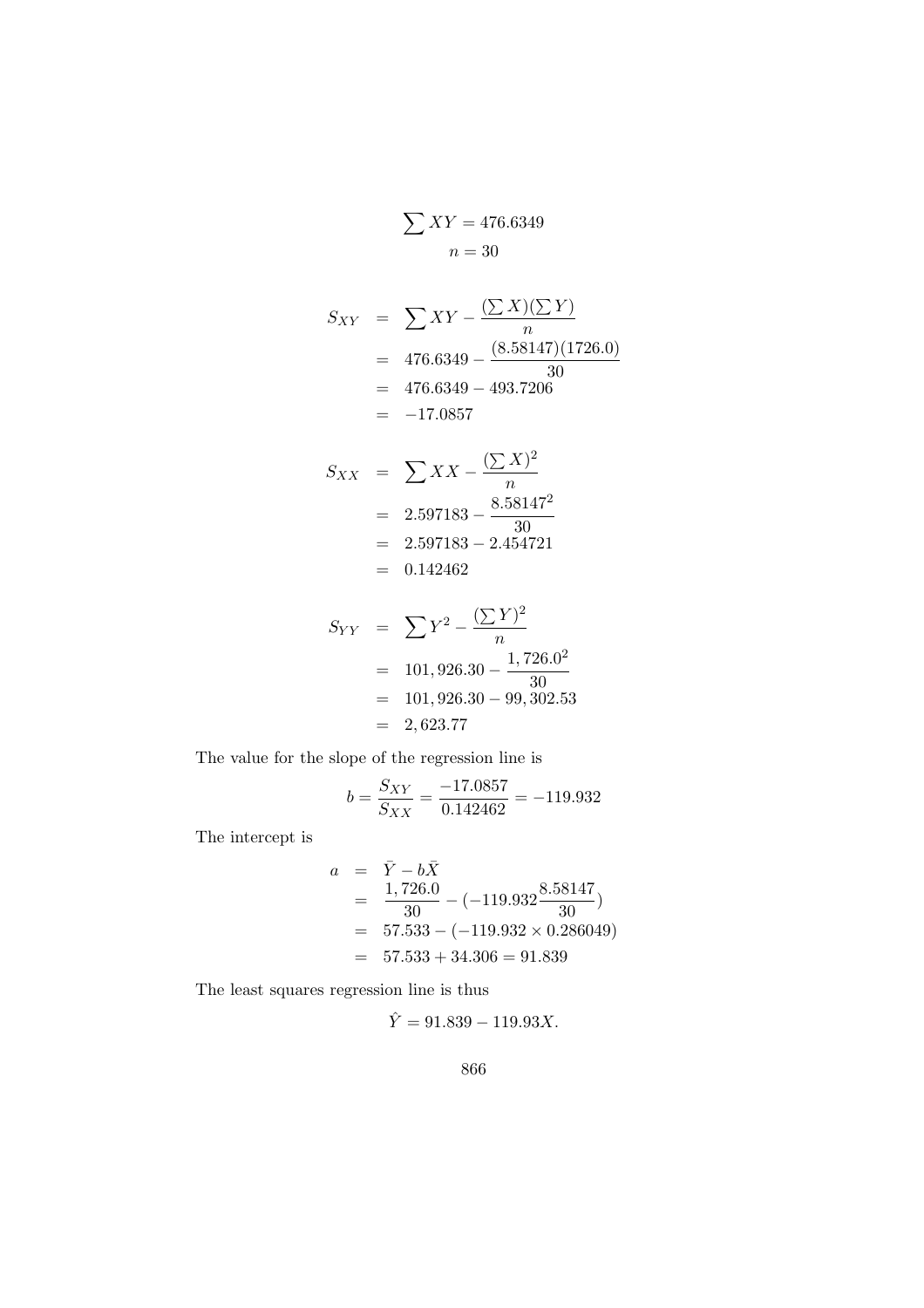Note that the slope of the line is negative, indicating that as the relative economic status of the young males and the female labour force participation rate move in opposite directions from each other. For most of the 1953-1982 period, the relative economic status of young males declined while the female labour force participation rate increased.

The fit of the line is given by the goodness of fit statistic  $R^2$ . This is

$$
R^{2} = \frac{S_{XY}^{2}}{S_{XX}S_{YY}}
$$
  
= 
$$
\frac{(-17.0857)^{2}}{0.142462 \times 2,623.77}
$$
  
= 
$$
\frac{291.9211}{373.7875}
$$
  
= 0.7810

This means that 0.7810 of the total variation in the female labour force participation rate can be explained statistically on the basis of variation in the relative economic status of young males. Also note that the correlation coefficient r is the square root of  $R^2$ , so that

$$
r = \sqrt{R^2} = \sqrt{0.7810} = -0.8837.
$$

The correlation coefficient is the negative square root in this case, because  $S_{XY}$  < 0, and the relationship between X and Y is a negative one.

The standard error of estimate is

$$
s_e = \sqrt{\frac{\sum Y^2 - a \sum Y - b \sum XY}{n - 2}}
$$
  
=  $\sqrt{\frac{101,926.30 - (91.839 \times 1,726.0) - (-119.93 \times 476.6349)}{30 - 2}}$   
=  $\sqrt{\frac{101,926.30 - 158,514.114 + 57,162.83256}{28}}$   
=  $\sqrt{\frac{575.00956}{28}}$   
=  $\sqrt{20.53606}$   
= 4.532

and the standard error of estimate is 4.532.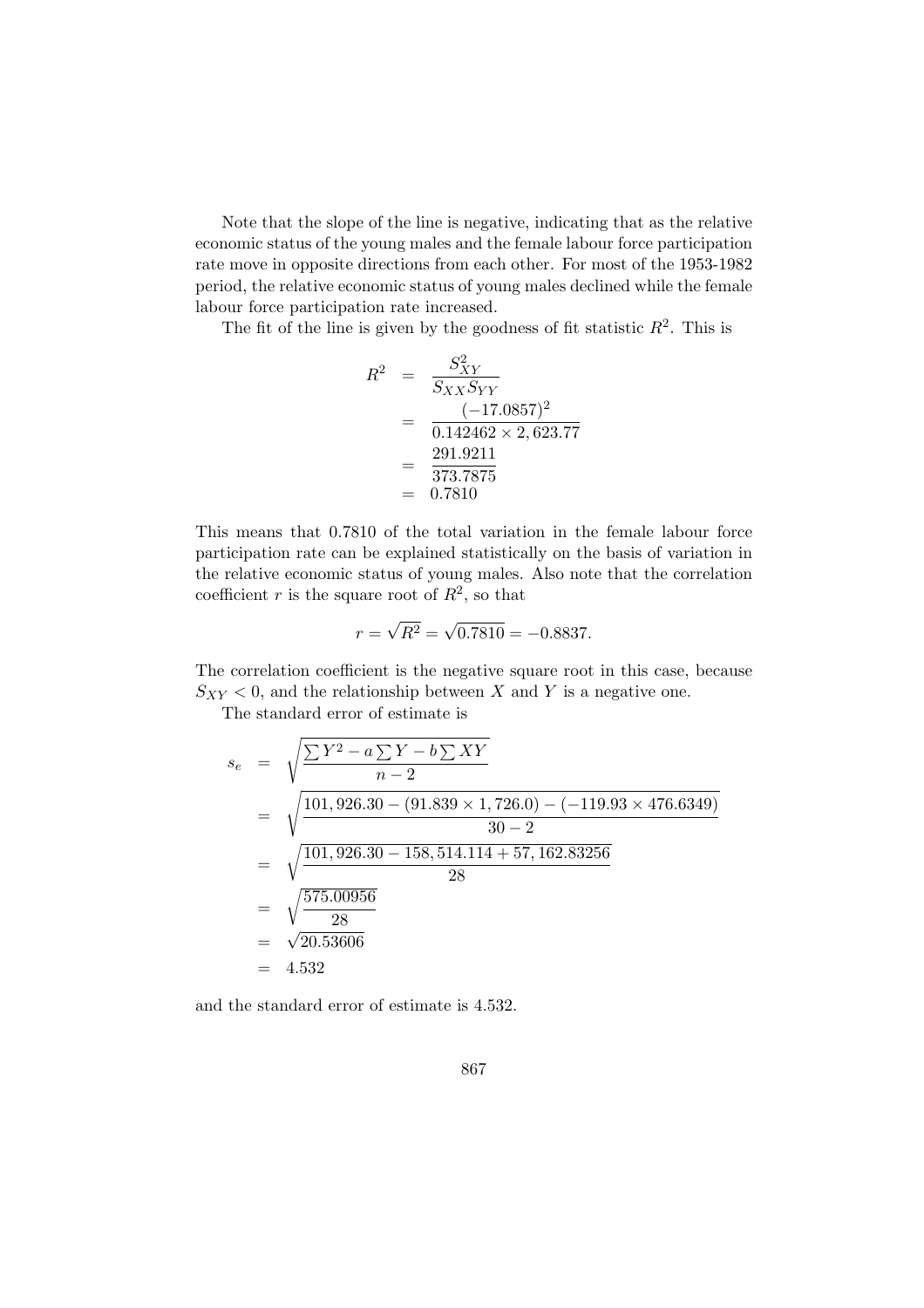The standard deviation of the sampling distribution of  $b$  is

$$
s_b = \frac{s_e}{\sqrt{S_{XX}}} = \frac{4.532}{\sqrt{0.142462}} = \frac{4.532}{0.377441} = 12.007
$$

This value can now be used to test for the significance of the slope of the regression line. The null hypothesis is that there is no relationship between X and Y, that is, that  $\beta = 0$ , where  $\beta$  represents the true slope of the relationship between X and Y. The alternative hypothesis is that  $\beta < 0$ since the claim is that the economic status of young families  $(X)$  is negatively related to female labour force participation  $(Y)$ . The null and alternative hypotheses are

$$
H_0: \beta = 0
$$

$$
H_1: \beta < 0
$$

The statistic used to test the relationship is b, and it has mean  $\beta$  and standard deviation  $s_b$ . The distribution of b is a t distribution with  $n-2=$  $30 - 2 = 28$  degrees of freedom. At the 0.01 level of significance, for a one tailed t test, the critical t value is  $-2.468$ . The region of rejection of  $H_0$  is all t values of -2.468 or lower. The t statistic is

$$
t = \frac{b}{s_b} = \frac{-119.93}{12.007} = -9.988 < -2.468.
$$

The t value is in the region of rejection, so that  $b$  is enough different from  $0$ to reject the hypothesis of no relationship between  $X$  and  $Y$ . There is very strong evidence that  $\beta < 0$  and that the relationship between the relative economic status of young males and female labour force participation is a negative relationship.

Wages and Female Labour Force Participation. For the second hypothesis, the claim is that increased wages were an important reason why female labour force participation increased. For this regression model, the independent variable  $X$  is AWW, the index of average weekly wages. The dependent variable  $Y$  is again the female labour force participation rate, FPR. The detailed calculations for this regression model are not given here,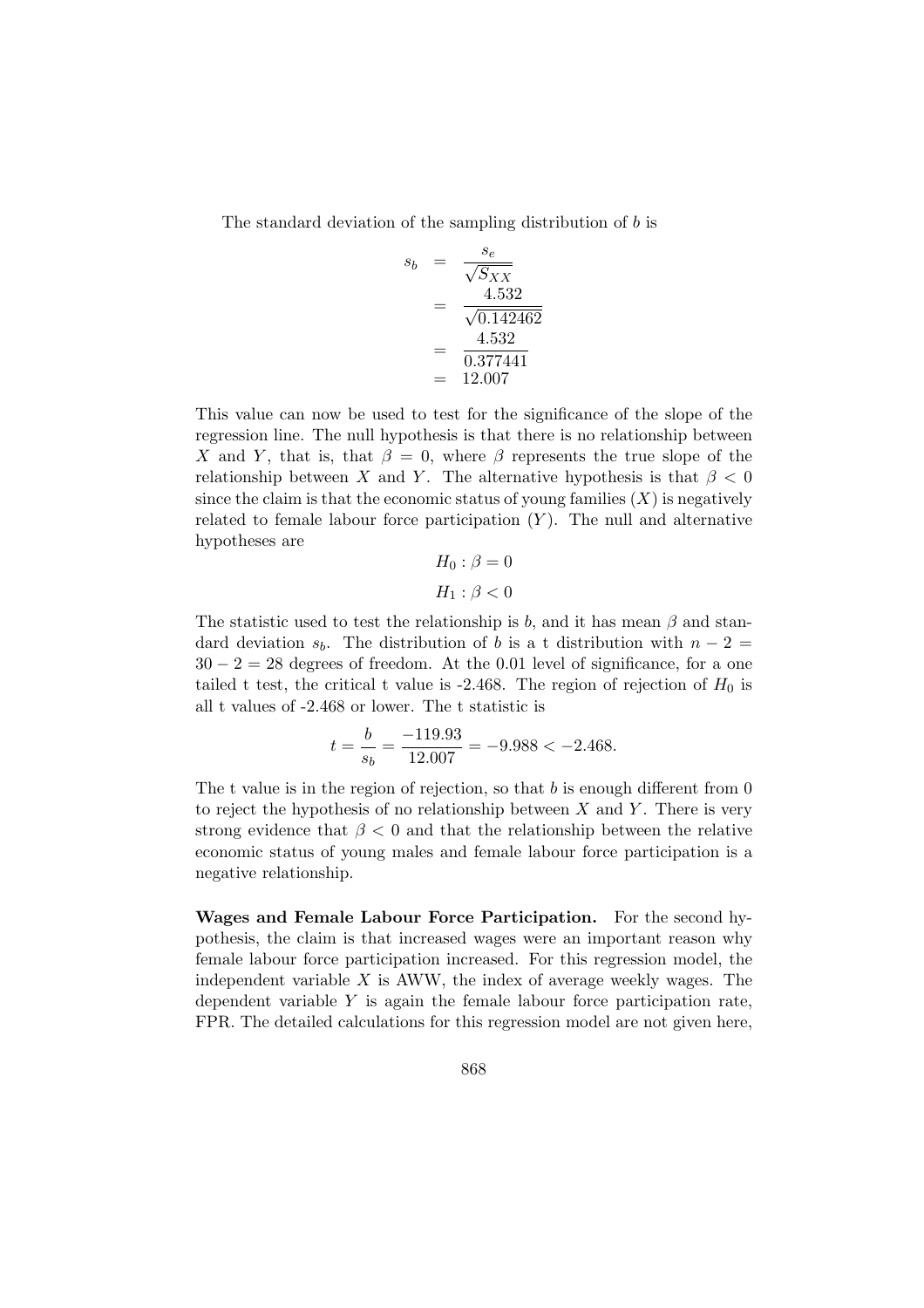but only the summations and the statistics required to describe and test the regression model are provided. You can use the values of AWW as  $X$ and  $FPR$  as  $Y$ , to verify the following. You need not carry all the decimals shown below, although you should carry at least 4 or 5 significant figures throughout the calculations. If you carry fewer significant figures than this, you will come close when making the calculations, but your answers will differ because of rounding.

$$
\sum X = 2,757.230
$$

$$
\sum Y = 1,726.0
$$

$$
\sum X^2 = 262,272.8960
$$

$$
\sum Y^2 = 101,926.30
$$

$$
\sum XY = 163,279.0784
$$

$$
n = 30
$$

$$
S_{XY} = \sum XY - \frac{(\sum X)(\sum Y)}{n}
$$
  
= 163,279.0784 -  $\frac{(2,757.230)(1,726.0)}{30}$   
= 163,279.0784 - 158,632.6327  
= 4,646.4457

$$
S_{XX} = \sum X^2 - \frac{(\sum X)^2}{n}
$$
  
= 262,272.8960 - \frac{2,757.230^2}{30}  
= 262,272.8960 - 253,410.5758  
= 8,862.3202

$$
S_{YY} = \sum Y^2 - \frac{(\sum Y)^2}{n}
$$
  
= 101,926.30 -  $\frac{1,726.0^2}{30}$   
= 101,926.30 - 99,302.53  
= 2,623.77

869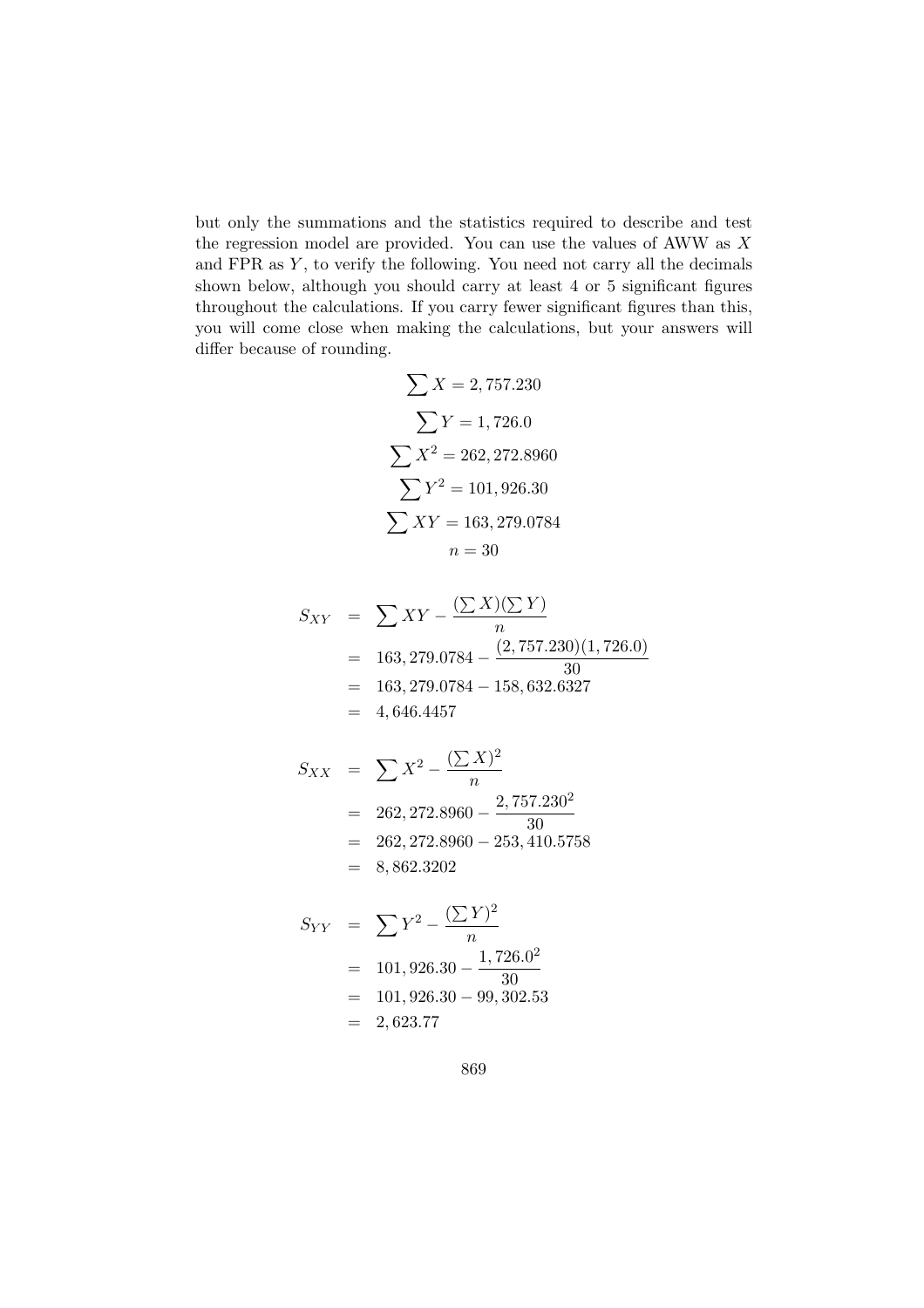The value for the slope of the regression line is

$$
b = \frac{S_{XY}}{S_{XX}} = \frac{4,646.4457}{8,862.3202} = 0.52429
$$

The intercept is

$$
a = \overline{Y} - b\overline{X}
$$
  
=  $\frac{1,726.0}{30} - (0.52429 \frac{2,757.230}{30})$   
= 57.533 - (0.52429 × 91.9077)  
= 57.533 - 48.186 = 9.347

The least squares regression line is thus

$$
\hat{Y} = 9.347 + 0.52429X.
$$

The slope of the line in this example is positive, indicating that as wages increase, the female labour force participation rate increases. For most of the 1953-1982 period, both wages and female labour force participation rates rose, so that the two variables move together in a positive manner.

The fit of the line is given by the goodness of fit statistic  $R^2$ . This is

$$
R^{2} = \frac{S_{XY}^{2}}{S_{XX}S_{YY}}
$$
  
= 
$$
\frac{4,646.4457^{2}}{8,862.3202 \times 2,623.77}
$$
  
= 
$$
\frac{21,589,457.64}{23,252,689.87}
$$
  
= 0.9285

This means that 0.9285, or 92.85% of the total variation in the female labour force participation rate can be explained statistically on the basis of variation in the average wage. The correlation coefficient  $r$  is

$$
r = \sqrt{R^2} = \sqrt{0.9285} = -0.9636.
$$

The standard error of estimate is  $s_e = 2.589$  and  $s_b = 0.0275$ . For the test of statistical significance,

$$
H_0: \beta = 0
$$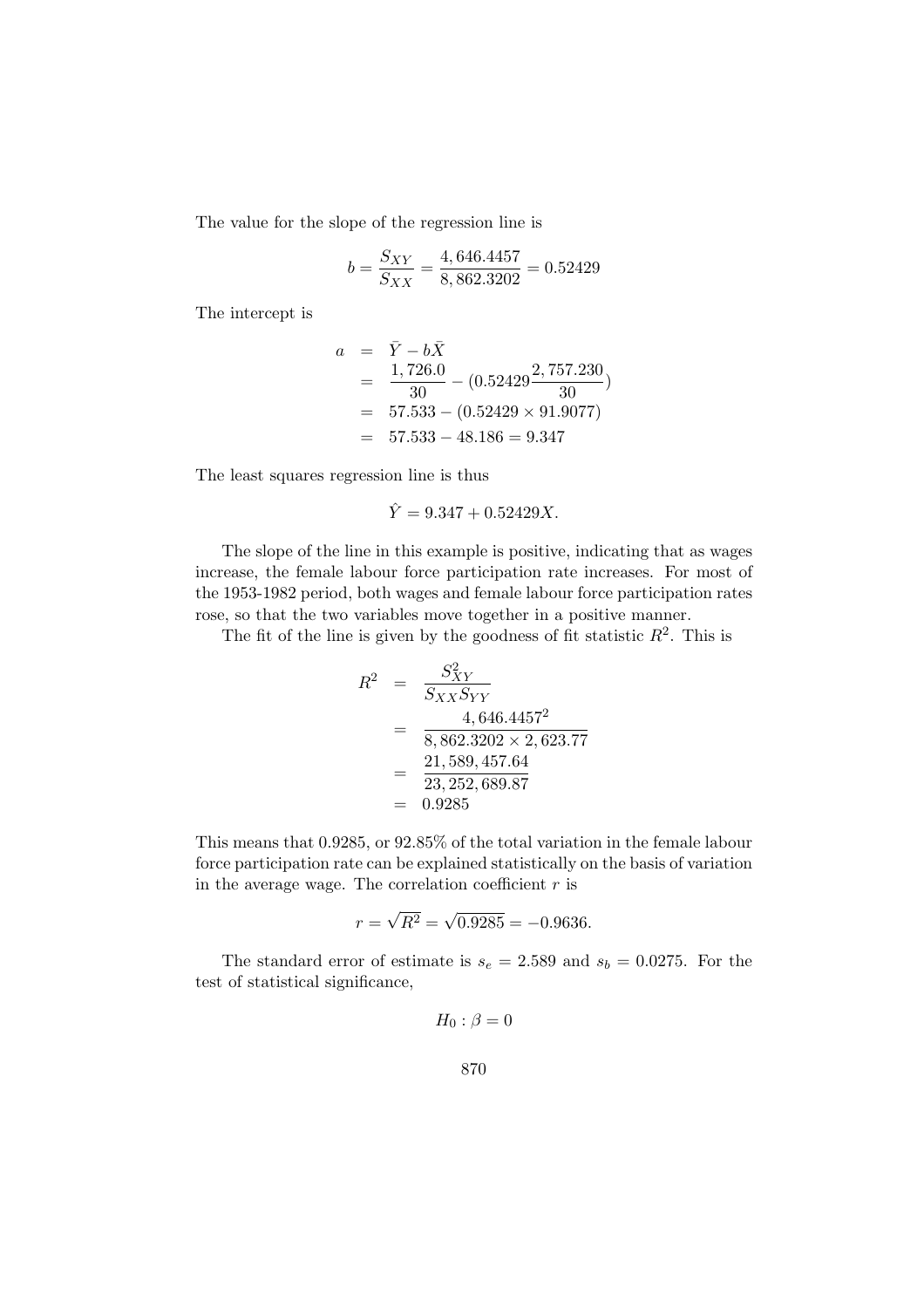$$
H_1: \beta > 0
$$

and the t statistic is

$$
t = \frac{b}{s_b} = \frac{0.52429}{0.0275} = 19.065.
$$

There are 28 degress of freedom, and from the t table in Appendix I,

$$
t_{0.0005,28} = 3.674
$$

The t value of 19.065 is much greater than this, so that the null hypothesis can be rejected very decisively. This data provides strong evidence for a positive relationship between wages and female labour force participation.

Comments on the Results. The first point to note for the above regressions are the high values for the goodness of fit  $R^2$  and the very significant t statistics. This is not unusual when working with time series data. This same feature was noted for correlation coefficients in Example 11.4.6. For other types of data, especially for survey data, such high values for the goodness of fit or for the test of significance cannot ordinarily be expected.

The scatter diagrams for each of the relationships is given in Figures 11.11 and 11.12. As can be seen there, both of the scatter diagrams show a fairly close relationship with FPR. The scatter of wages and FPR appears to more of a straight line relationship, but the scatter of relative economic status and FPR also shows that the two variables are highly related statistically.

The next point to note is that both of the explanations have been supported by the respective regression models. In each case, the dependent variable that was being explained was the female labour force participation rate. The first model used the relative income of young males as the independent or explanatory variable, and showed that there was a negative relationship between the relative economic status of young males, and the female labour force participation rate. Based on the model, the initial increase in the relative economic status of young males, followed by the long and continuous decline, was first associated with little change in female labour force participation, and then a long increase in this participation rate. This explanation makes some sense, and also is strongly supported by the model.

The other explanation is the argument that increased female labour force participation was caused by increases in average wages. Over the thirty year period from 1953 to 1982, the increase in wages made it more attractive for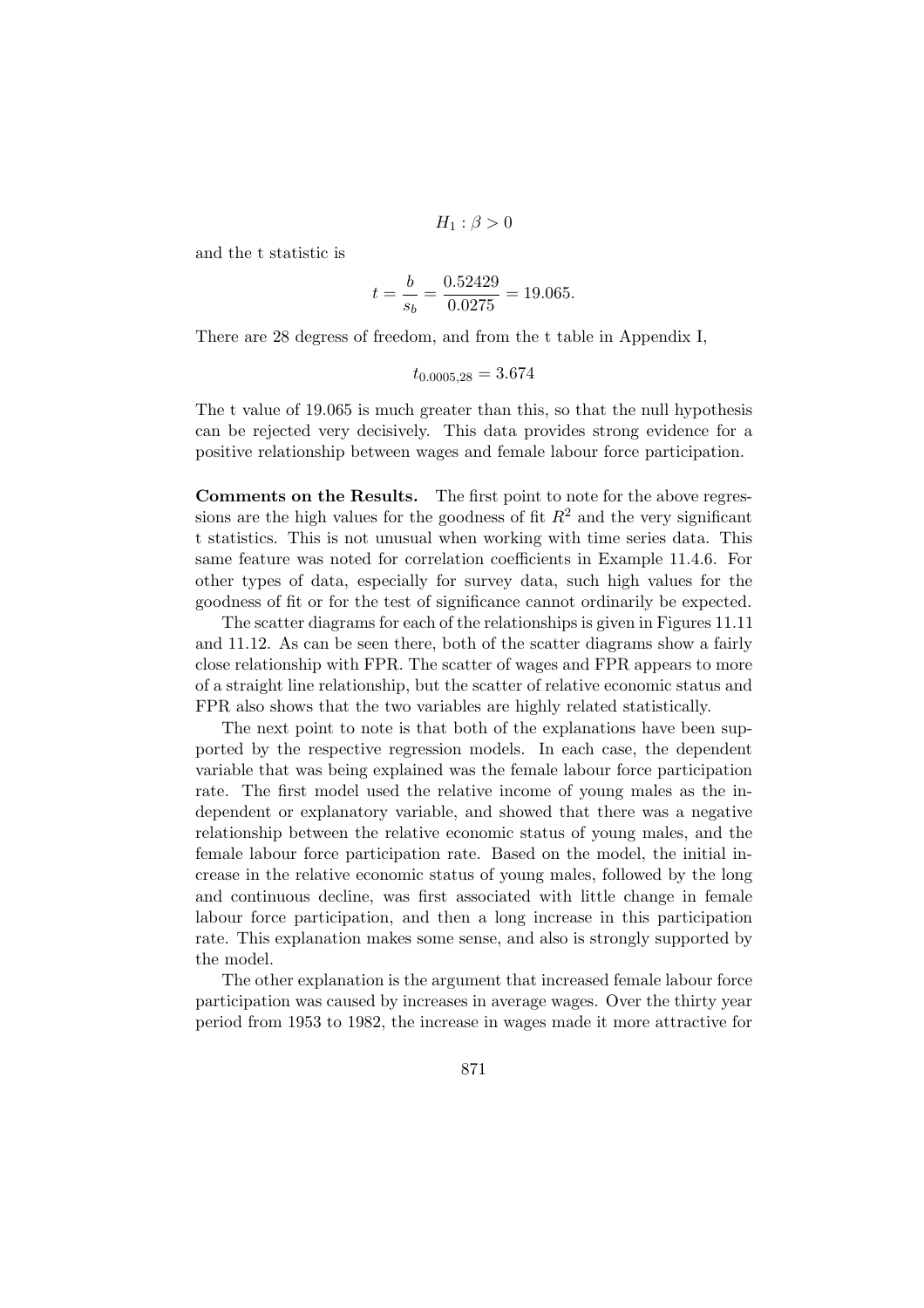Figure 11.11: Scatter Diagram of Relative Economic Status and Female Labour Force Participation

females to participate in the labour force. Looked at in another way, females who did not enter the labour force, gave up more potential income by not participating in the labour force. This explanation appears to be a reasonable one, and this explanation is strongly supported by the regression model constructed. The line relating the average weekly wage as the explanatory variable, and the female labour force participation rate as the dependent variable, has a positive slope. The goodness of fit is above 90%, and the slope is very significantly positive.

Using the results here, it is difficult to decide which of the two models provides a better explanation for the variation in the female labour force participation rate over these years. The goodness of fit for the model with wages as the independent variable is greater than for the model with relative economic status as the independent variable, and this might lead a researcher to favour the model using wages as the independent variable. But the other model is also very significant statistically, and the two variables have a close relationship with each other.

Given the above considerations, it might make sense to include both wages and relative economic status as independent variables. This would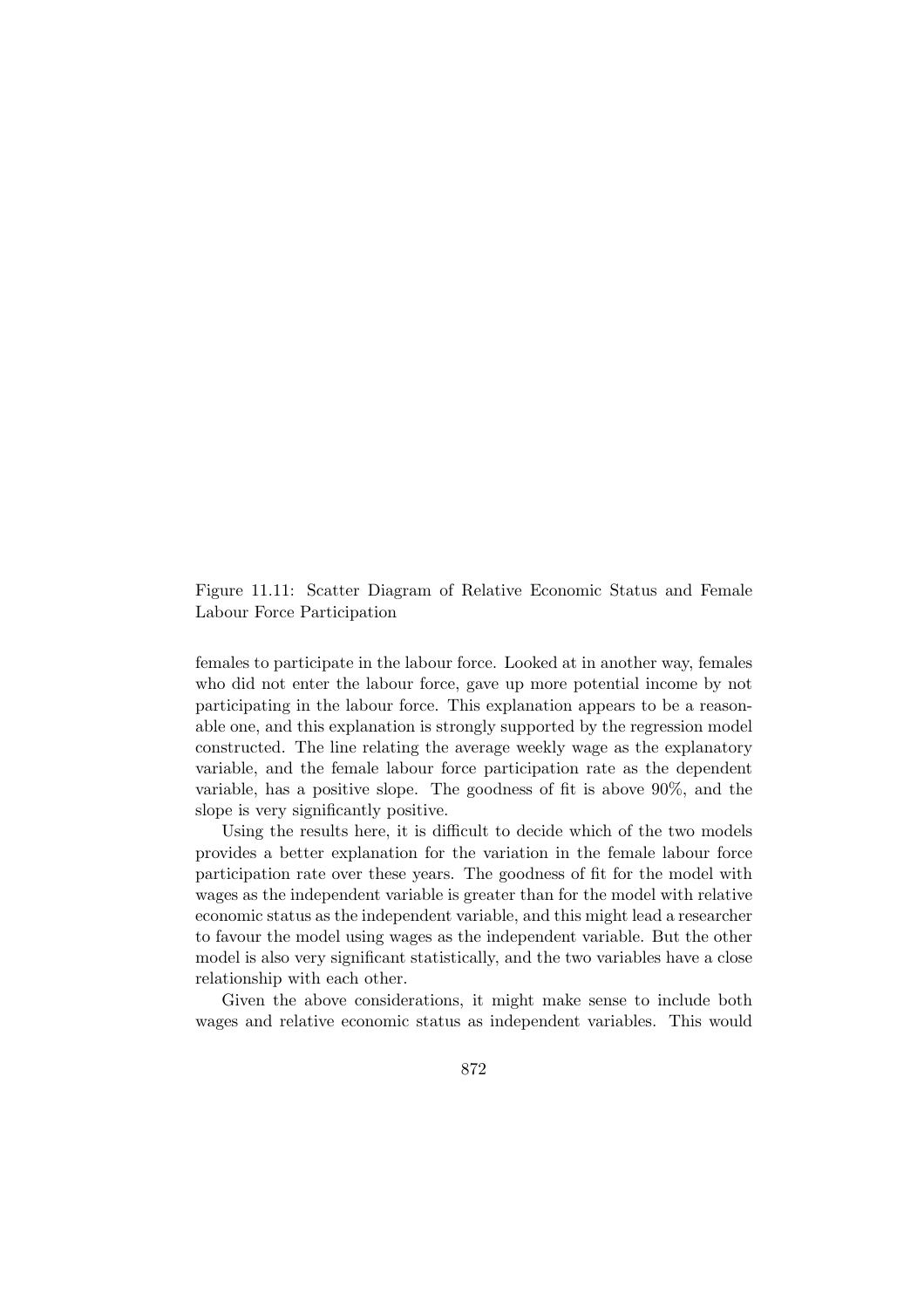

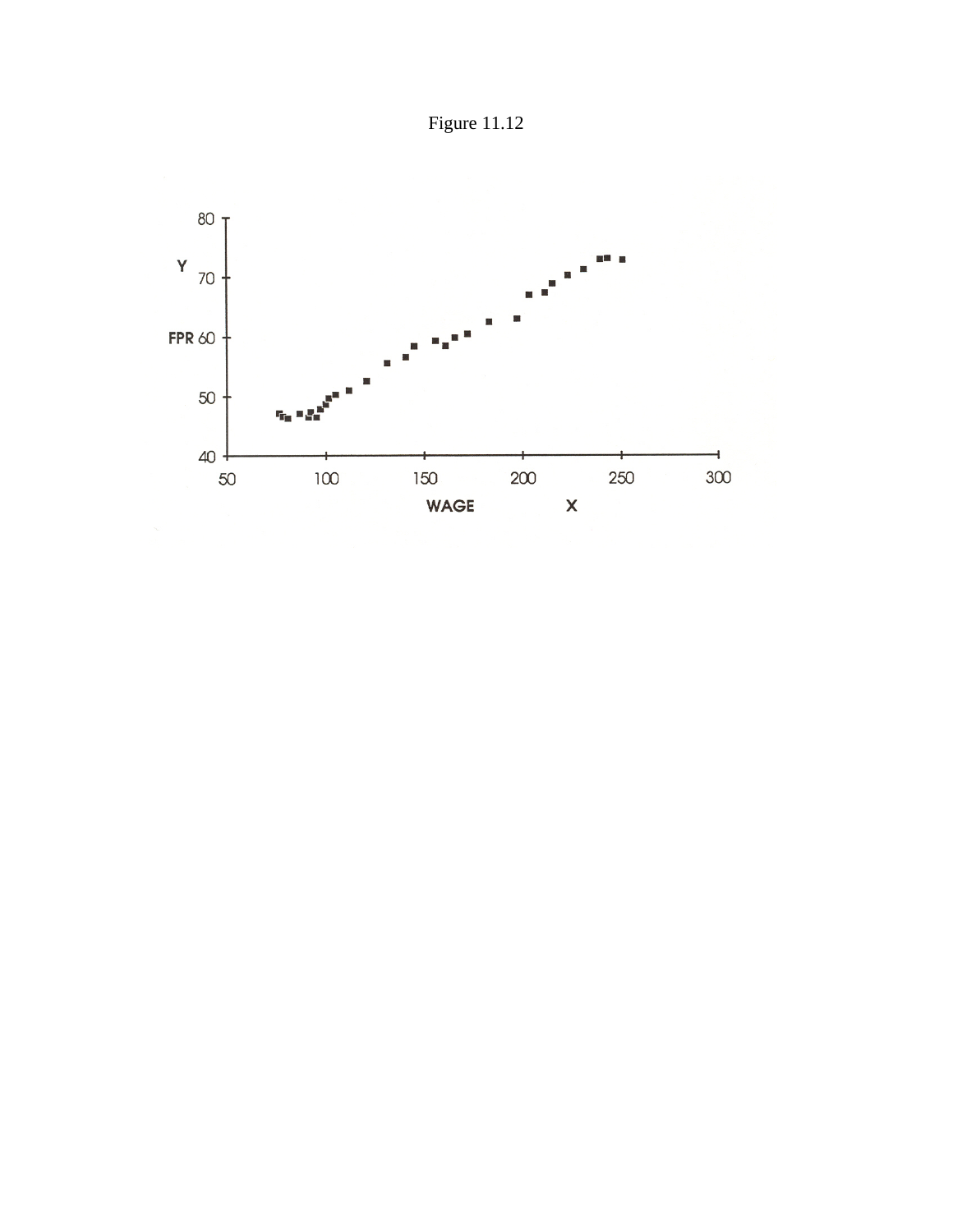Figure 11.12: Scatter Diagram of Relative Economic Status and Female Labour Force Participation

make the model a multivariate one, and this moves the model beyond the scope of this introductory textbook. However, such a multivariate model might show that both increased wages and the decline in relative economic status of young males contributed to the increase in female labour force participation rates. Each of the contributory variables could be independent factors that encouraged or pushed women into the labour force. In addition, there are likely to be many other factors that led in this same direction. Changed views concerning women's roles, the desire of women for independent sources of income, and the growth in the number of jobs that employed women over these years, all might be contributory factors.

In conclusion, the two regression models given here are both useful means of testing some fairly simple explanations. A more detailed analysis would require a multivariate model, simultaneously examining the influence of a number of different factors on female labour force participation rates.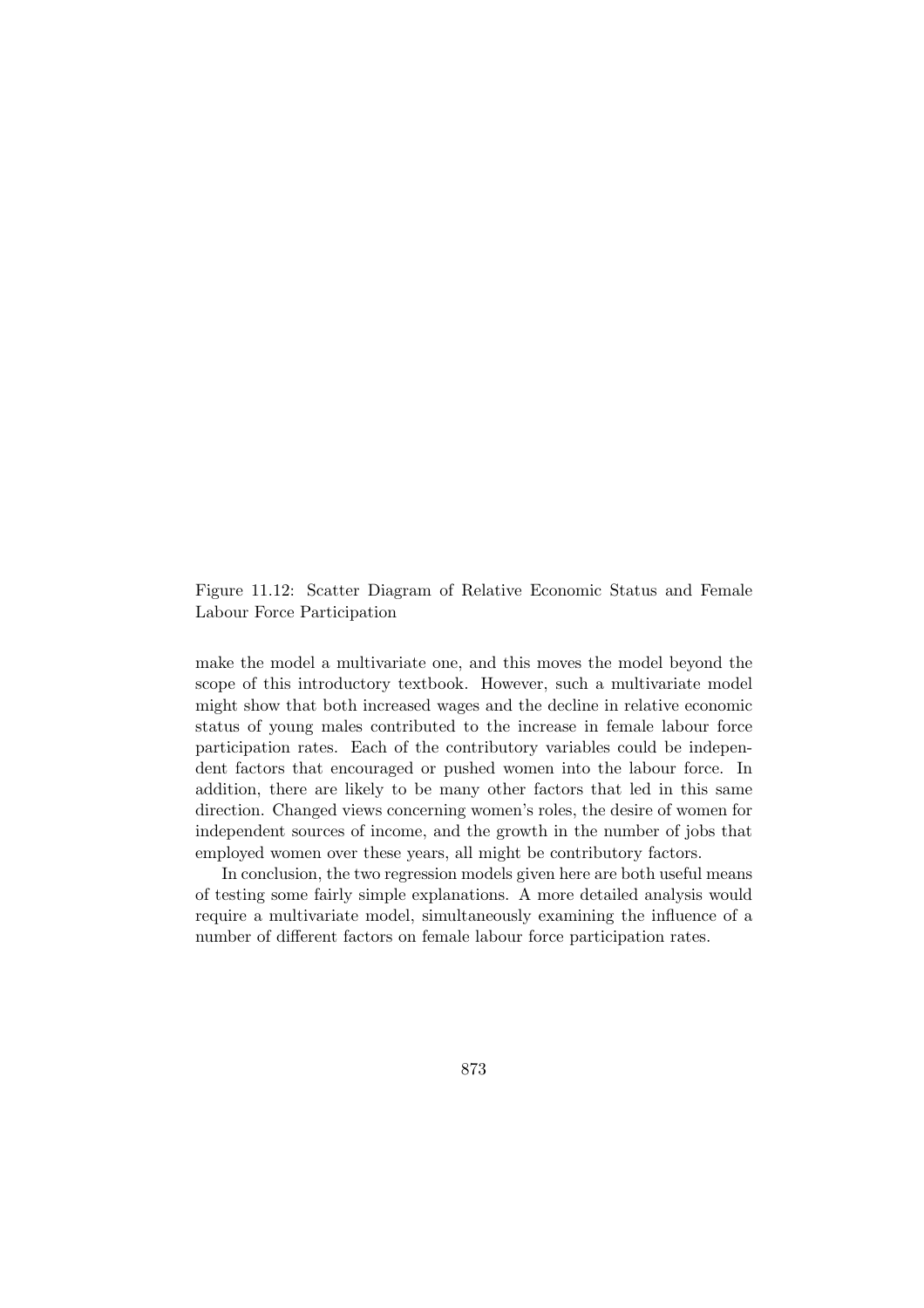#### 11.5.8 Regression Line for Data from a Survey

This section gives an example of a regression line being fitted to cross sectional data obtained from a sample survey. With diverse data from a survey, the fit of the regression line is usually much smaller than when using other types of data. But this is partly compensated by the larger sample size that is often available from a survey. As a result, the regression line often has a statistically significant slope, even though the goodness of fit statistic is very low.

This example examines the relationship between the age of the respondent and the annual income of the respondent. Ordinarily it is expected that earnings increase with age for those members of the labour force who are regularly employed. This occurs for various reasons, including factors such as experience gained on the job and seniority. These patterns differ considerably by sex, occupation, industry and educational background, so that a cross sectional survey of all labour force members may not allow this relationship to become visible.

In order to reduce the diversity of respondents, a set of Saskatchewan males that are married, in husband-wife families, between 30 and 60 years of age, and employed is selected. In addition, all of these males are teachers, that is, from the same occupational category, and an occupation where pay does generally increase with years on the job. The data for this example is taken from Statistics Canada's 1989 Survey of Consumer Finances. The income data obtained refers to annual income for the whole of 1988. The age of the respondent is given as the  $X$  value in Table 11.5. The earnings of the respondents are given as the  $Y$  values in Table 11.5. These are shown in thousands of dollars. For example, the first respondent was 34 years old in 1989, and earned \$24,900 in 1988.

The data in Table 11.5 is used to determine the relationship between age and earnings. Since it is hypothesized that earnings increase with age, earnings are the dependent variable and age is the dependent variable. While age alone does not cause earnings to increase, age can be considered to be a proxy for other variables such as seniority or experience. It is to be expected that there will be a positive relationship between age and earnings.

The scatter diagram for the data in Table 11.5 is given in Figure 11.13. The independent variable, age, is given along the  $X$  axis. The dependent variable is earnings, and this is given on the Y axis. While a generally positive relationship between age and earnings may be visible in the diagram, it is not very clear, and the extensive scatter may make it seem as if there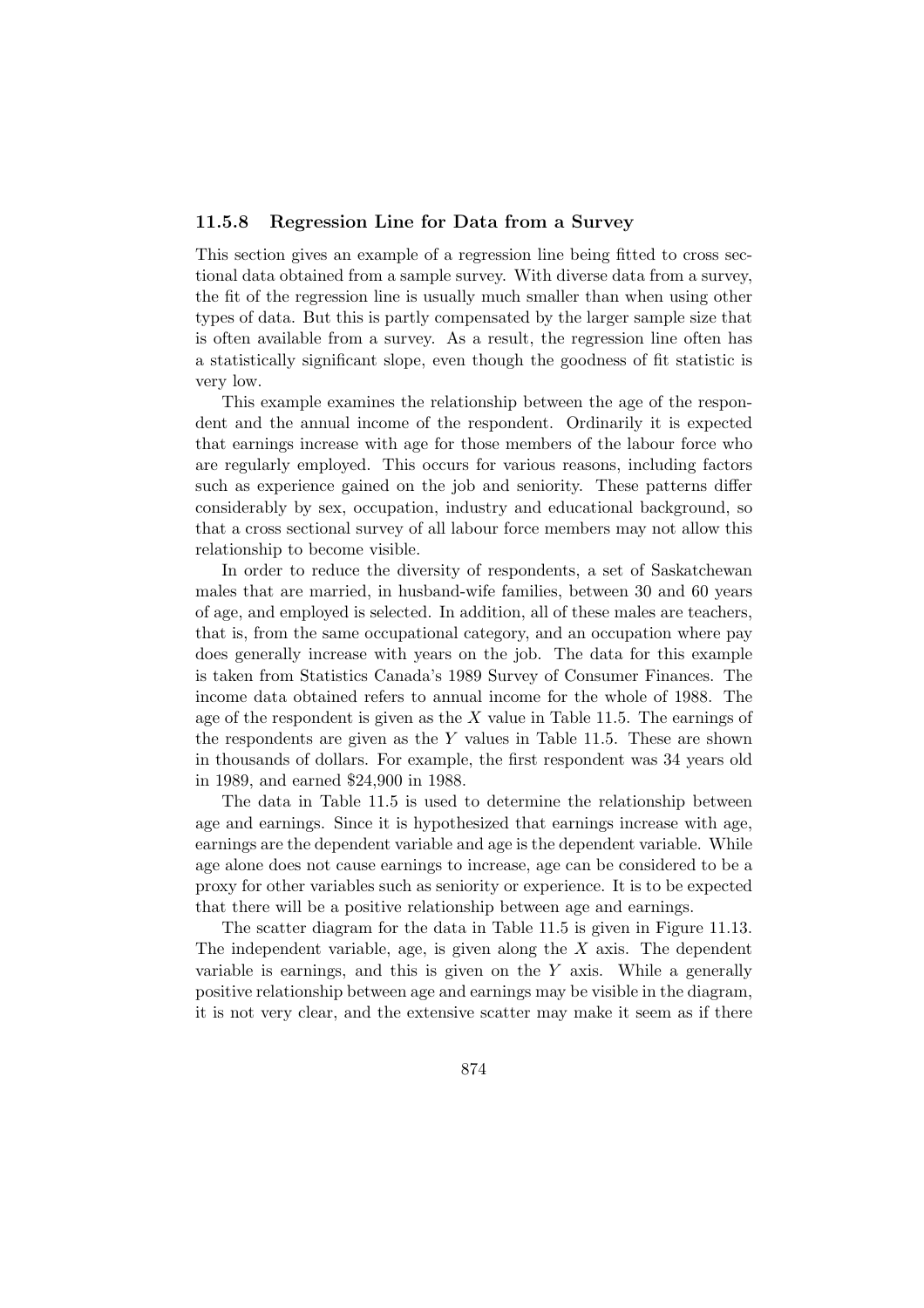| $\boldsymbol{X}$ | Y      | $\boldsymbol{X}$ | Y      | $\boldsymbol{X}$ | Y      |
|------------------|--------|------------------|--------|------------------|--------|
| 34               | 24.900 | 46               | 46.193 | 35               | 40.257 |
| 57               | 69.000 | 48               | 52.884 | 44               | 48.936 |
| 53               | 42.384 | 47               | 48.853 | 36               | 29.434 |
| 40               | 60.000 | 59               | 40.000 | 56               | 42.374 |
| 55               | 56.657 | 34               | 30.306 | 38               | 38.000 |
| 35               | 42.000 | 49               | 36.480 | 45               | 40.500 |
| 57               | 64.748 | 57               | 52.884 | 56               | 67.620 |
| 42               | 57.824 | 37               | 50.188 | 58               | 42.398 |
| 44               | 42.388 | 51               | 40.446 | 32               | 42.136 |
| 34               | 13.884 | 49               | 40.069 | 54               | 30.995 |
| 42               | 42.346 | 36               | 38.081 | 38               | 22.776 |
| 45               | 45,000 | 43               | 42.388 | 38               | 45.000 |
| 51               | 20.103 | 44               | 28.786 | 40               | 51.844 |
| 48               | 52.000 | 50               | 46.630 | 38               | 52.000 |
| 44               | 22.932 | 50               | 40.308 | 40               | 39.575 |
| 43               | 35.214 | 39               | 39.500 | 43               | 41.962 |
| 34               | 29.597 |                  |        |                  |        |

Table 11.5: Age  $(X)$  and Earnings in thousands of dollars  $(Y)$  for 49 Saskatchewan Male Teachers

is no relationship between the two variables.

From Table 11.5, the following summations can be obtained.

$$
\sum X = 2188.0
$$
  

$$
\sum Y = 2070.8
$$
  

$$
\sum X^2 = 100576
$$
  

$$
\sum Y^2 = 94134
$$
  

$$
\sum XY = 94247
$$
  

$$
n = 49
$$

These summations provide sufficient information to obtain  $S_{XX}$ ,  $S_{YY}$ ,  $S_{XY}$ , and from these the various statistics required for the regression line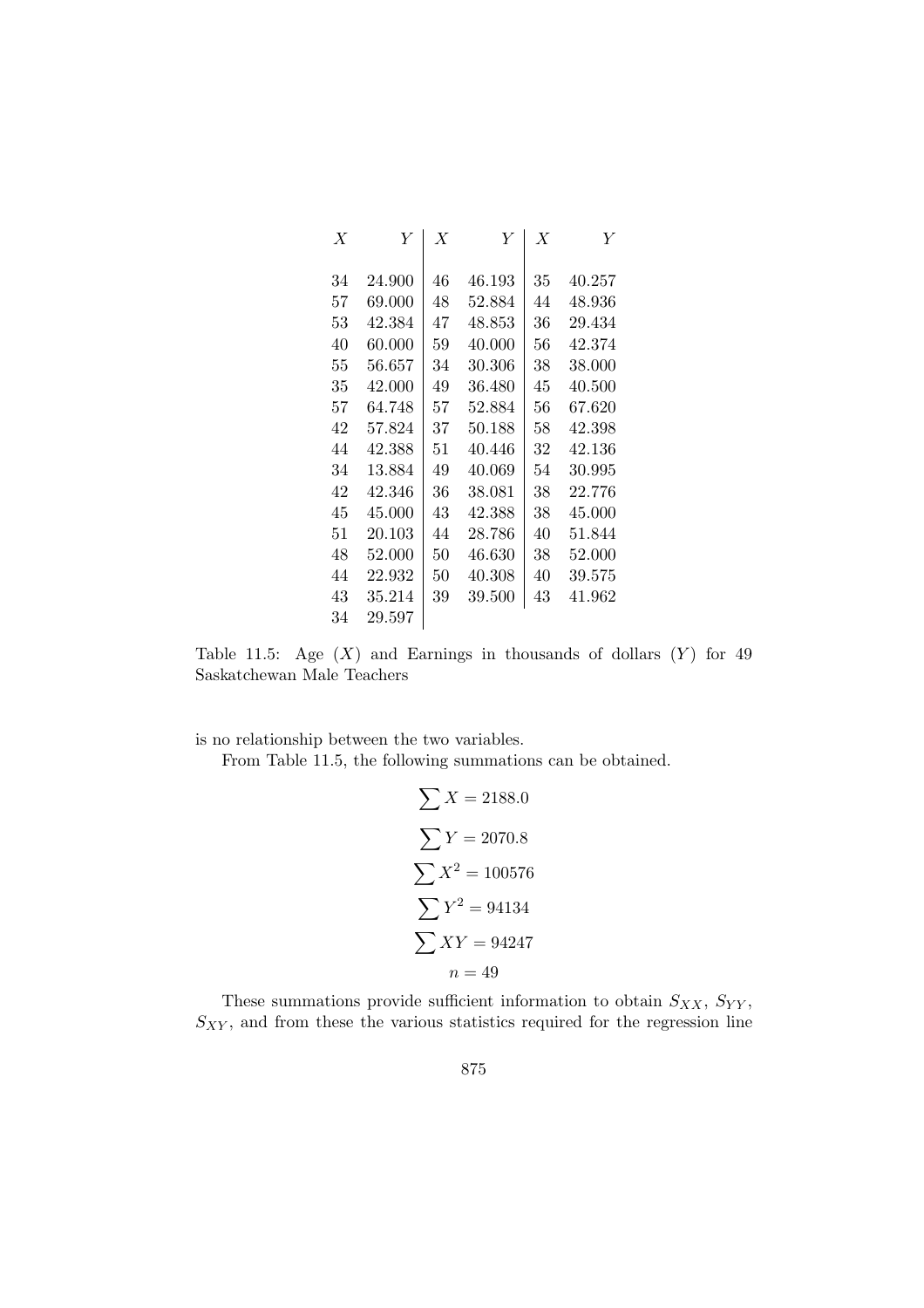

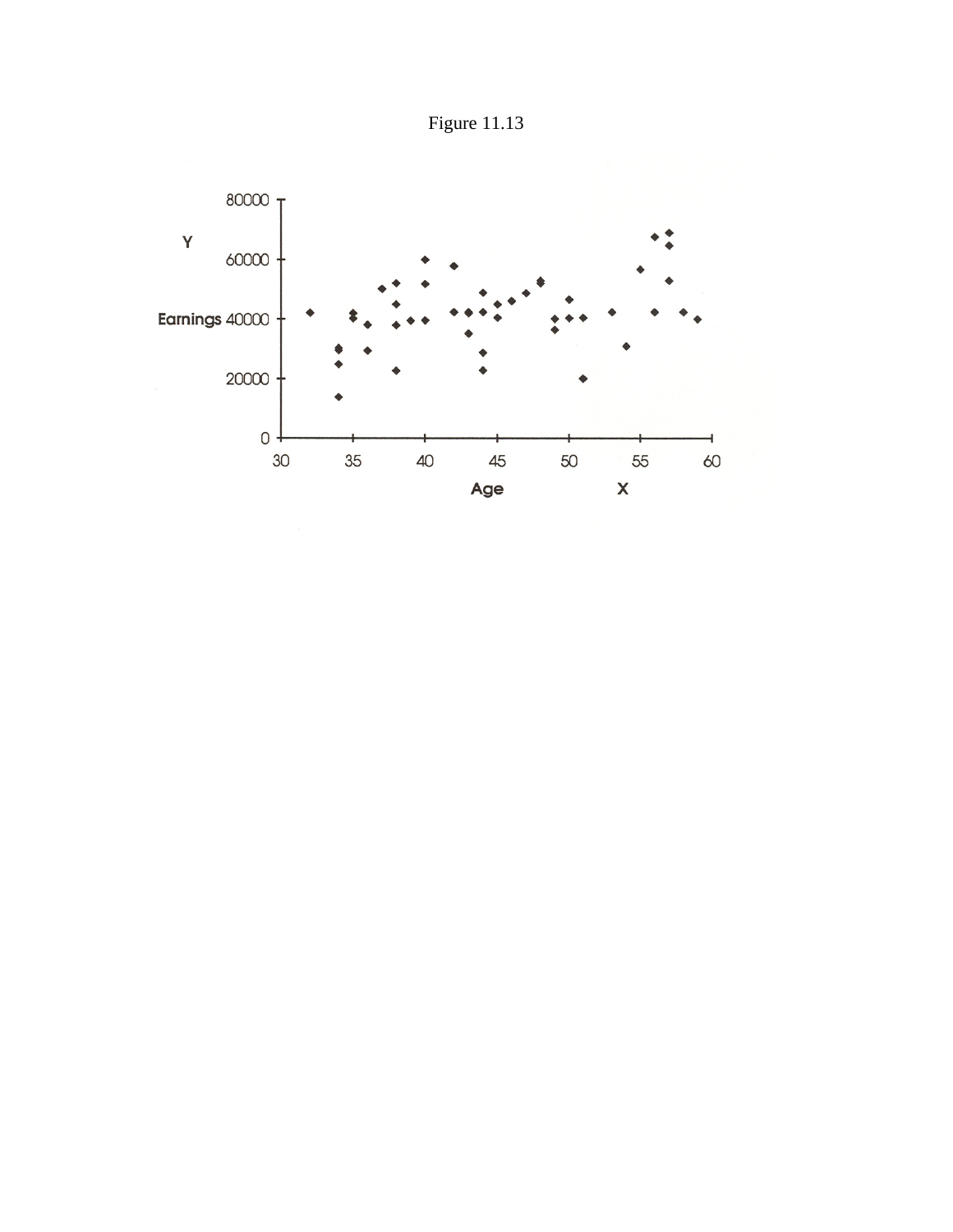Figure 11.13: Scatter Diagram of Age and Earnings

and the test of significance can be obtained. These are given as follows. (These statistics were obtained from the MINITAB computer program. If you do the calculations yourself, the values may differ slightly because of different rounding.)

$$
a = 14.612
$$

$$
b = 0.6192
$$

$$
s_b = 0.2021
$$

$$
s_e = 10.84
$$

$$
R^2 = 0.166
$$

$$
r = 0.408
$$

The regression equation is

$$
\hat{Y} = 14.612 + 0.6192X
$$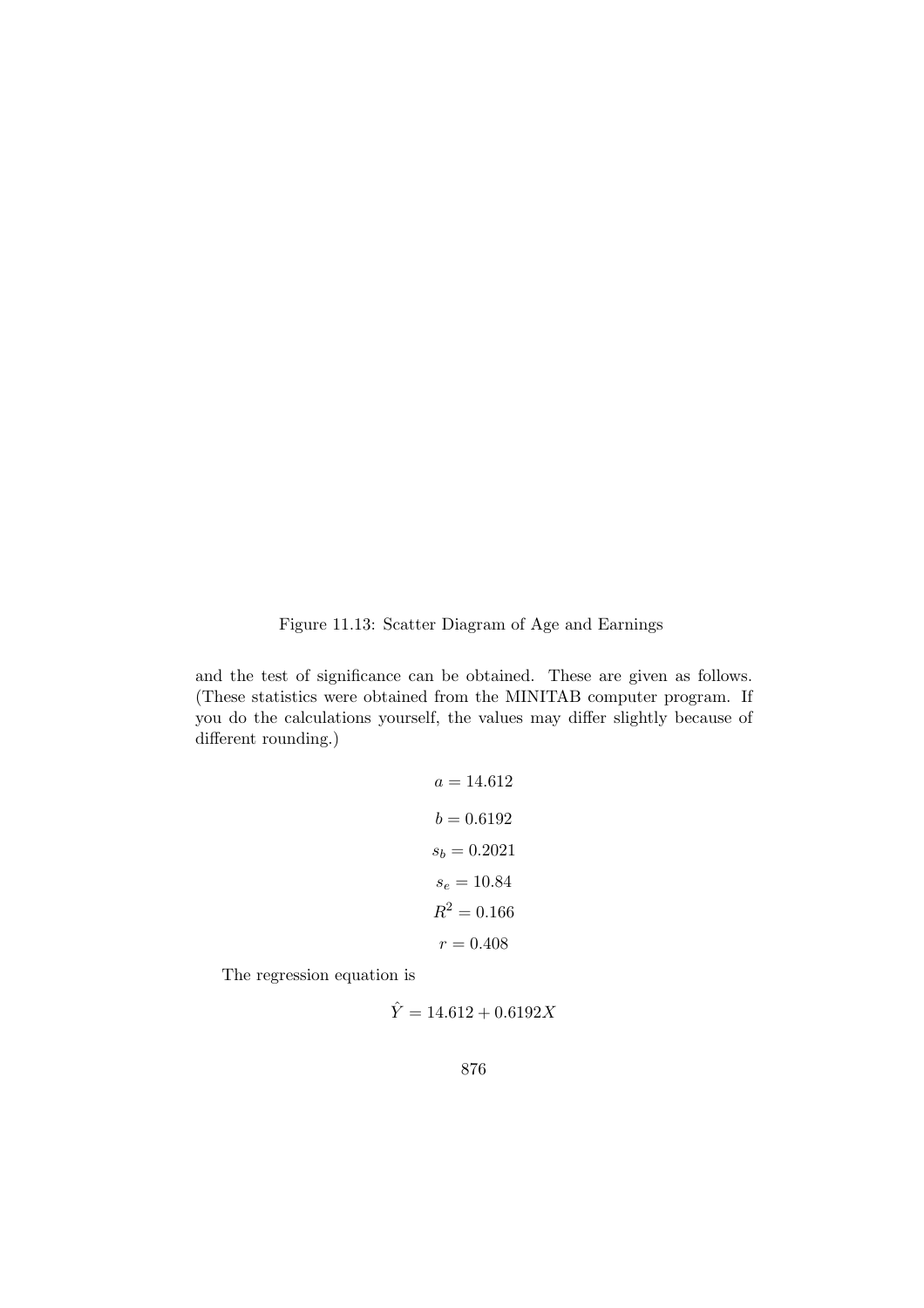The slope of  $0.6192$  means that a unit change in X is associated with a change in Y of 0.619. That is, each increase in age  $(X)$  of one year is associated with an increased of 0.619 thousand dollars. This is the estimate of the effect of  $X$  on  $Y$ , using this sample of 49 male teachers in Saskatchewan. The regression line shows that for this sample, each extra year of age is associated with an increase of \$619 in earnings. This estimate may not apply to any particular individual or time period, but based on this cross section of cases, this is an estimate of the average effect of  $X$  on  $Y$ .

The significance of the slope of the line can be tested using the t test. The null hypothesis is that the true slope for the regression line between age and income,  $\beta$ , is zero, and the alternative hypothesis is that  $\beta$  exceeds zero. The t statistic is

$$
t = \frac{b - \beta}{s_b} = \frac{b - 0}{s_b} = \frac{0.6192}{0.2021} = 3.064.
$$

For  $n - 2 = 49 - 2 = 47$  degrees of freedom, the t value for a one tailed test at the 0.005 level of significance is just over 2.678. The observed value of 3.064 exceeds this, so that the null hypothesis of no relationship between between age and earnings can be rejected. At the 0.005 level of significance, there is evidence that the relationship between age and earnings is positive.

Figure 11.14 shows that scatter diagram, along with the least squares regression line. Around the line, a band that lies within one standard deviation is also drawn. As copuld be noted in the earlier diagram, the regression line does not fit the points all that closely. However, the line does have a positive slope, so that the relationship between  $X$  and  $Y$  is generally a positive one. It can be seen that a considerable number of the points fall within one standard error of the regression line. The standard error  $s_e = 10.8$ , or \$10,800, so that about two thirds of all the respondents have earnings that are within \$10,800 of the earnings predicted from the regression line.

Finally, note that the goodness of fit of the regression line is only  $R^2 =$ 0.166. After working with the previous examples, where the goodness of fit was over 0.6 in all cases, this might seem too small a goodness of fit to make the regression model at all worthwhile here. But the slope is statistically significant, so that the assumption of no relationship between age and earnings can be rejected. When survey data is used, it is not uncommon to encounter this situation. The scatter diagram seems so dispersed, and the goodness of fit statistic seems so low, that there appears to be no relationship between  $X$  and  $Y$ . But if the slope is significant statistically, there is evidence of some relationship between  $X$  and  $Y$ . This situation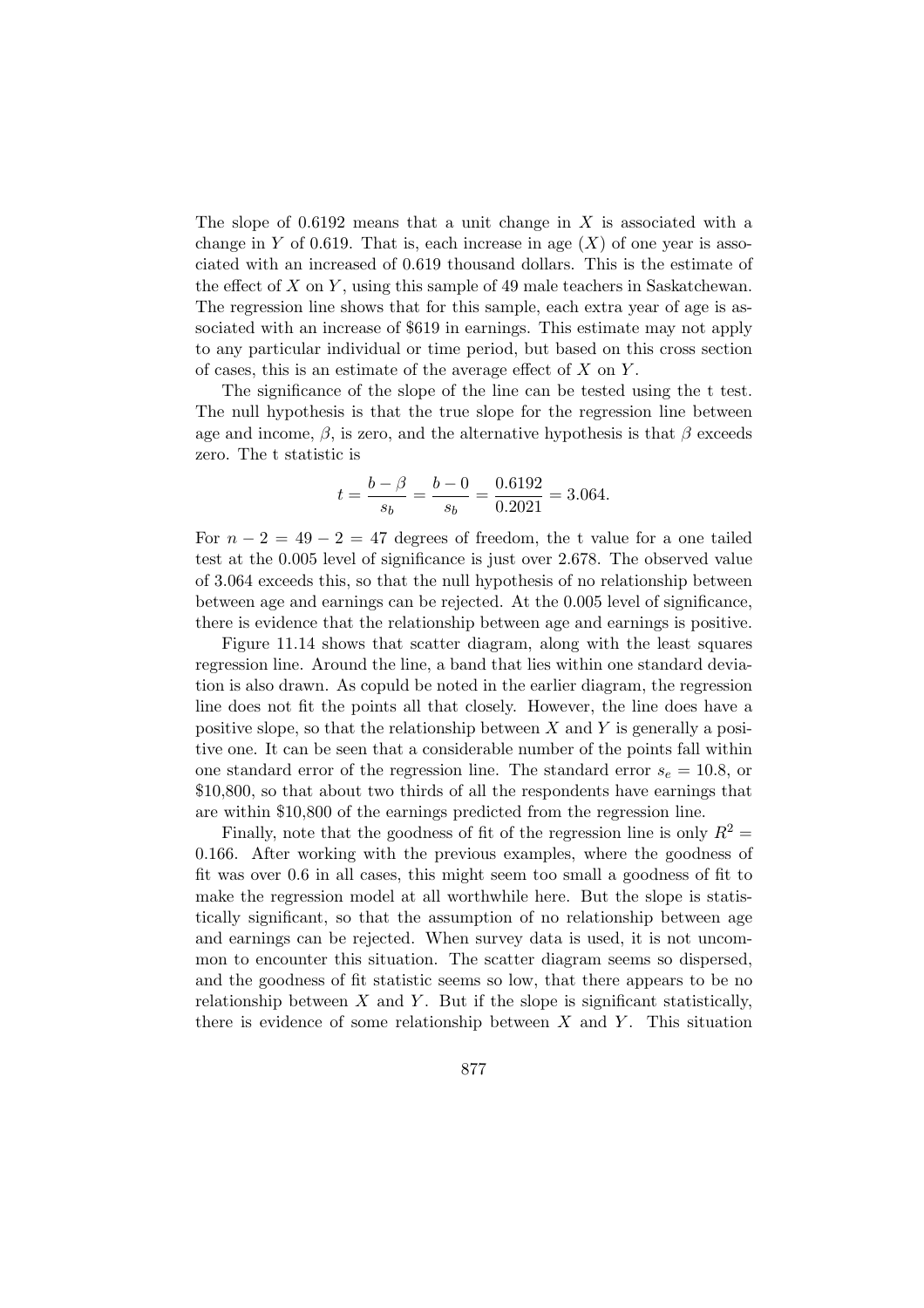Figure 11.14

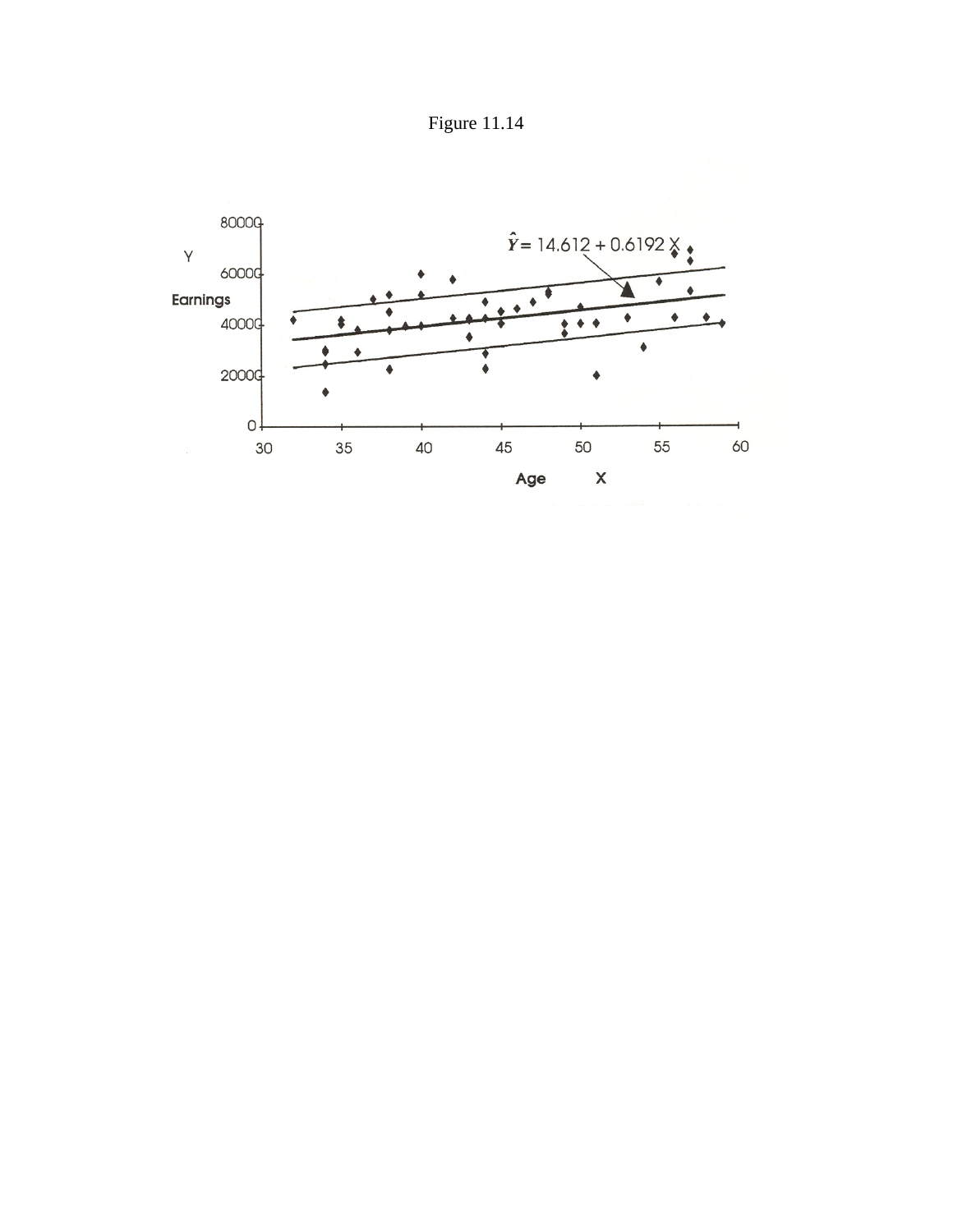#### Figure 11.14: Scatter Diagram and Regression Line for Age and Earnings

cannot be fully resolved on the basis of a two variable regression model, because this most likely means that there are various other factors that also affect  $Y$ . What the two variable regression model shows is that age is a significant factor in explaining earnings, so that as age increases, earnings generally increase. At the same time, age by itself can only explain about 0.166, or 16.6% of the variation in earnings. There are many other factors that influence earnings, of which age is only one. Age itself can explain a certain portion of the variation in earnings, but the other 80% or more of the variation in earnings is left unexplained. While this model gives no indication of what these other factors are, among the variables that might be investigated are the amount of schooling of the respondent, the length of time in the job, the continuity of employment, who the employer is, and so on. In addition, some characteristics of individuals such as the age at which the respondent began full time work, the abilities of the individual, and the level of ambition of the individual, might also be investigated. Some of these factors may be diffficult to quantify and investigate. As a result, even with a multivariate model of earnings, it is difficult to explain over one half of the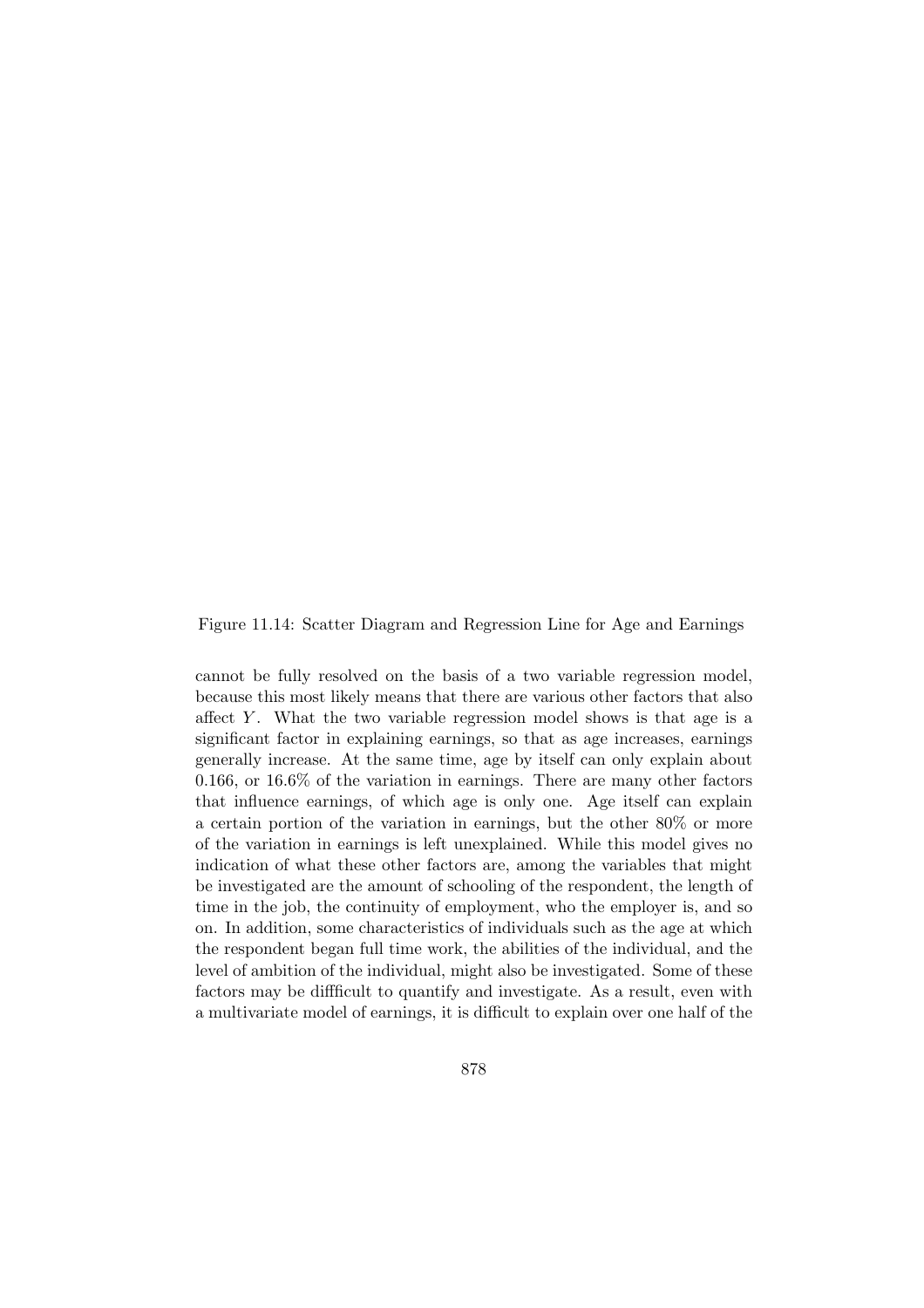variation in individual earnings in a large cross sectional survey of respondents. The two variable regression model is still very useful though, because it does allow the researcher to determined what are some of the factors that do affect earnings. Based on bivariate regression models, the researcher can then build a multivariate model, with several explanatory variables, that can be used to explain variation in earnings.

#### 11.5.9 Additional Comments on Regression

Before leaving the two variable regression model, a few additional comments concerning various aspects of the regression model are made here.

Reporting Results. When reporting the results of a regression equation it is also common to report, in brackets, the standard errors of each coefficent. The results The equation for the regression of earnings on age in Section 11.5.8 could be reported as follows:

$$
Y = 14.612 + 0.6192X
$$
  
(9.1554) (0.2021)

where the standard deviation of a is 9.1554 and  $s_b = 0.2021$ . Hypotheses tests for the intercept or the slope of the line could be easily conducted using the data from this equation as it is reported here.

A Quick Test of Significance. A quick test of significance for the slope of the regression line can be made by comparing the value of  $b$  and  $s_b$ . As a very rough rule of thumb, if b is at least twice the size of  $s<sub>b</sub>$ , the slope can be regarded as being significant statistically. This is based on the following considerations.

The null hypothesis is that the slope of the true regression line is  $\beta = 0$ . The t statistic is

$$
t = \frac{b - \beta}{s_b}
$$

so that under the assumption that  $\beta = 0$ ,

$$
t=\frac{b}{s_b}
$$

If t exceeds 2, and if  $n > 8$ , the t table shows that the null hypothesis that  $\beta = 0$  can be rejected at the 0.05 level of significance. (For  $n = 8$ , meaning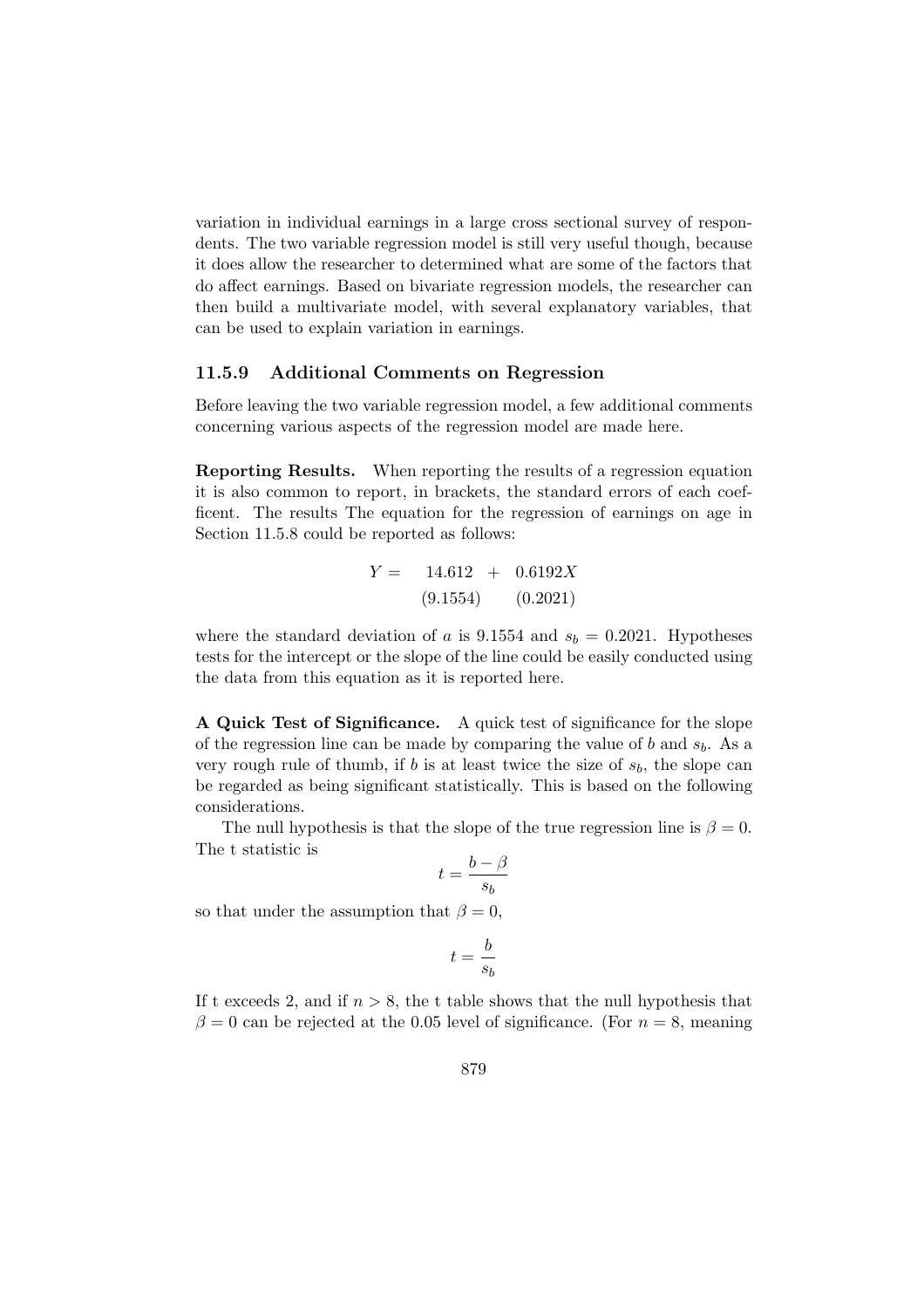$n-2=6$ , the t value for a one tailed test at the 0.05 level of signficance is  $t = 1.943$ , so that a t value of 2 or more would lead to rejection of the null hypothesis. Since the  $\alpha = 0.05$  level of significance is often the level chosen, and since the sample size usually exceeds 8, this provides a quick test for whether or not the slope is significantly greater than or less than zero.

From the reported regression result on the previous page,  $b = 0.6192$  and  $s_b = 0.2021$  so that

$$
t = \frac{b}{s_b} = \frac{0.6192}{0.2021} = 3.1 > 2
$$

so that the slope of the regression line in that equation can be considered to be significantly greater than 0.

If the result is to be more soundly based, the formal test of significance should be conducted. But if you have several regression slopes to check, the rule that the slope should be about double the value of the standard deviation of the slope gives a quick way of providing a check for the statistical significance of the slope of the line.

Assumptions for the Regression Model. None of the assumptions for the regression model have been given in this section, except to note that both the independent and the dependent variable should have an interval or ratio level of measurement. In order to obtain the estimates of a and b, no other assumptions are required. However, in order to conduct the hypothesis test for the line, and to ensure that the regression model is meaningful, there are several other assumptions involved in the model. These assumptions are outlined here, but there full importance is not discussed in any detail.

The assumptions concerning the regression model relate to the behaviour of the error term. In the true regression model,

$$
\hat{Y} = \alpha + \beta X + \epsilon.
$$

The term  $\epsilon$  covers all the unexplained factors, variables other than the variable  $X$  that might be considered to affect  $Y$ . It is the behaviour of this term  $\epsilon$  that is of concern when conducting tests of significance for the regression line, and deciding whether the line has any real meaning.

The assumption concerning  $\epsilon$  is that the error term has a normal distribution with mean 0 and the same variance for each of the possible values of  $X$ . In addition, for different values of  $X$ , the assumption is that the error terms  $\epsilon$  are uncorrelated with each other.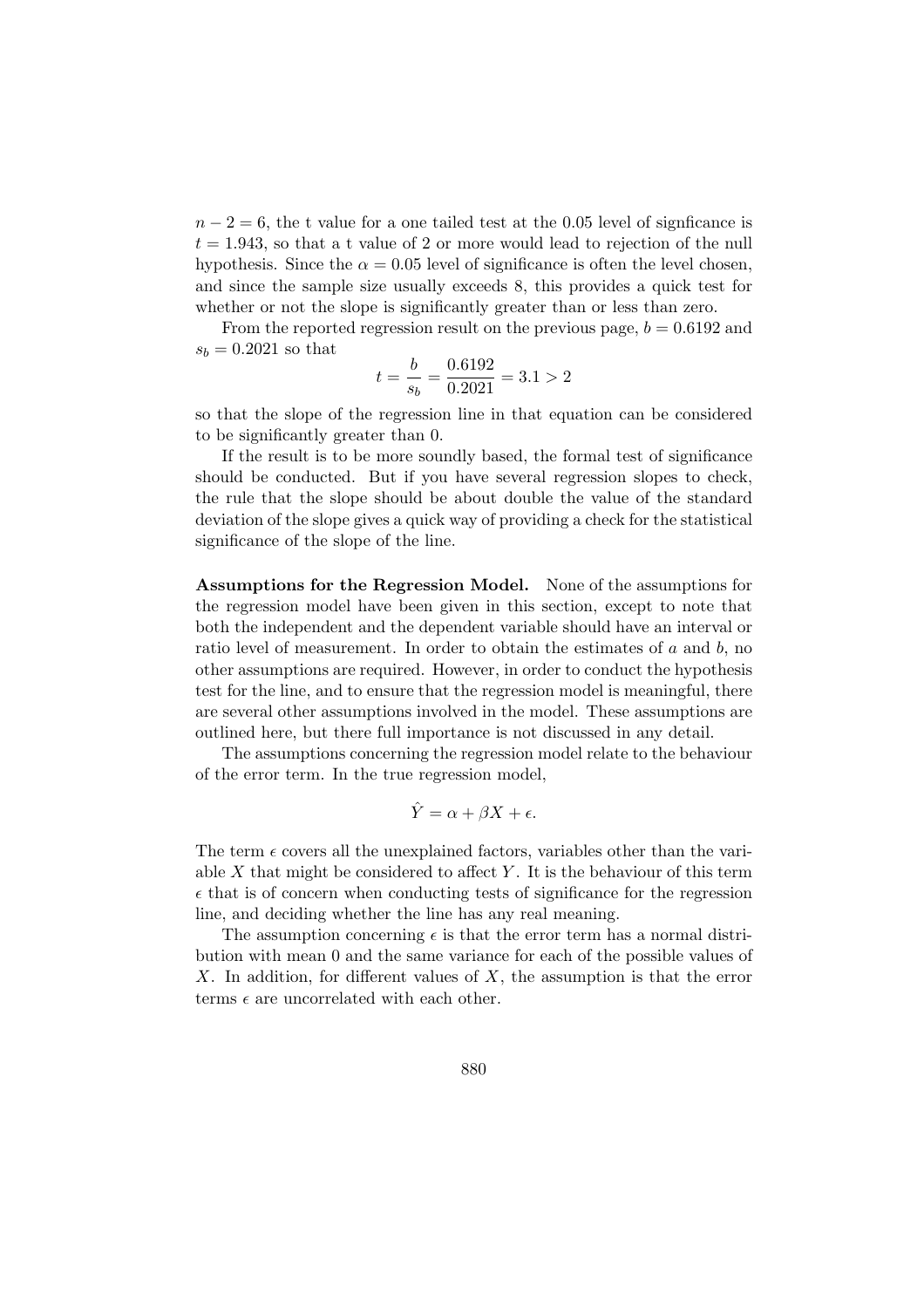While these assumptions concerning  $\epsilon$  are fairly simply stated, their meaning and the consequences of violating these assumptions are not nearly so clear. Much of a second course in statistics may be devoted to examining the validity of the assumptions when working with data, and deciding how to work with the data when the assumptions are violated. Here only a few comments are made concerning these assumptions.

- 1. The error term  $\epsilon$  includes all the unexplained factors, that is, the effect of all those variables other than  $X$ , that may influence  $Y$ . A short consideration of this should allow you to realize that this makes it quite unlikely that this term will be normally distributed, much less having the other assumptions given. If a variable that has a major effect on Y has been excluded from the equation, then the effect of this variable on  $Y$  will be systematic, meaning that when this effect is included in  $\epsilon$ , the distribution of  $\epsilon$  is very unlikely to be normal.
- 2. The assumption that the variance of  $\epsilon$  will be the same for all values of X is often violated. As noted when discussing the coefficient of relative variation in Chapter 5, the standard deviation is often larger when values of the variable are larger. If this is the case, then the variance also differs for different values of  $X$  and this may create misleading hypothesis tests.
- 3. One of the assumptions was that the values of  $\epsilon$  are unrelated to each other for different X values. With time series data, as in Section 11.5.7, this assumption is almost always violated. One of the reasons for this is that annual observations constitute an arbitrary unit of time. Social and economic variables do not stop having their effect on December 31, to start completely anew on January 1. Factors that are measured over time tend to have an influence that extends across time in a manner that is not neatly divided into units such as days, months or years. This means that influences on Y that occur in one time period are likely to be felt in the next time period as well. If some of these factors are included in  $\epsilon$ , then this makes the values of  $\epsilon$  for one time period correlated with those of other time periods.

The above list gives only a few examples of the way in which the assumptions concerning the construction or testing of a regression line might be violated. Economists have spent considerable time and effort examining the consequences of violation of these assumptions, and the subject of econometrics is largely devoted to dealing with these.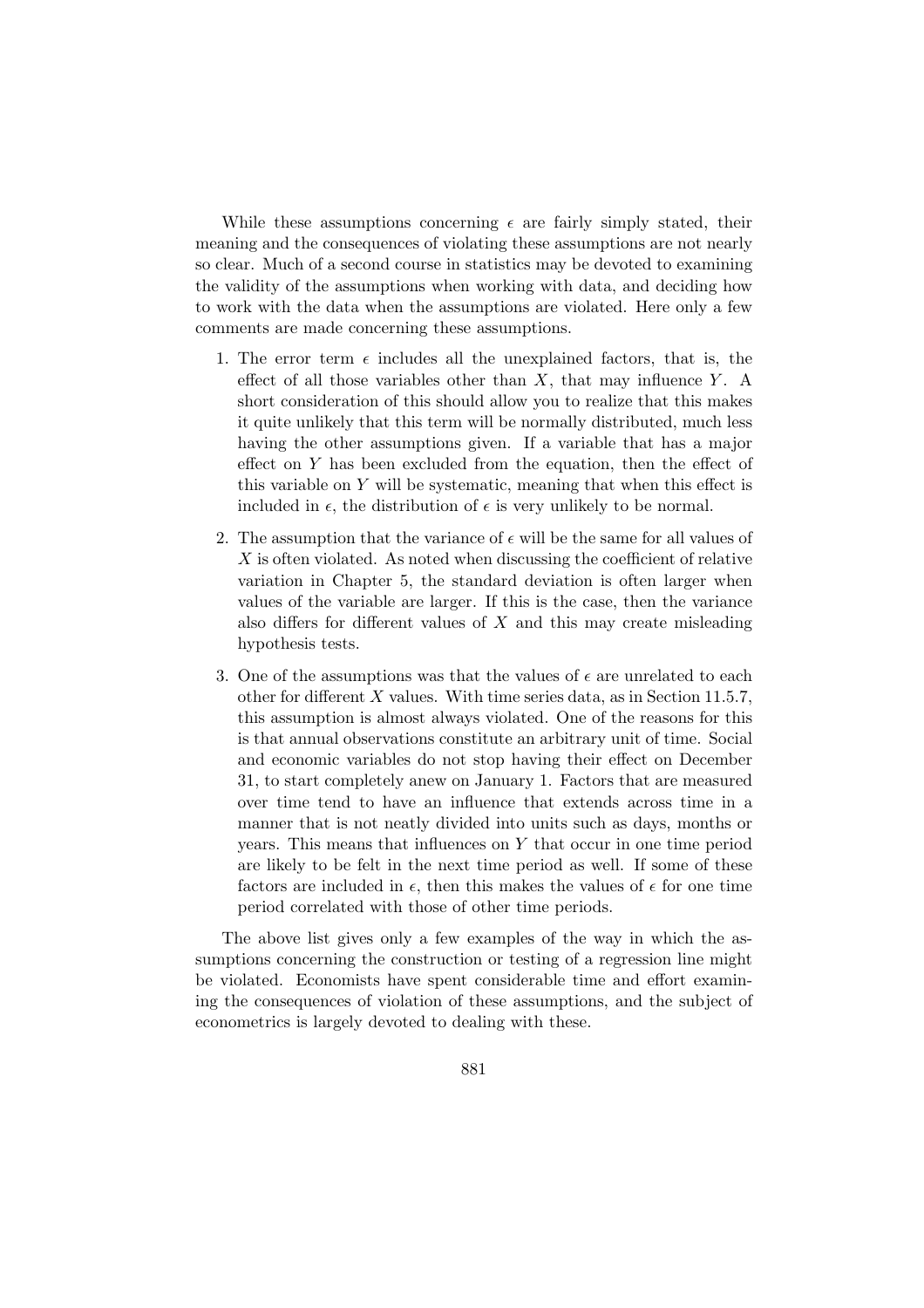Summary. In spite of these problems, the regression model has proven very useful for examining the structure of the relationship between two variables. If done with care, this model can also prove very useful for purposes of prediction. By adding more explanatory variables, and constructing multivariate regressions, the model can often illustrate many aspects of socioeconomic structure and behaviour which might not otherwise be apparent.

# 11.6 Conclusion

This chapter has examined the relationship between two variables in several different ways. Before summarizing these, a few comments concerning the way in which analysis of these relationships can be extended are made.

Multivariate Models. The main defect of the bivariate models is that the effect of variables that have not been included in the models cannot easily be considered. In addition, where two or more variables interact to cause an effect on one or more dependent variables, bivariate models may be unable to explain this, or may mislead a researcher concerning the true relationships among variables. One way of dealing with these problems is to create multivariate models, where the effect of all relevant variables is considered.

When dealing with many variables, all of which are measured at no more than the nominal level, a multivariate model produces tables of 3, 4, 5 or more dimensions. These are very difficult to analyze, although some researchers use loglinear models to examine these. The other difficulty of these models is that even where relationships among variables are found, it may be difficult to describe them in an understandable manner.

Where the variables have at least an ordinal level of measurement, researchers generally move well beyond cross classification tables, and are able to examine the correlation among the rankings of members of a population on several variables. The same is possible with variables that have interval or ratio scales. For variables having these latter scales, the correlation coefficients measure the manner in which distances between values of the variable are related. Using these correlation coefficients, it is possible to construct various types of multivariate models. Factor analysis is one of the most common of these. In factor analysis, a researcher takes a large number of variables, and attempts to group these variables into common types of variables, or factors. Cluster analysis is another multivariate method that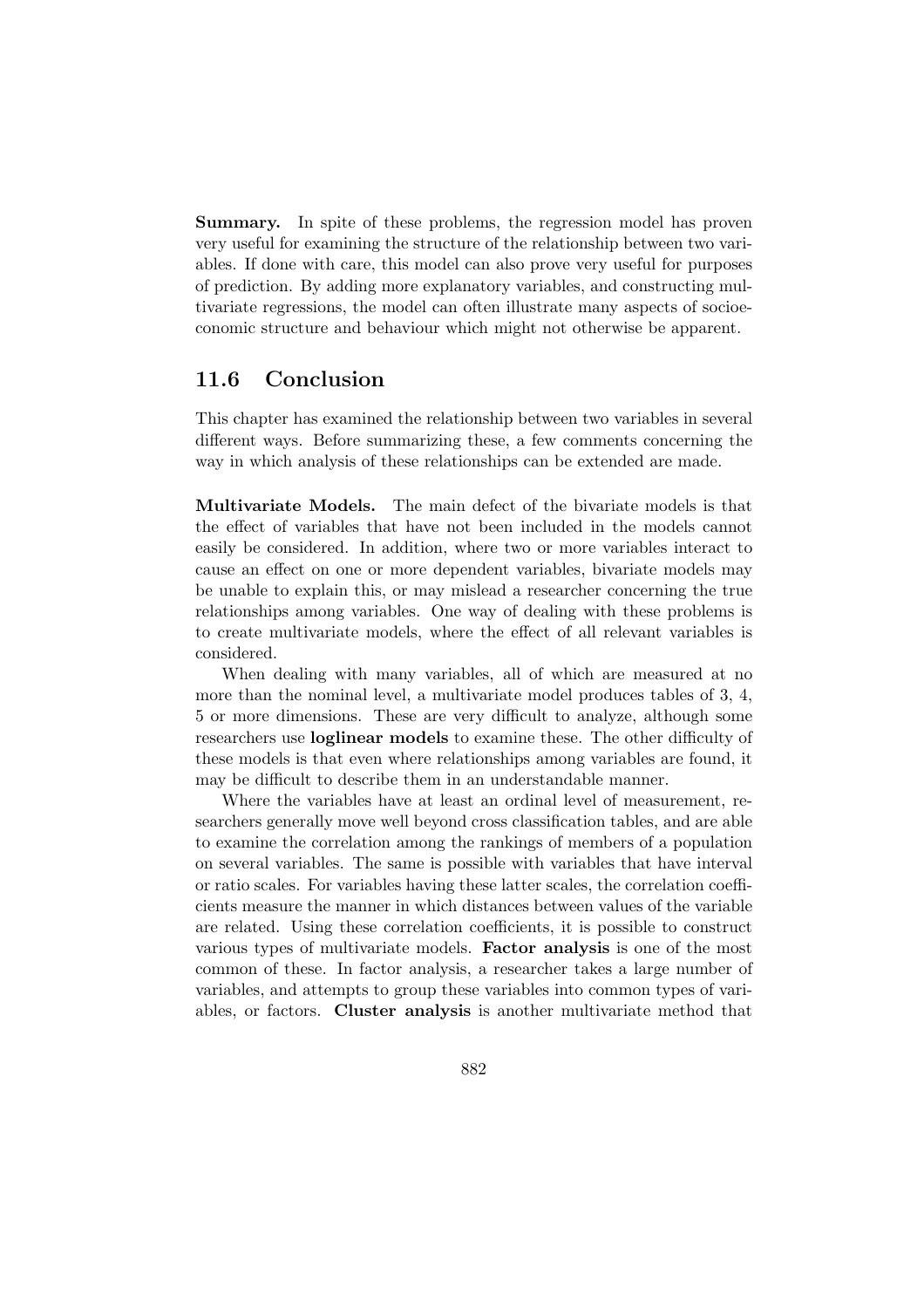can be used. Cluster analysis can be used to group variables together, but is more commonly be used to provide clusters of cases that are reasonably similar to each other.

If all the variables have interval or ratio level scales, then multivariate regression models are commonly used. One advantage of a regression model over factor or cluster analysis is that the regression model can be used to obtain an estimate of the actual amount of change in a dependent variable that occurs as a result of a change in an independent variable. Where the model includes several independent variables, both the individual and the combined effect of these on the dependent variable can be estimated. For example, in the example of the female labour force participation rate, it is possible to obtain a model that examines the effect of both increased wages, and declining economic status, on female labour force participation rates.

It is also possible to produce simultaneous equation estimates, where variables may be simultaneously independent and dependent variables. In the labour force participation example, the increased entry of females into the labour force helps improve the economic status of families. Thus the relative economic status of young families cannot be regarded as a variable that is completely independent of other labour force variables. The two are simultaneously determined.

Multivariate models go considerably beyond what can be introduced in an introductory textbook. The methods introduced in this chapter provide a way of beginning to examine the relationship between two variables. Once you understand these basic principles, it should be possible to begin working with multivariate models. These are likely to be encountered in a second course in statistics.

Summary. This chapter examines measures of association, a means of providing a summary statistic to explain the relationship between two or more variables. In this chapter, only the two variable, or bivariate model, was discussed.

The first methods used in the chapter allow a researcher to examine the relationship among any two variables. The chi square based measures of association and the proportional reduction in error methods begin with a cross classification table. Since a cross classification table can be produced for variables that have no more than a nominal scale of measurement, these first measures can always be used.

When the variables are measured with a least ordinal scales, then the